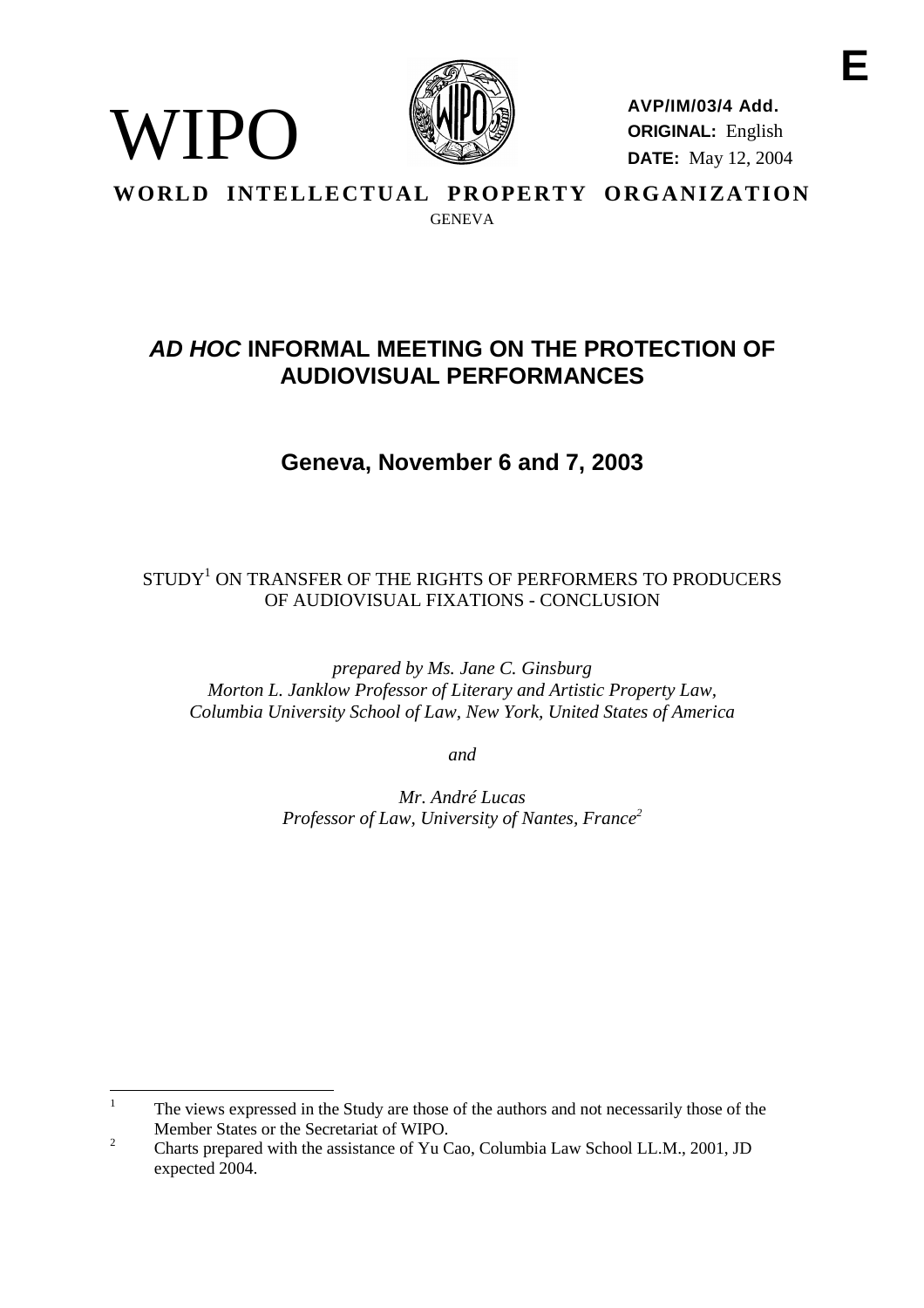# TABLE OF CONTENTS

|           |                                                                                                                          | Page |
|-----------|--------------------------------------------------------------------------------------------------------------------------|------|
| I.        |                                                                                                                          |      |
|           |                                                                                                                          |      |
|           | Observations and Conclusions Regarding Domestic Neighboring Rights and                                                   |      |
|           | Observations and Conclusions Regarding Private International Law  4                                                      |      |
|           |                                                                                                                          |      |
| II.       |                                                                                                                          |      |
|           | Part I: Substantive Rules Governing the Existence, Ownership and Transfer of                                             |      |
|           | Part II : International Private Law Rules for Determining the Law Applicable to                                          |      |
| III.      | SUMMARY CHARTS COMPARING NATIONAL REPORTS 14                                                                             |      |
| A.        | PART I: SUBSTANTIVE RULES GOVERNING THE EXISTENCE,<br><b>OWNERSHIP AND TRANSFER OF AUDIOVISUAL PERFORMERS' RIGHTS 15</b> |      |
|           | (a)                                                                                                                      |      |
|           | (b)                                                                                                                      |      |
|           | (c)                                                                                                                      |      |
| <b>B.</b> | PART II: INTERNATIONAL PRIVATE LAW RULES FOR DETERMINING<br>THE LAW APPLICABLE TO  TRANSFER OF AUDIOVISUAL PERFORMERS'   |      |
|           | Law Applicable to Determine Initial Ownership of Audiovisual Performers'<br>(a)                                          |      |
|           | (b)                                                                                                                      |      |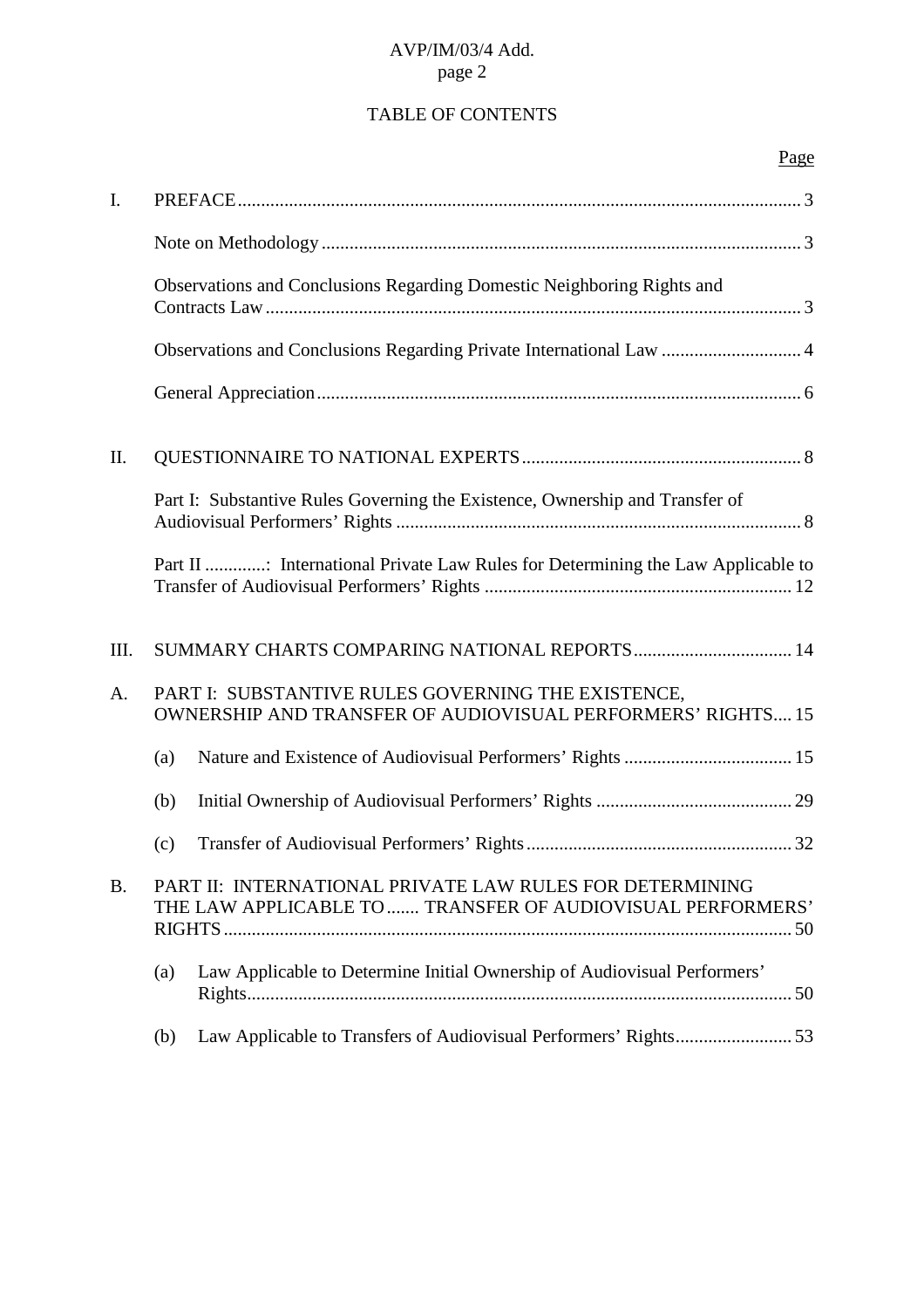#### I. PREFACE

#### Note on Methodology

This document is the second of a two-stage study addressing domestic and private international law rules concerning the transfer of rights of performers in audiovisual works. The first stage presented an analysis of domestic and private international law in France and the United States of America, as well as under relevant multilateral treaties. The first stage included a questionnaire addressed to local experts, in order to develop responses to the same questions in different countries. Subsequently, experts from Egypt, Germany, India, Japan, Mexico and the United Kingdom provided analyses of their domestic and private international law rules concerning ownership and transfer of audiovisual performer's rights.

We wish to recognize of the authors of those national reports, and thank them for their efforts: Mr. Hassan Badrawi, Egyptian Ministry of Justice, Cairo; Dr. Silke von Lewinski, Head, Department of International Law, Max Planck Institute for Intellectual Property, Munich, Germany and Ms. Dorothee Thum, Attorney-at-Law, Munich, Germany; Mr. Pravin Anand, Anand and Anand, New Delhi; Professor Masato Dogauchi, Professor of Law, University of Tokyo, Faculty of Law, Tokyo and Mr. Tatsuhiro Ueno, Professor of Law, Graduate School of Law, Seijo University, Tokyo; Dr. Juan Ramón Obón León, Mexico, D.F.; Professor Hector MacQueen, Director, HRB Research Centre for Studies in Intellectual Property and Technology Law, School of Law, University of Edinburg, Edinburgh, United Kingdom and Dr. Charlotte Waelde, Co-Director, AHRB Research Centre for Studies in Intellectual Property and Technology Law, School of Law, University of Edinburgh, Edinburgh, United Kingdom.

In this report, we undertake two tasks: to present a summary and comparison of the national reports, and to offer our conclusions synthesizing those comparisons. We determined that detailed tables summarizing the relevant responses offered the format most conducive to comparison of national laws. The questionnaire is also reproduced for ease of reference. We are extremely grateful to Yu Cao, Columbia Law School LLM class of 2001, JD expected 2004, for his prolific assistance in preparing the tabulations. Our conclusions regarding the synthesis of the national reports are presented below.

#### Observations and Conclusions Regarding Domestic Neighboring Rights and Contracts Law

Audiovisual performers' rights in the countries studied divide roughly into two categories: (1) countries having a developed system of neighboring rights that constitute exclusive rights and/or remuneration rights independent of contract; (2) countries in which audiovisual performers' protections (to the extent they exist) are essentially creatures of contract. In the first group are France, Germany, Japan, and the United Kingdom. In the second group are Egypt, India, Mexico, and the United States of America. (It may be noteworthy that the first group consists largely, albeit not exclusively, of members of the EU, whose 1993 Rental Rights directive includes obligations regarding performers' rights; the second group includes no EU members.)

In the first group, neighboring rights protections may supplement or override contractual arrangements. In the second group, the principal right which may be asserted "against the world" (*opposable à tous*) is the right to authorize the fixation and incorporation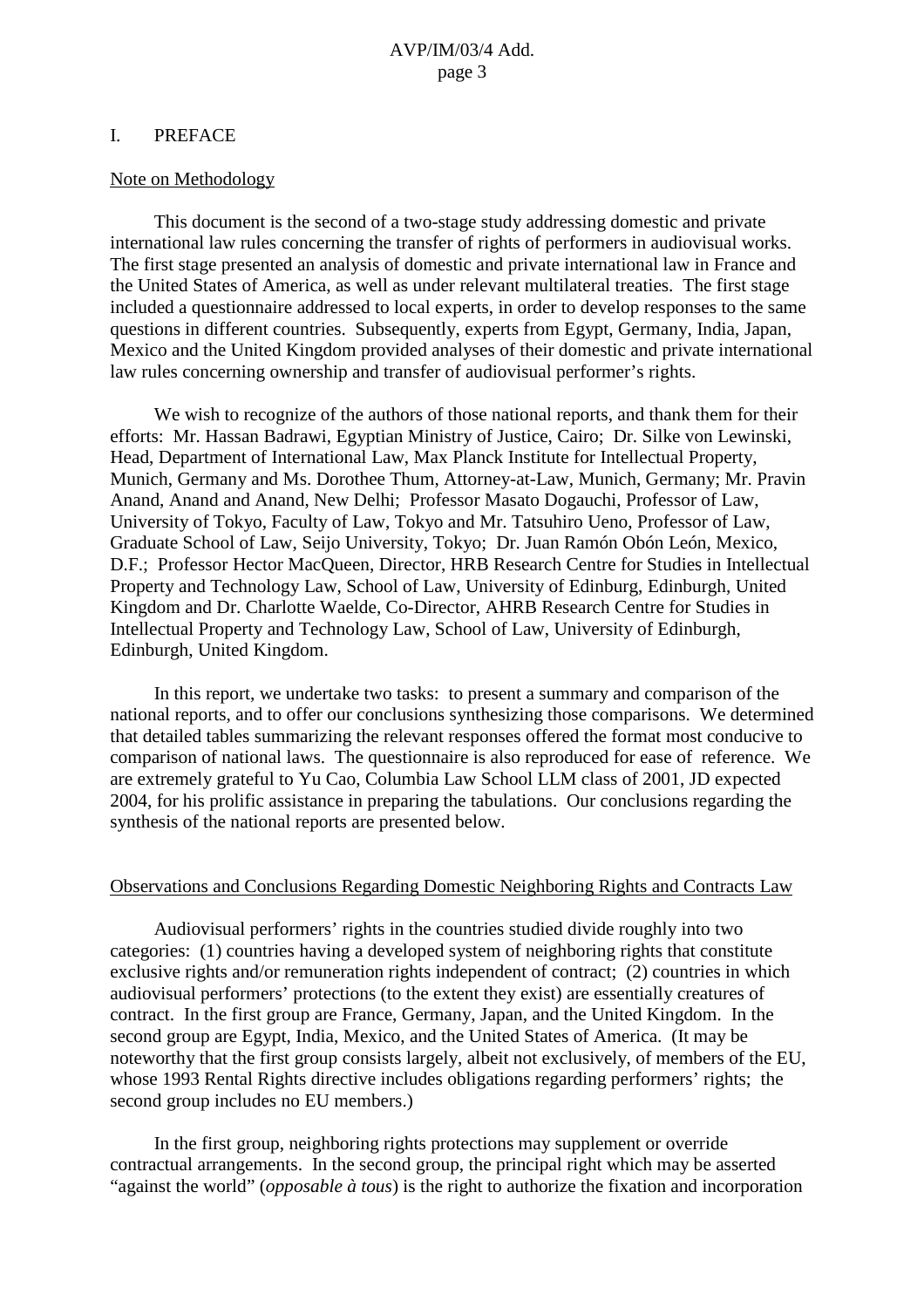of the performance in an audiovisual work; any rights the performer enjoys thereafter must be negotiated by contract with the producer. This appears to be the case in India, and, as a practical matter, in the United States of America. To the extent a United States of America audiovisual performer might be considered a co-author of the work (the characterization of U.S. performers' rights is in fact unclear), she will not in practice enjoy a property right, because her contribution to the work will almost inevitably be deemed "for hire", in which case all rights will vest in the producer.

On the other hand, moral rights may be assertible, regardless of contracts to the contrary, even in countries lacking a developed neighboring rights regime (e.g., Egypt); conversely, the availability of moral rights may be uncertain in some countries with neighboring rights (e.g., United Kingdom).

It is important to emphasize, however, that countries in which audiovisual performers' rights are contract-based do not necessarily as a result provide less protection in fact. Comparison of three countries in which performers appear to be well remunerated illustrates different ways of achieving the goal of effective protection. In France, domestic law imposes a high degree of formality and specificity on transfers of performers' rights. By organizing the rules in advance of the transfer, French authorities appear to anticipate that a properly drafted contract will result in an appropriate level of remuneration to performers. By contrast, German law does not impose contractual formulations, it looks to the ultimate result. Rather than dictating the structure of the transfer as French law does, German law allows performers to seek a modification of the contract if the performer is not in fact receiving fair compensation. Finally, the United States of America system looks to the bargaining process to produce fair results. Rather than mandating contractual formality (apart, perhaps, from requiring a writing signed by the performer), the United States of America relies on the relatively even negotiating power of unionized performers in their collective bargaining arrangements with producers.

The distinction between neighboring rights-based performers' rights, and contract-based performers' rights will be particularly relevant to the analysis of private international law rules regarding transfers of rights.

### Observations and Conclusions Regarding Private International Law

The principal differences in the treatment of transfers of rights concern the relative domains of neighboring rights law and of contract law. Despite the classic formula reiterated in several of the national reports – whether the right is transferable at all goes to the substance of the right (*le fond du droit*); whether the transfer was properly effected goes to the law of the contract – there appears to be considerable uncertainty regarding the classification of a given question. That is, it is not clear, for example, whether a question regarding the form or contents of a contract should be deemed a matter of the substance of the right, or a matter of contract law. One objective way of distinguishing form from substance might be to determine whether the applicable neighboring rights law incorporates the formal requirements into the text of the statute; this appears to be the approach followed by United States of America courts with respect to transfers of copyright. We recognize, however, that the effect of this approach would be to reduce the domain of the law of the contract. It is therefore not certain that member states would subscribe to this proposal.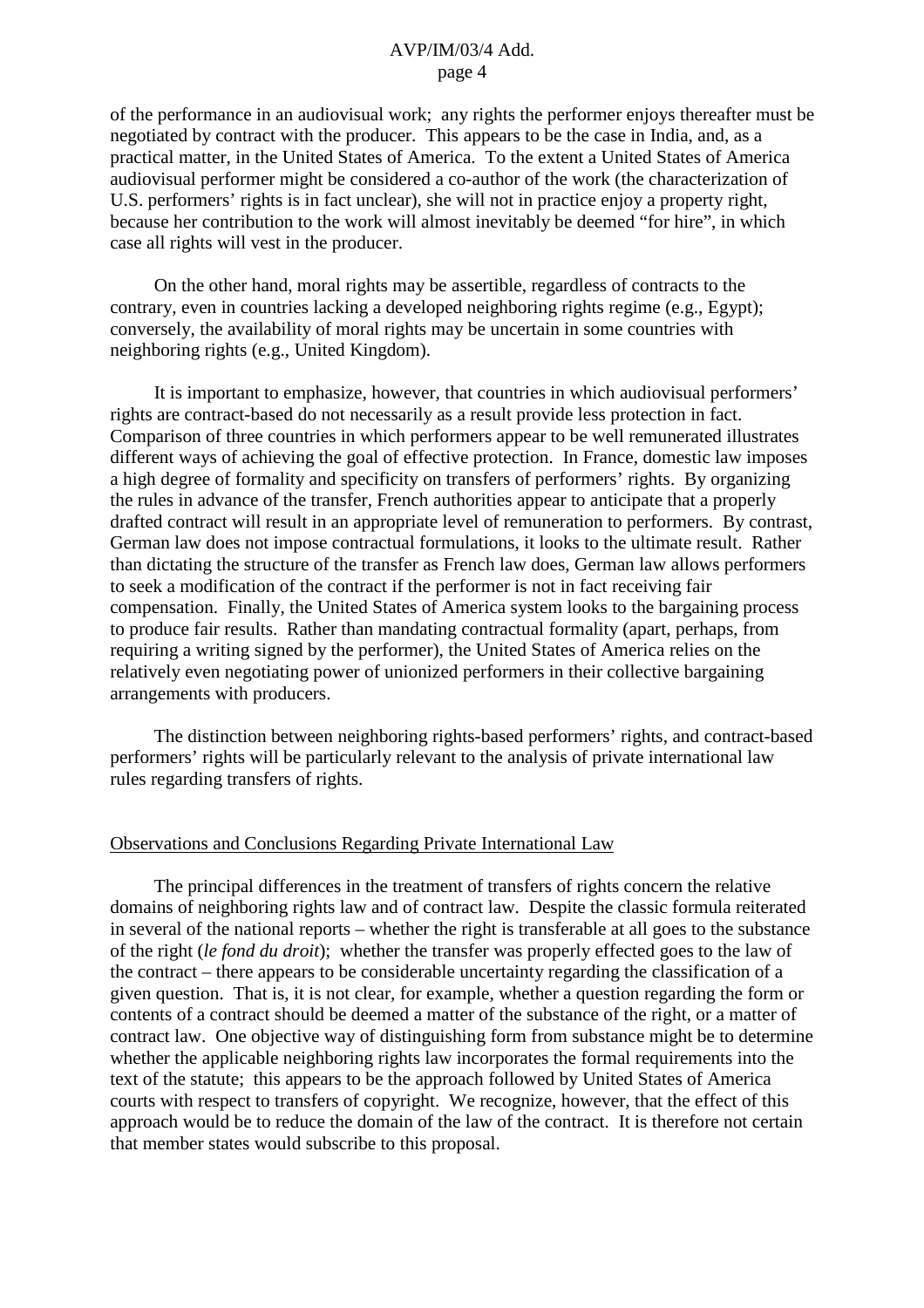Worse, even within the categories "law of the substantive right" or "law of the contract" the choice of law rule differs in the countries surveyed. If the issue is classified as one of substantive right, the question remains whether the law governing the transferred right is the law of the country of the audiovisual work's origin, or the law of the country of exploitation. The "country of exploitation" is itself subject to different interpretations, as the national reports reveal: it may be the country from which a communication to the public originates, the country or countries in which the communication is received, or both. The latter variations on "country of exploitation" create considerable complexity. But the "country of origin" designation presents other difficulties. Unlike copyright, a multilateral treaty does not provide for neighboring rights a generally recognized definition of country of origin. The following are all possible: country of first fixation (often applied to phonograms); country/countries of the performers' residence/s; country of the producer's effective business establishment. The country of first fixation may not be meaningful for audiovisual works, because it may not be clear what is the object of the first fixation. In addition, the criterion may be too manipulable to furnish a neutral criterion. There may be too many countries of performers' residence (even if the criterion is limited to featured performers) making this criterion too unwieldy. The country of the producer's establishment has the merits of simplicity and close relationship to the work, but might be considered too producer-oriented.

With regard to the "law of the contract", this should be a simpler rule, especially if the contract designates the applicable law, but several national reports observe that, in matters of form, the law of the place of conclusion of the contract may govern. In an era of pervasive travel and online contracting, making the country of conclusion of the contract a point of attachment seems rather obsolete.

We also note that, with respect to those countries in which audiovisual performers' rights are essentially creations of contract, the distinction "law of the substance/law of the contract", a distinction which these countries may apply with respect to transfers of copyright, does not make very much sense in the context of performers' rights: in those countries, there is no substantive performers' rights law conferring exclusive rights and/or remuneration rights.

In practice, however, even as to these countries, the distinction may reappear by virtue of the private international law principle that the forum applies its law to characterize the claim. As a result, if, for example, the performers in an Indian film that is exploited in France bring a lawsuit in France demanding remuneration for modes of exploitation in France not specified in their contract with the Indian producer, a French court would first inquire whether the contract's specificity is a matter of substantive neighboring rights law, or of contract law. Under French law, the alienability of a right is a question of substantive law. Opinions are divided as to whether the conditions under which a right may be alienated (specificity of grant) are also a question of substantive law. If the latter characterization prevails, the French court therefore would rule that the law applicable to the substance governs. The French court would next determine whether that law is the law of the country of origin (India, we will suppose), or the law of the country of exploitation, France. It appears that the French choice of law rule designates the law of the country of exploitation (receipt of the communication). French law, which requires specifying modes of exploitation, would, under this analysis, apply to the Indian contract, with respect to exploitations in France, even though in India there is no right to remuneration for each mode of exploitation.

In addition, in neighboring rights countries, the law of the foreign contract may also be disregarded by virtue of local mandatory rules ("*lois de police*") which apply locally whatever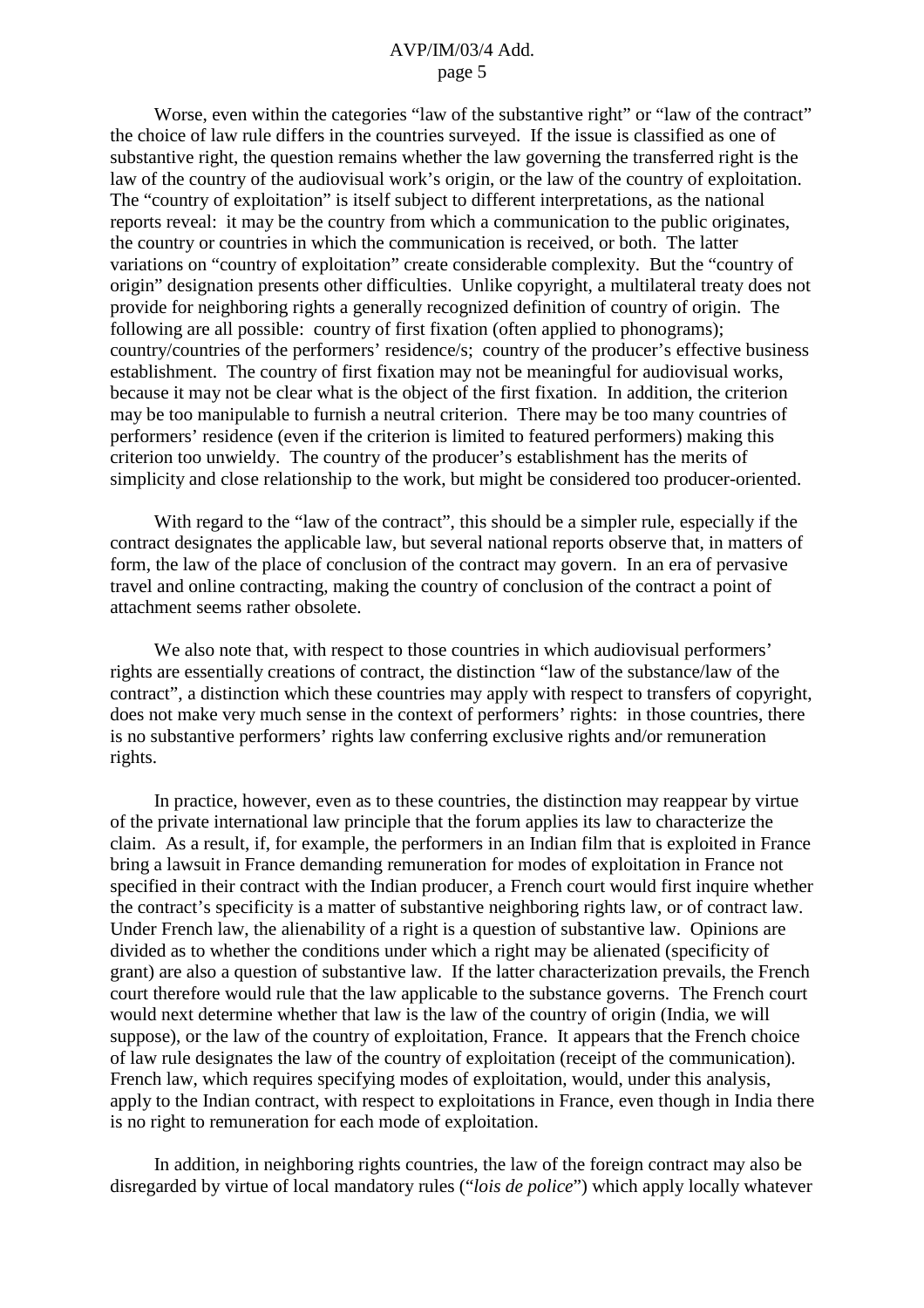the foreign points of attachment (e.g., France and Germany), or by application of local rules of "*ordre public"*.

By contrast, in countries in which the right is purely contractual, it would seem that local courts would hold that the law of the contract applies, including for works originating in neighboring rights countries. The national law that governs contracts made regarding works originating in neighboring rights countries will include substantive neighboring rights protections. Thus, the forum will rule the foreign neighboring rights law applicable. Moreover, it is unlikely that contract-based countries would find that application of a foreign neighboring rights law violates local mandatory rules (by hypothesis, there are no such rules because the right in those countries does not derive from a statute) or *ordre public*.

These combined scenarios suggest, on the one hand, that neighboring rights regimes may often apply to all performers (regardless of the country of origin, however defined) with respect to exploitations occurring in neighboring rights countries, because the courts of these countries may deem their substantive rules applicable, either by virtue of the classification of the issue, or by virtue of mandatory rules or *ordre public*. On the other hand, the substantive rules of neighboring rights countries may also apply to performers whose contracts are governed by the law of a neighboring rights country, even with respect to exploitations occurring in contract-based countries.

### General Appreciation

We have prepared this report in anticipation of renewed efforts to achieve an international treaty on audiovisual performers' rights. We understand that a prior attempt failed, ostensibly on account of the delegates' failure to agree on a choice of law rule governing transfers of rights in audiovisual performances. Our analysis leads us to some skepticism regarding the effectiveness of any choice of law rule, even if one could be agreed-upon. We have envisioned four scenarios to explain our skepticism.

1. The treaty would fix a choice of law rule characterizing all rules relevant to transfers as matters of contract, and then would direct application of the law of the contract. This solution would have the merit of uniformity and predictability. But the designated law may be overridden by local mandatory rules or *ordre public*, unless the treaty also limits their application to extreme cases. (This may be a trend in multilateral choice of law treaties.) However, local neighboring rights norms may increasingly be characterized as mandatory*;* this is the case in Germany, by virtue of the law of 2002, and in France through the combination of the Codes of Intellectual Property and of Labor relations.

2. The treaty would characterize all rules relevant to transfers as matters of substance, and would further designate the law of the country of the work's origin (defined as the country of the producer's effective establishment) as the law applicable to transfers. This too would simplify and enhance predictability. But the forum's mandatory rules and *ordre public* remain a problem.

3. The treaty would characterize all rules relevant to transfers as matters of substance, and would further designate the law of the country/countries of the work's exploitation (receipt of work) as the law applicable to transfers. This would mean that the laws of each country of exploitation would determine the validity and scope of the transfer.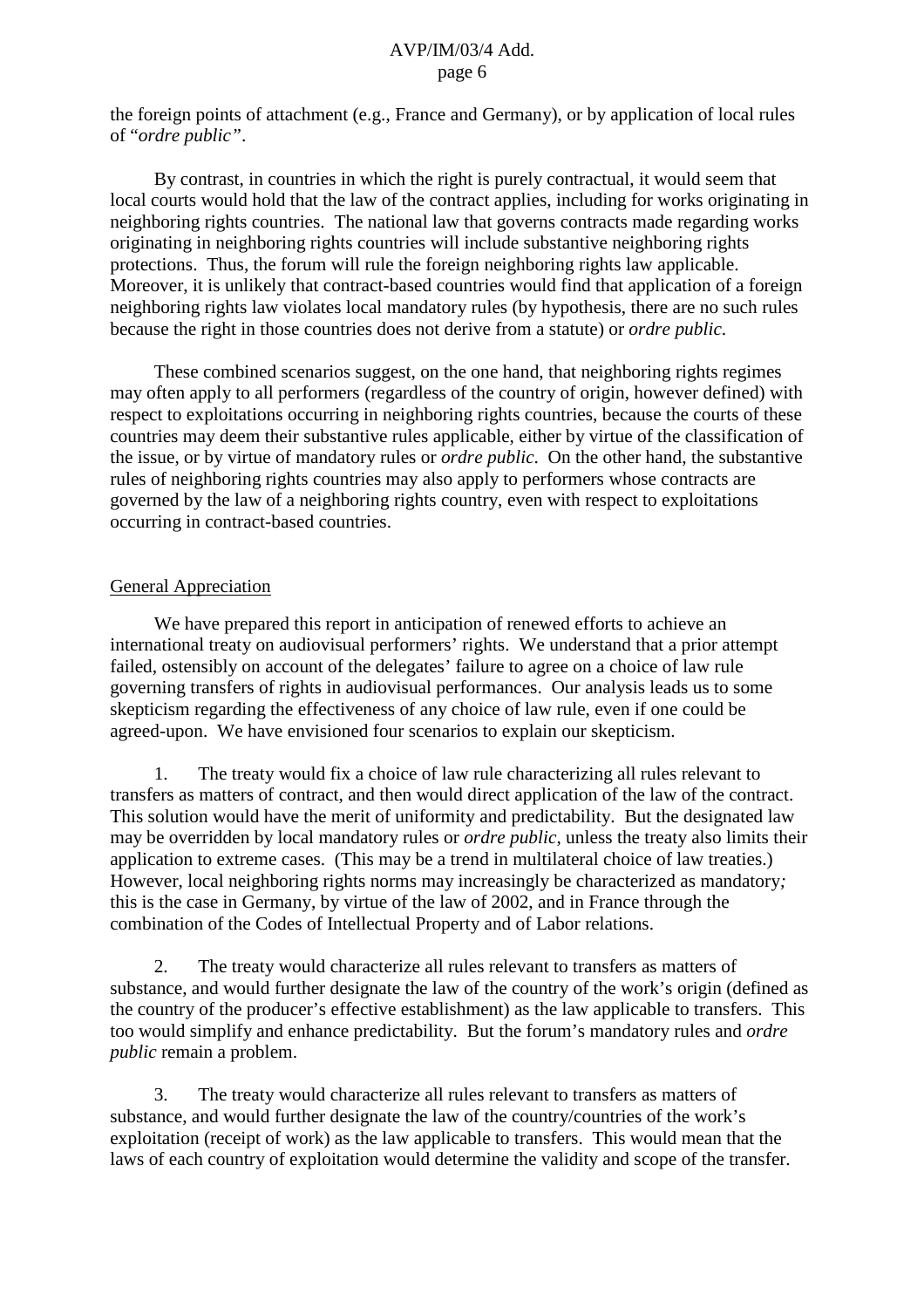This would alleviate the problem of mandatory rules, because these would be incorporated in the applicable laws. But this approach would greatly complicate exploitation.

4. The treaty would maintain the distinction between law of the contract and law of the substance of the right, but would define what matters fall under each heading. The treaty might further provide that, presumptively, matters concerning the scope of the transfer are governed by the law of the contract. We will not endeavor to articulate what the division between the domains of the contract and of the substantive law should be, particularly, as the national reports indicate, it is not at all clear, even as a matter of domestic law, what constitutes "validity and effects" and what constitutes "substance and alienability".

As a result, we are inclined to conclude that designating a choice of law rule, even were agreement possible, will not resolve the essential difficulties. On the one hand, the solution is likely to be too complex and unpredictable. On the other hand, simpler solutions may prove unpalatable to performers, because they will tend to favor application of laws chosen by producers. ("Chosen", either as a matter of contract, or by virtue of the producer's selection of the country of its business establishment.) It would be easier to resolve questions of applicable law if the process of substantive harmonization were more advanced.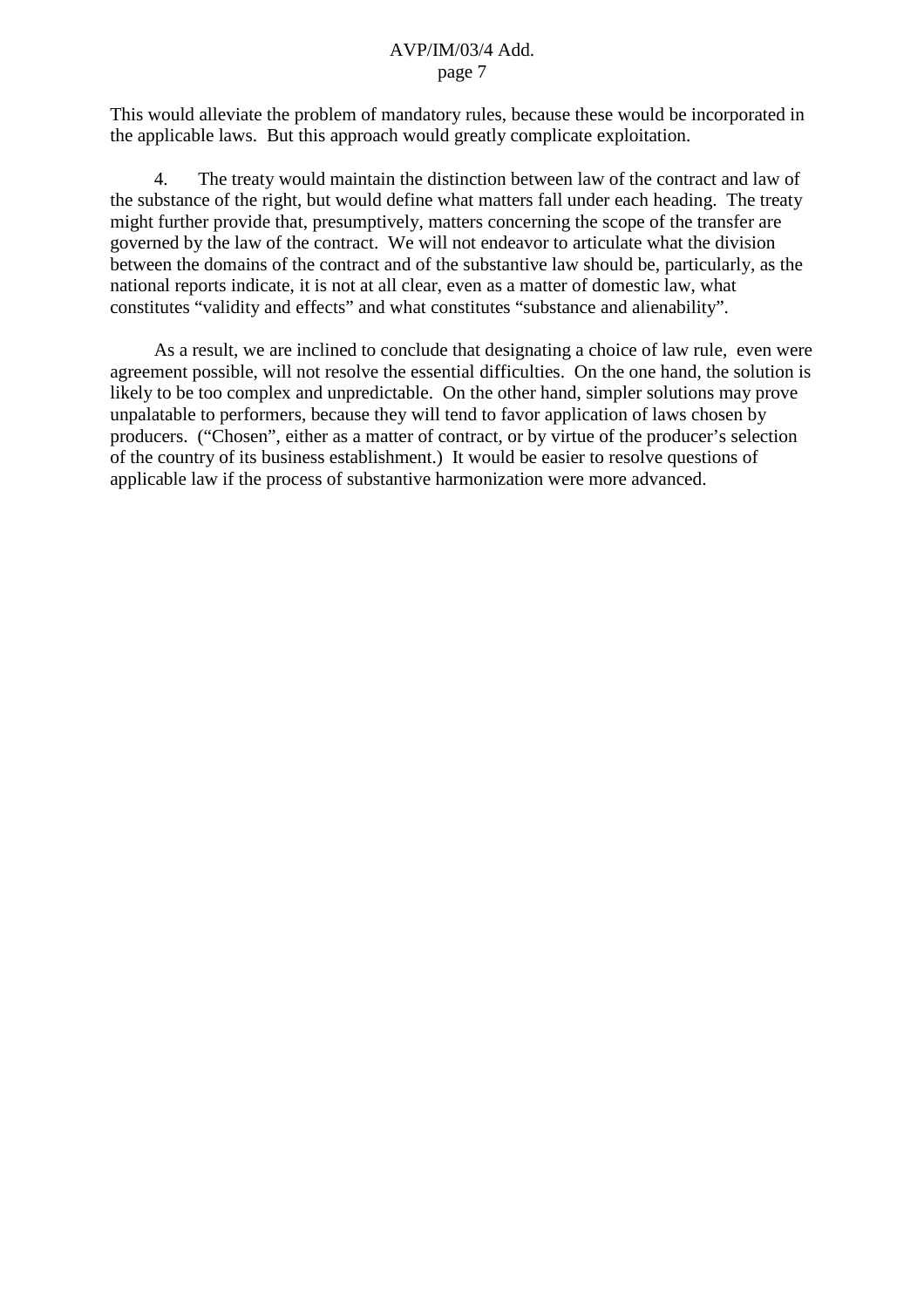### II. QUESTIONNAIRE TO NATIONAL EXPERTS

### Part I

### Substantive Rules Governing the Existence, Ownership and Transfer of Audiovisual Performers' Rights

### I. NATURE AND EXISTENCE OF AUDIOVISUAL PERFORMERS' RIGHTS

### A. Characterization of Audiovisual Performers' Rights

1. Does your national law characterize the contribution of audiovisual performers as coming within the scope of:

- a. Copyright
- b. Neighboring rights (explain what in your country "neighboring rights" means)
- c. Rights of personality
- d. Other (please identify and explain)

#### B. Scope of Rights Covered

- 1. Do audiovisual performers enjoy exclusive economic rights?
	- a. Fixation
	- b. Reproduction
	- c. Adaptation
	- d. Distribution of copies, including by rental
	- e. Public performance; communication to the public
	- f. Other (please describe)
- 2. What is the duration of performers' exclusive rights?
- 3. Do audiovisual performers enjoy moral rights?
	- a. Attribution ("paternity")
	- b. Integrity
	- c. Divulgation
	- d. Other (please describe)
- 4. What is the duration of performers' moral rights?
- 5. Do audiovisual performers have remuneration rights?
	- a. Are these in lieu of or together with exclusive rights? (Please explain)
	- b. Describe the rights to remuneration that audiovisual performers have.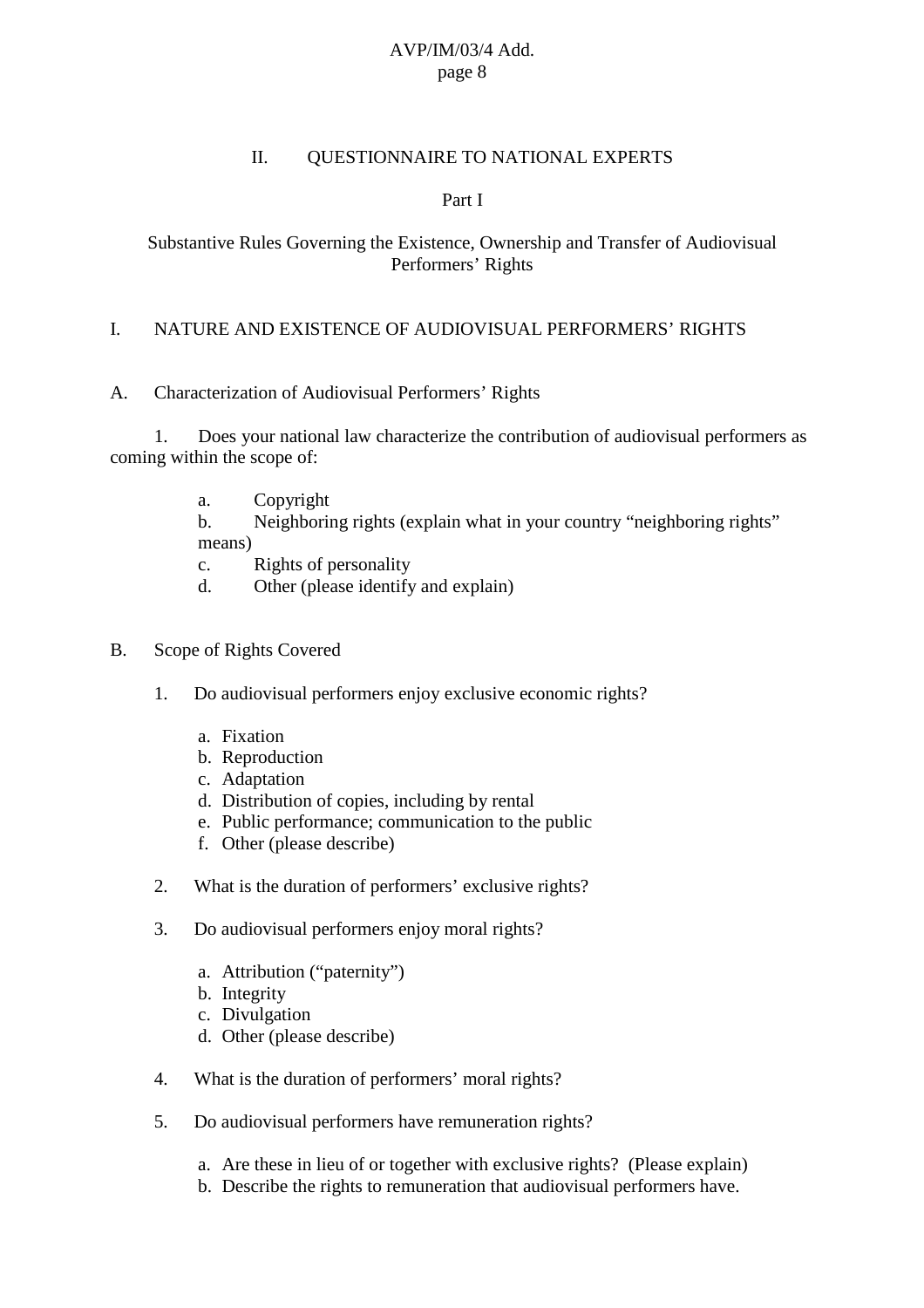- 6. Are audiovisual performers' rights subject to mandatory collective management?
	- a. Which rights?
	- b. Which collective management associations; how do they work?

### II. INITIAL OWNERSHIP OF AUDIOVISUAL PERFORMERS' RIGHTS

- A. Who is the initial owner?
	- 1. In your country, is the performer vested with initial ownership?
	- 2. Is the performer's employer/the audiovisual producer so vested?
	- 3. Is a collective so vested?
	- 4. Anyone else? Please explain.
- B. What is owned?
	- 1. Is the performer the owner of rights in her performance?

2. Is she a co-owner of rights in the entire audiovisual work to which her performance contributed?

3. Other ownership? Please describe.

## III. TRANSFER OF AUDIOVISUAL PERFORMERS' RIGHTS

A. Legal provisions regarding contracts

1. Does the copyright/neighboring rights law, or other relevant legal norm set out rules regarding transfers of rights?

2. Please indicate if the rule is a rule of general contract law, or is a rule specified in the law of copyright and/or neighboring rights.

3. Must the transfer be in writing?

4. Must the terms of the transfer be set forth in detail, e.g., as to the scope of each right and the remuneration provided?

5. Must the writing be signed by the performer? By the transferee?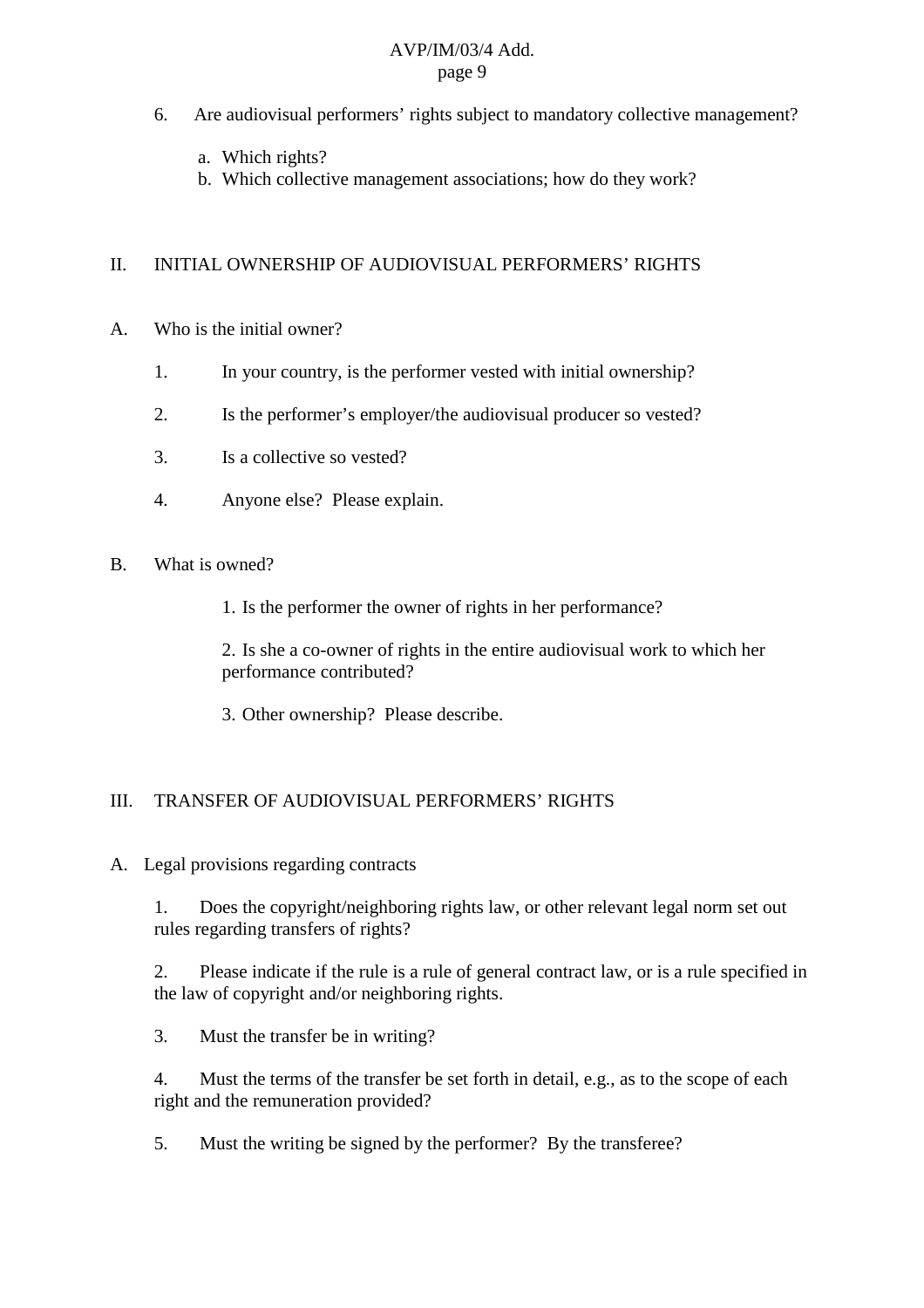B. Transfer by Operation of Law

1. Are there legal dispositions transferring either the performer's exclusive rights, or a share of the income earned from the exercise of her exclusive rights, or from the receipt of remuneration rights?

- 2. Expropriation
- 3. Bankruptcy
- 4. Divorce; community property
- 5. Intestacy
- 6. Other (please explain)
- C. Irrebuttable Presumptions of Transfer

1. Does the employment relationship between the audiovisual performer and the producer give rise to an irrebuttable transfer of the performer's rights?

2. What rights does the transfer cover?

3. If fewer than all rights, please identify and explain which rights are transferred and which are retained.

D. Rebuttable Presumptions of Transfer

1. Does the employment relationship between the audiovisual performer and the producer give rise to a rebuttable transfer of the performer's rights?

2. What rights does the transfer cover?

3. If fewer than all rights, please identify and explain which rights are transferred and which are retained.

## E. Contract Practice

1. If the transfer of audiovisual performers' rights is not effected by a legal presumption, are there standard contractual provisions?

- 2. Do these provisions appear in collective bargaining contracts?
- 3. In individually negotiated contracts?
- 4. What rights do these provisions transfer? Please describe.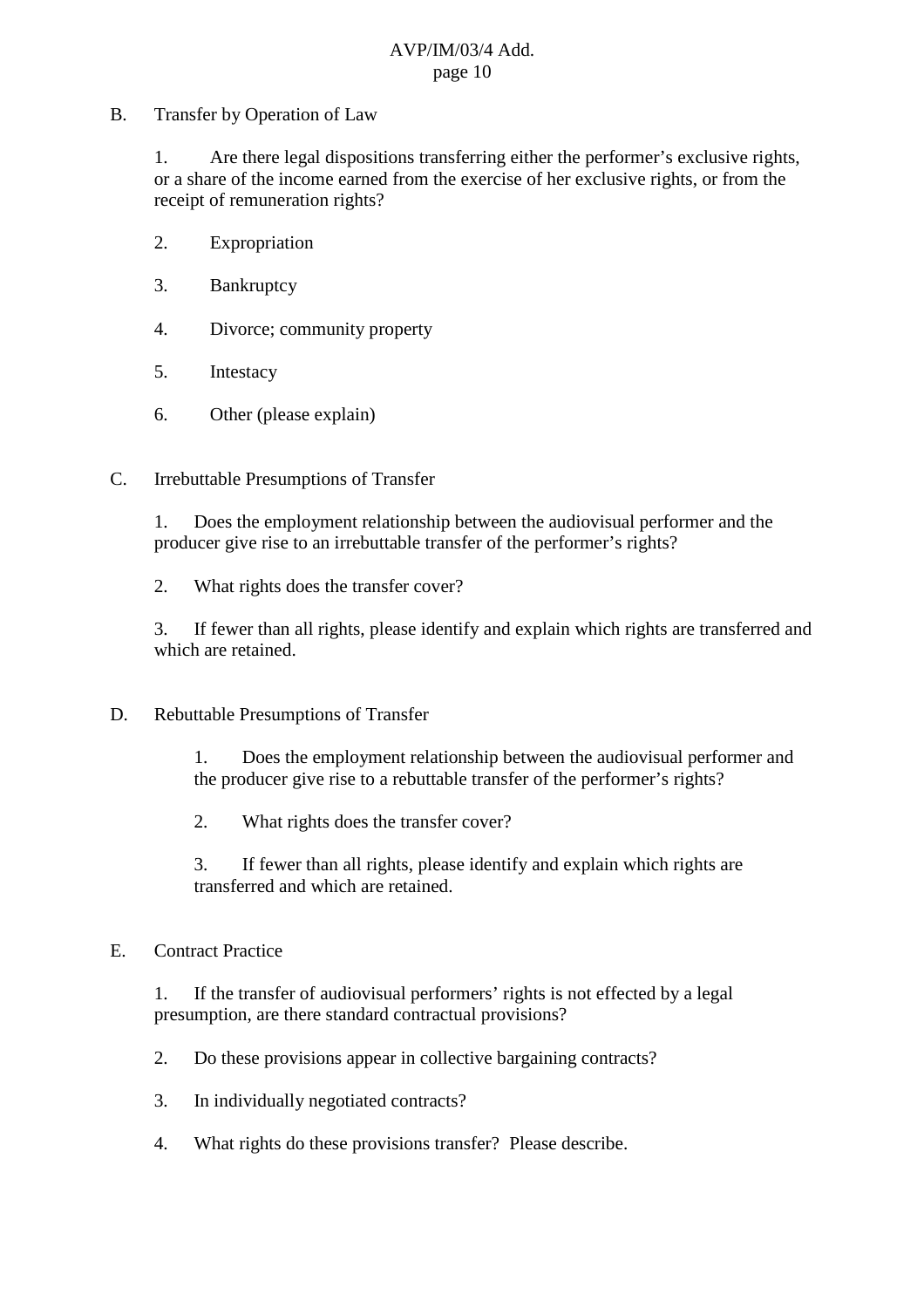# F. Limitations on the Scope or Effect of Transfer

1. Does copyright/neighboring rights law or general contract law limit the scope or effect of transfers? Please indicate which law is the source of the limitation.

- 2. Do these limitations concern:
	- a. Particular rights, e.g., moral rights
	- b. Scope of the grant, e.g., future modes of exploitation
	- c. Other (please describe)
- 3. Do audiovisual performers enjoy a legal right to terminate transfers of rights?
	- a. Is this termination right transferable?
	- b. Waivable?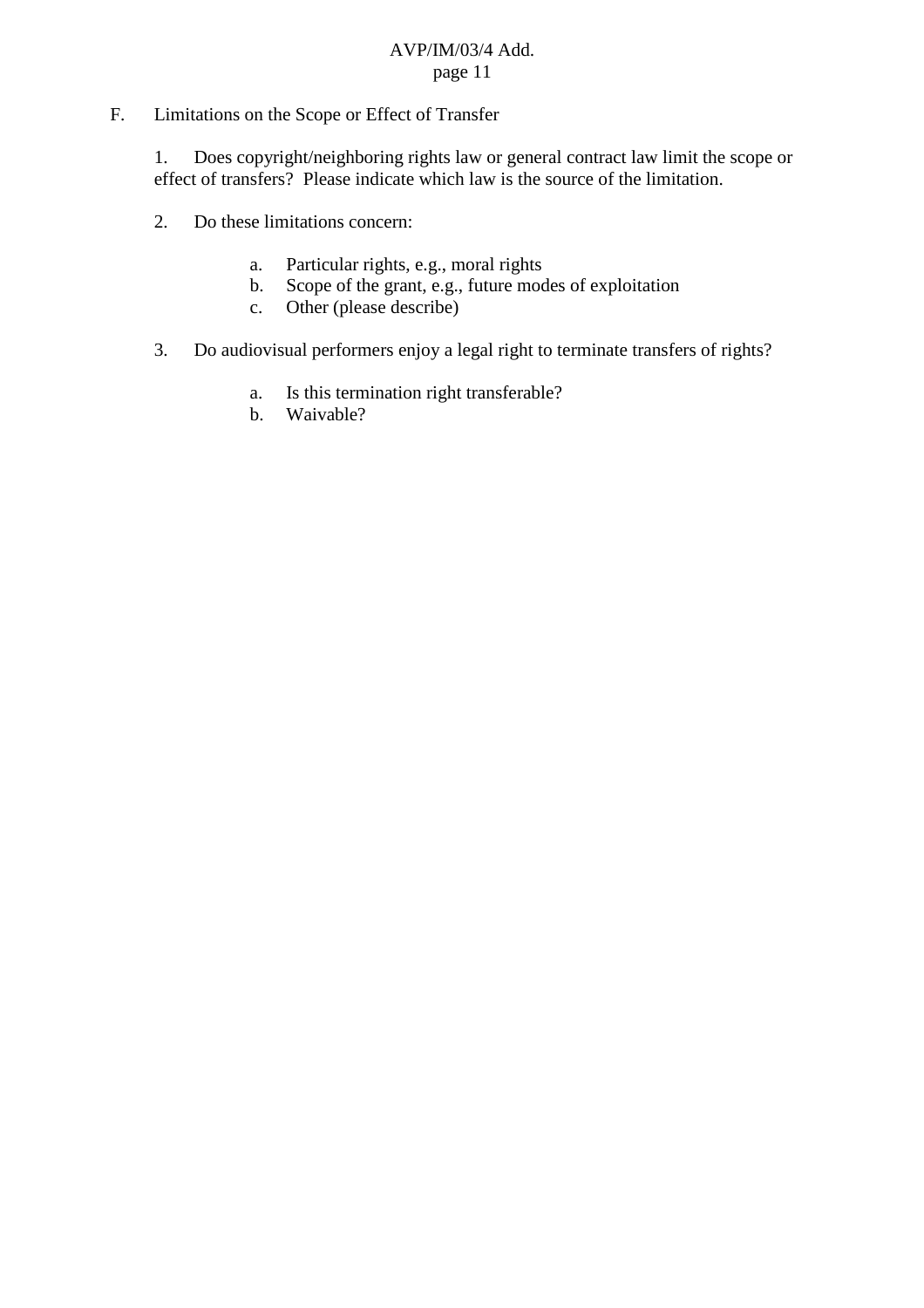### Part II

### International Private Law Rules for Determining the Law Applicable to Transfer of Audiovisual Performers' Rights

Note to national experts: This portion of the questionnaire requests that you describe the response that your country's private international law rules would supply to the following questions. In other words, we are seeking to learn about your domestic private international law rules with regard to the matters referenced below.

*In addition, please indicate clearly the extent, if any, to which your national private international law rules as to the law applicable to the ownership and transfer of audiovisual performers' rights differs from your national private international law rules as to the law applicable to the ownership and transfer of rights under copyright.*

## I. LAW APPLICABLE TO DETERMINE INITIAL OWNERSHIP OF AUDIOVISUAL PERFORMERS' RIGHTS

A. What country's (countries') copyright/neighboring rights law determines whether the granting performer initially owned the rights transferred:

1. The country of origin of the audiovisual work?

a. If so, how does your country's law determine what is the country of origin of the audiovisual work?

b. By reference to Berne Conv. Art. 5.4?

c. By reference to the country having the most significant relationship to the work's creation or dissemination?

d. Other? Please describe.

2. The country of residence of the performers? In the event of multiple countries of residence, the country in which the majority of featured performers resides?

3. The country designated by (or localized to) the contract of transfer?

4. Each country in which the work is exploited?

5. When a contract grants the right to communicate or make an audiovisual work available via a transmission from one country to another (or others), how is the substantive copyright or neighboring rights law underlying the initial ownership of the rights determined?

a. with reference to the country from which the communication originates? b. or with reference to the country or countries in which the communication is received?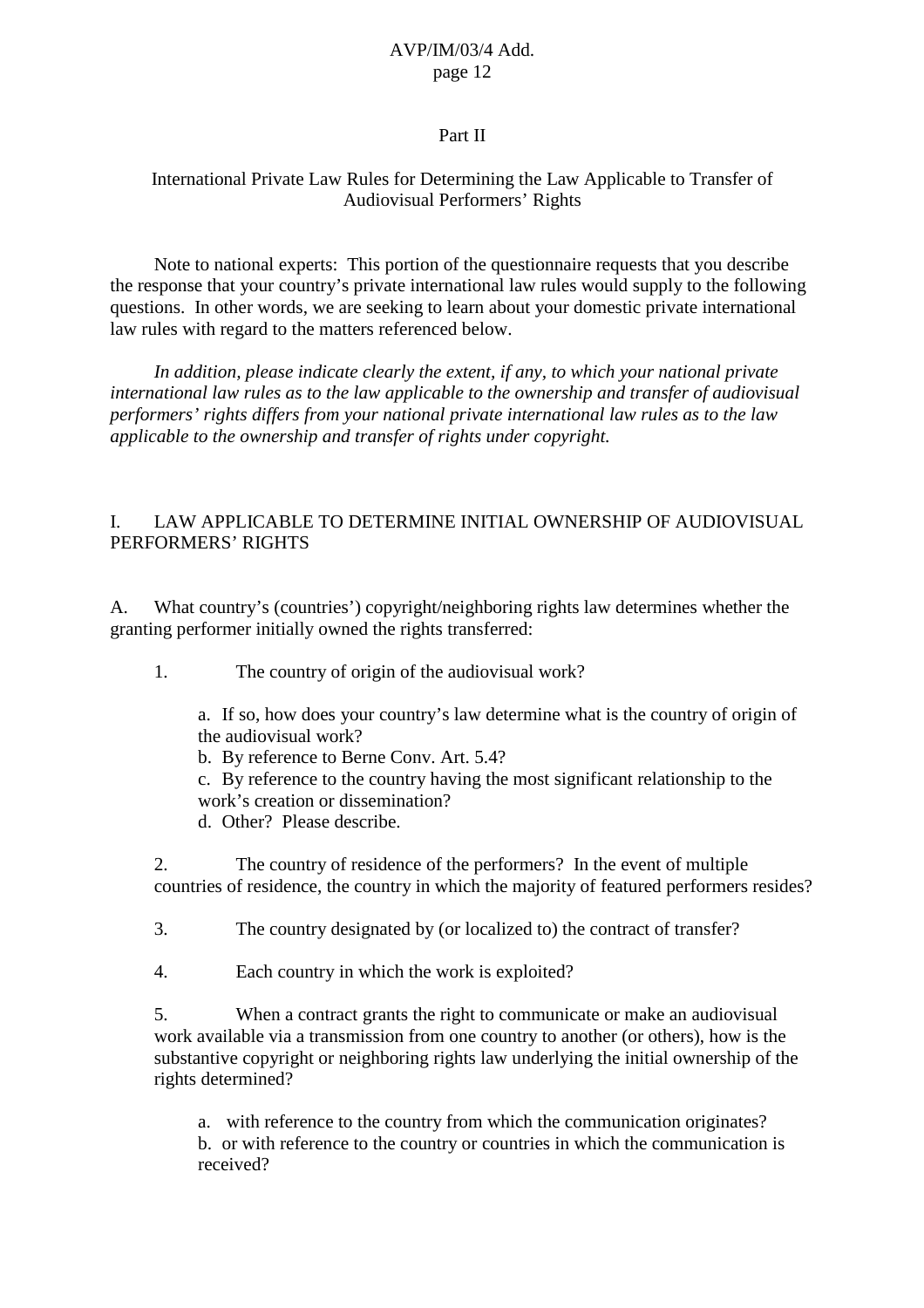### II. LAW APPLICABLE TO TRANSFERS OF RIGHTS

A. Transfers by operation of law

1. Does your country's law or case law give local effect to a transfer by operation of a foreign country's law?

- a. by expropriation
- b. bankruptcy
- c. divorce; community property
- d. intestacy
- e. other (please explain)
- B. Transfers effected by contract

1. When a contract grants the right to communicate or make an audiovisual work available via a transmission from one country to another (or others); is the substantive copyright or neighboring rights law underlying the grant determined:

a. with reference to the country from which the communication originates? b. or with reference to the country or countries in which the communication is received?

- 2. What law governs issues going to the *scope and extent* of a transfer:
	- a. The (single) law of the contract?

b. The substantive copyright/neighboring rights laws of the countries for which the rights are granted?

- 3. What law governs issues going to the *validity of the form* of a transfer:
	- a. The (single) law of the contract?

b. The substantive copyright/neighboring rights laws of the countries for which the rights are granted?

C. The Role of Mandatory Rules and *Ordre Public*

1. Do mandatory rules (*lois de police*) automatically apply local law to local exploitations made under a foreign contract?

2. Describe the instances in which mandatory rules apply to transfers of rights by audiovisual performers.

3. Do local courts, having initially identified the applicability of the law of the foreign contract, nonetheless apply local law on grounds of public policy/*ordre public*?

4. Describe the instances in which the *ordre public* exception applies to invalidate transfers of rights by audiovisual performers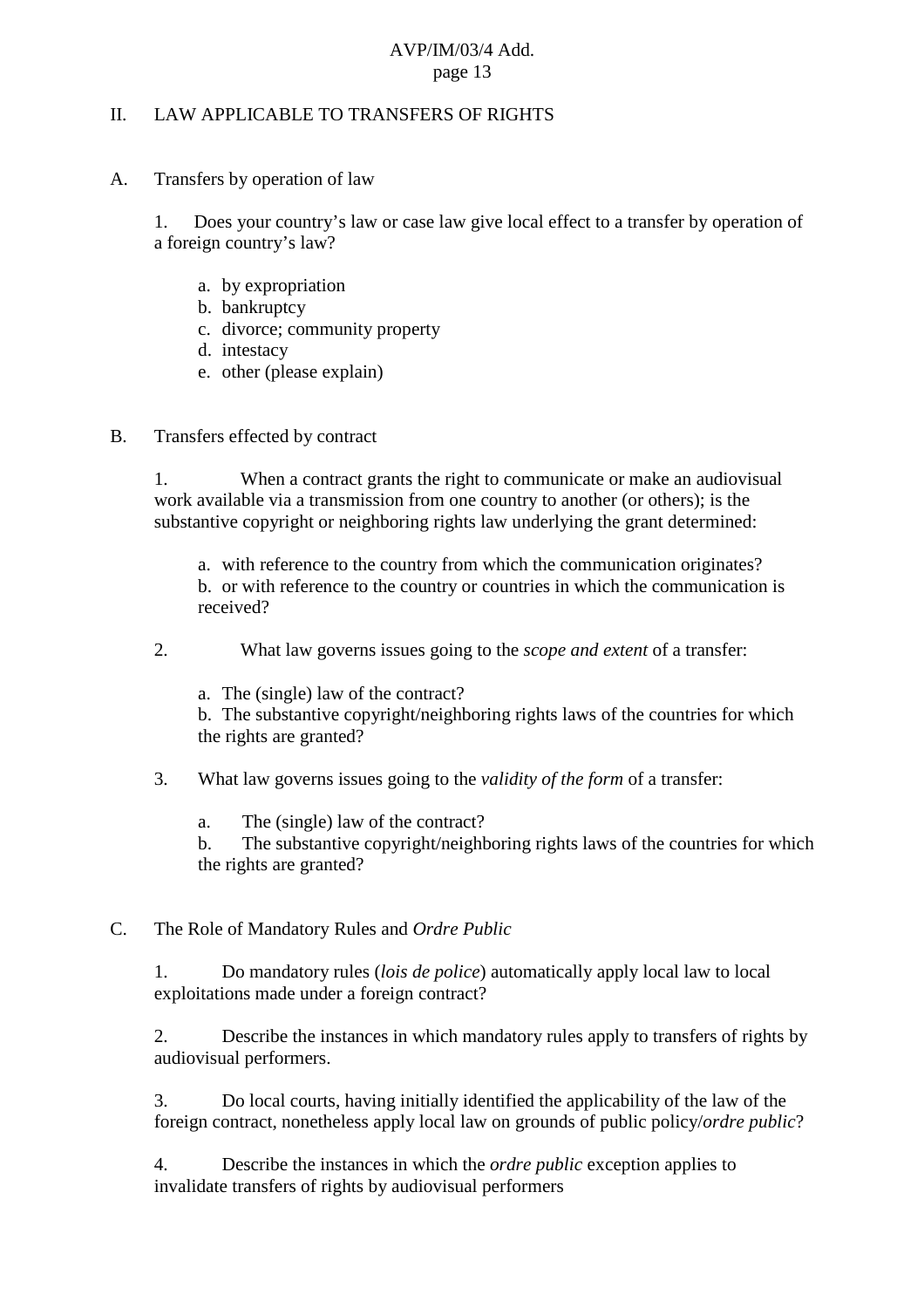#### III.. SUMMARY CHARTS COMPARING NATIONAL REPORTS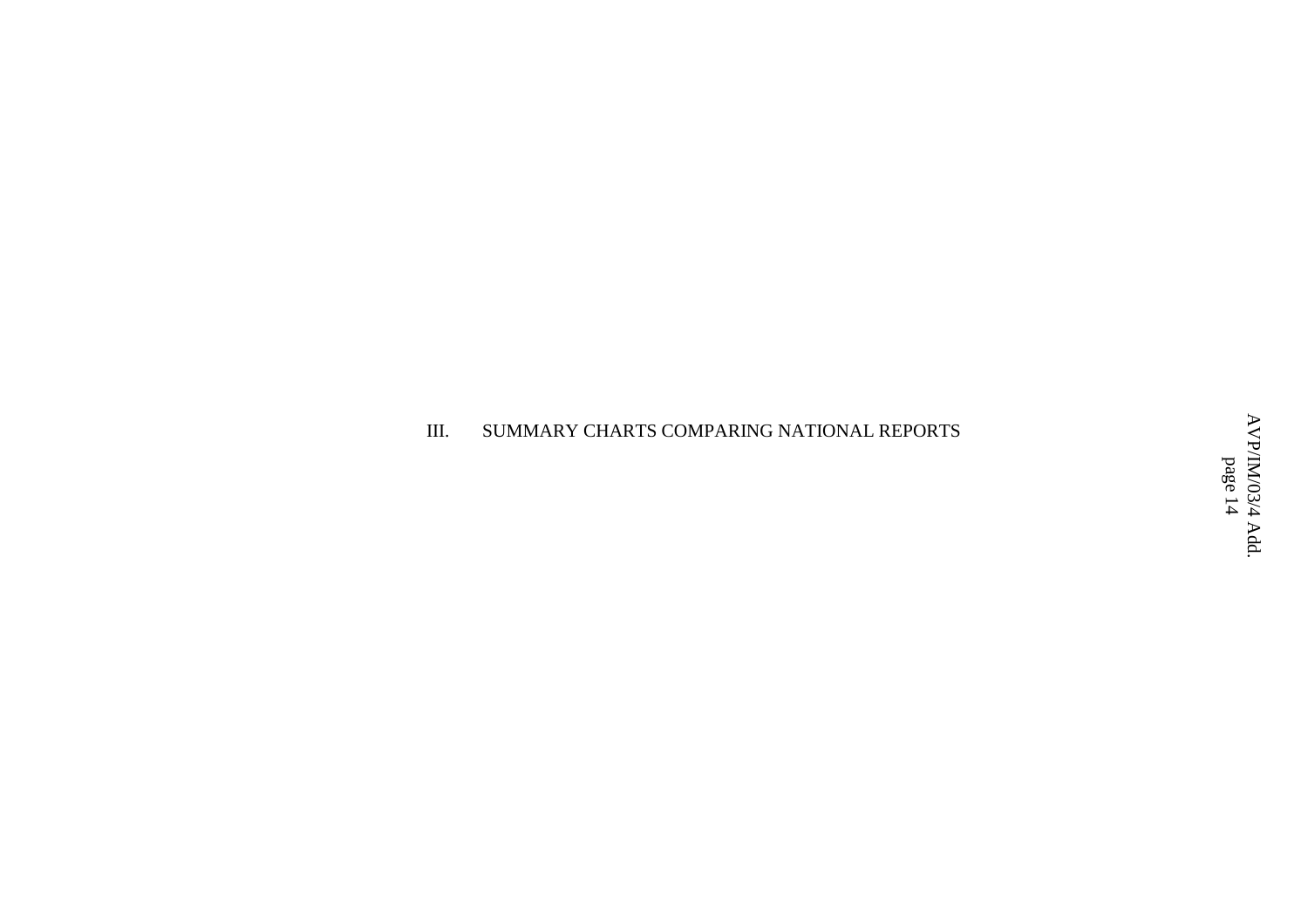#### A. PART I

### SUBSTANTIVE RULES GOVERNING THE EXISTENCE, OWNERSHIP AND TRANSFER OF AUDIOVISUAL PERFORMERS' RIGHTS

(a) Nature and Existence of Audiovisual Performers' Rights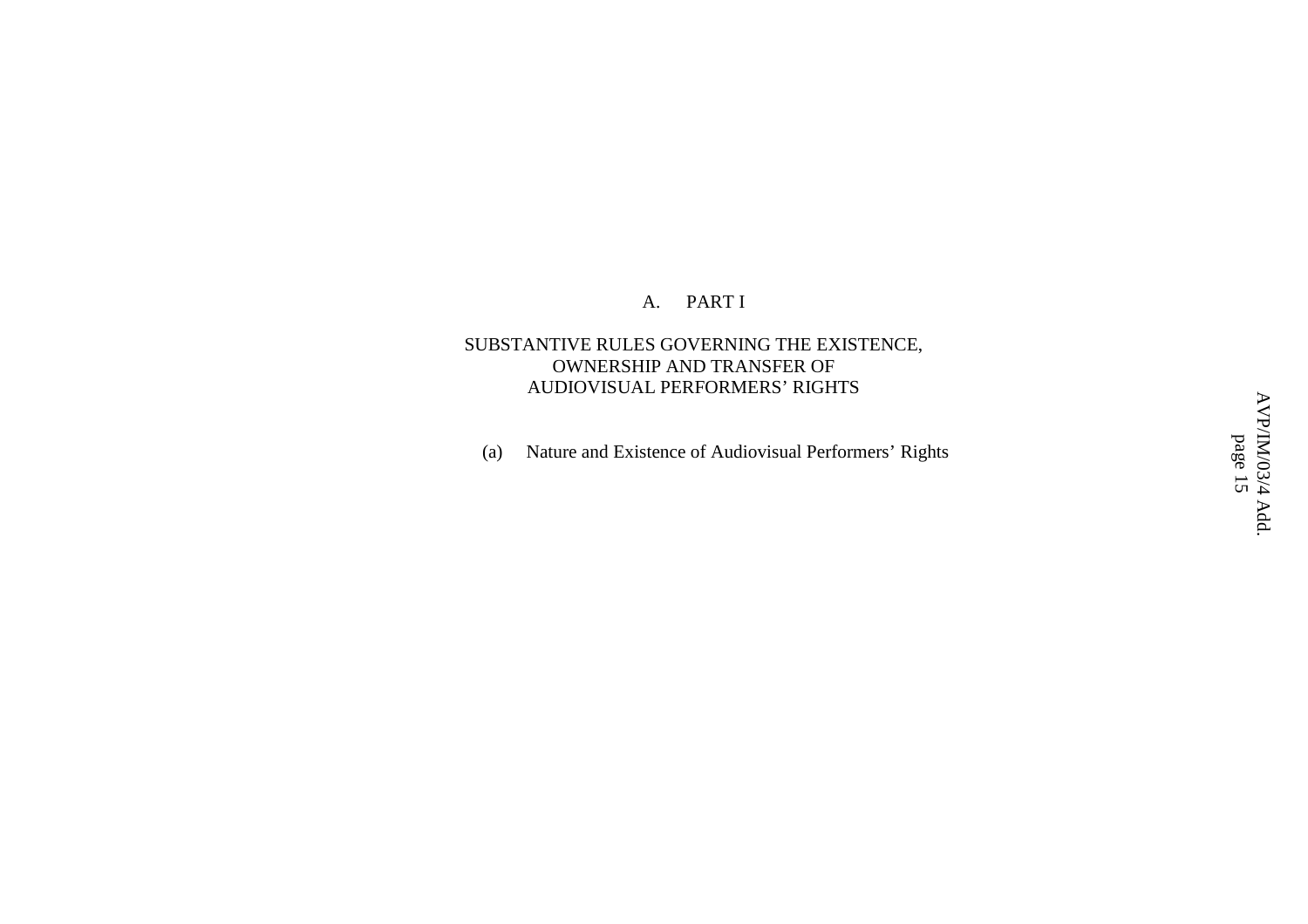#### **Question I-A-1:** Does your national law characterize the contribution of audiovisual performers as coming within the scope of:

|                      | Copyright | <b>Neighboring Rights</b> | <b>Rights of Personality</b> | Other | <b>Notes and Comments</b>                                                                                                                                                                                                                                                                |
|----------------------|-----------|---------------------------|------------------------------|-------|------------------------------------------------------------------------------------------------------------------------------------------------------------------------------------------------------------------------------------------------------------------------------------------|
| Egypt                |           | $\sqrt{ }$                |                              |       |                                                                                                                                                                                                                                                                                          |
| France               |           | $\sqrt{ }$                |                              |       | Neighboring rights provisions in<br>Copyright Act.                                                                                                                                                                                                                                       |
| Germany              |           | $\sqrt{ }$                |                              |       | Neighboring rights provisions in<br>Copyright Act.                                                                                                                                                                                                                                       |
| India                |           | $\sqrt{ }$                |                              |       |                                                                                                                                                                                                                                                                                          |
| Japan                |           | $\sqrt{ }$                |                              |       | Neighboring rights provisions in<br>Copyright Law. Performers can<br>be authors of a cinematographic<br>work.                                                                                                                                                                            |
| Mexico               |           | $\sqrt{ }$                |                              |       |                                                                                                                                                                                                                                                                                          |
| United Kingdom       |           |                           |                              |       | The answer explicitly points out<br>that the characterization is far<br>from clear.                                                                                                                                                                                                      |
| <b>United States</b> |           |                           |                              |       | No generally accepted<br>understanding of the<br>characterization of audiovisual<br>performers' contributions as yet.<br>But for convenience purposes the<br>US law entries treat audiovisual<br>performances as possible subject<br>of both copyright and of the right<br>of publicity. |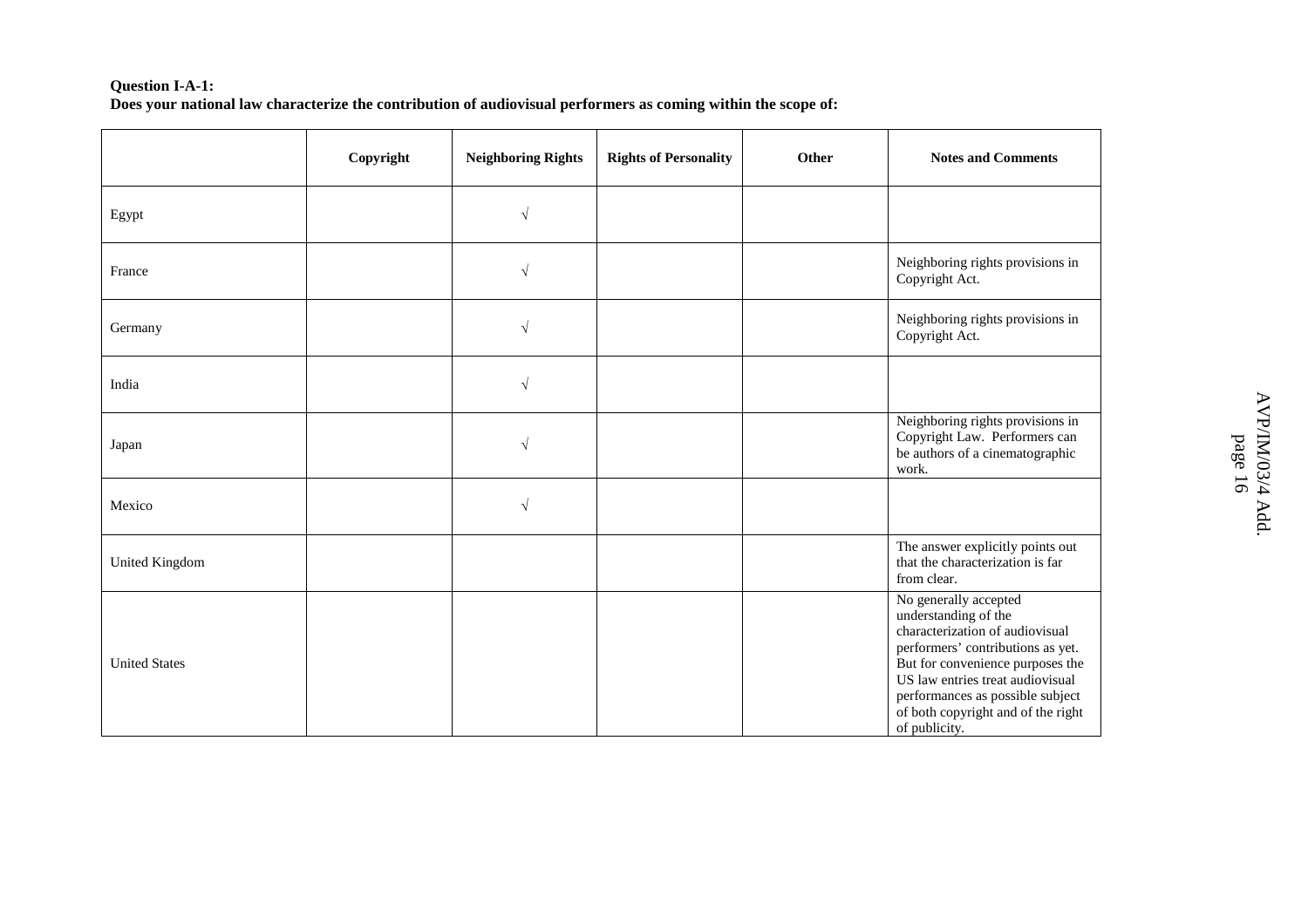#### **Question I-B-1: Do audiovisual performers enjoy exclusive economic rights?<sup>3</sup>**

|         | <b>Fixation</b> | Reproduction   | Adaptation       | <b>Distribution of</b><br>Copies,<br><b>Including by</b><br>Rental | <b>Public</b><br>Performance;<br><b>Communication to</b><br>the Public | Other | <b>Notes and Comments</b>                                                                                                                                                                                                                                                        |
|---------|-----------------|----------------|------------------|--------------------------------------------------------------------|------------------------------------------------------------------------|-------|----------------------------------------------------------------------------------------------------------------------------------------------------------------------------------------------------------------------------------------------------------------------------------|
| Egypt   | No <sup>4</sup> | N <sub>o</sub> | N <sub>0</sub>   | N <sub>0</sub>                                                     | N <sub>o</sub>                                                         |       | The answer provides that<br>performers' rights do not apply<br>to the fixation of performances<br>included in audiovisual<br>fixations, unless otherwise<br>agreed.                                                                                                              |
| France  | Yes             | Yes            | Yes <sup>5</sup> | Unclear <sup>6</sup>                                               | Yes                                                                    |       |                                                                                                                                                                                                                                                                                  |
| Germany | Yes             | Yes            | No               | Yes                                                                | Yes                                                                    |       |                                                                                                                                                                                                                                                                                  |
| India   |                 |                |                  |                                                                    |                                                                        |       | No definitive answer. The<br>answer refers to Question A-1<br>above, which only indicates that<br>performers lose their rights<br>once they consent to the<br>incorporation of the<br>performance to a<br>cinematography film but does<br>not identify what those rights<br>are. |

<sup>3</sup>Answers to this question suggests that when answering yes or no, some experts are looking at the performers as outside of the audiovisual fixation context, which usually gives an answer of yes to all the rights excep<sup>t</sup> adaptation, whereas other experts are looking solely at the context where the performer gives consent to the incorporation of his/her performance into an audiovisual fixation, which generates <sup>a</sup> negative answer.

<sup>4</sup><sup>4</sup> Outside of the audiovisual context, however, performers have all the rights listed under Egyptian law.

<sup>5</sup>Adaptation right not expressly recognized, but given effect through the reproduction right and other economic rights.

<sup>6</sup> No express recognition of distribution and rental rights; some scholars consider these rights as coming within the "*droit de destination*"; this right, however, is not enunciated in the Code of intellectual property. The 1992 EU Rental Rights Directive requires member states to implement distribution (Art. 9) and rental rights (Art. 2) for performers; France has not transposed this par<sup>t</sup> of the Directive.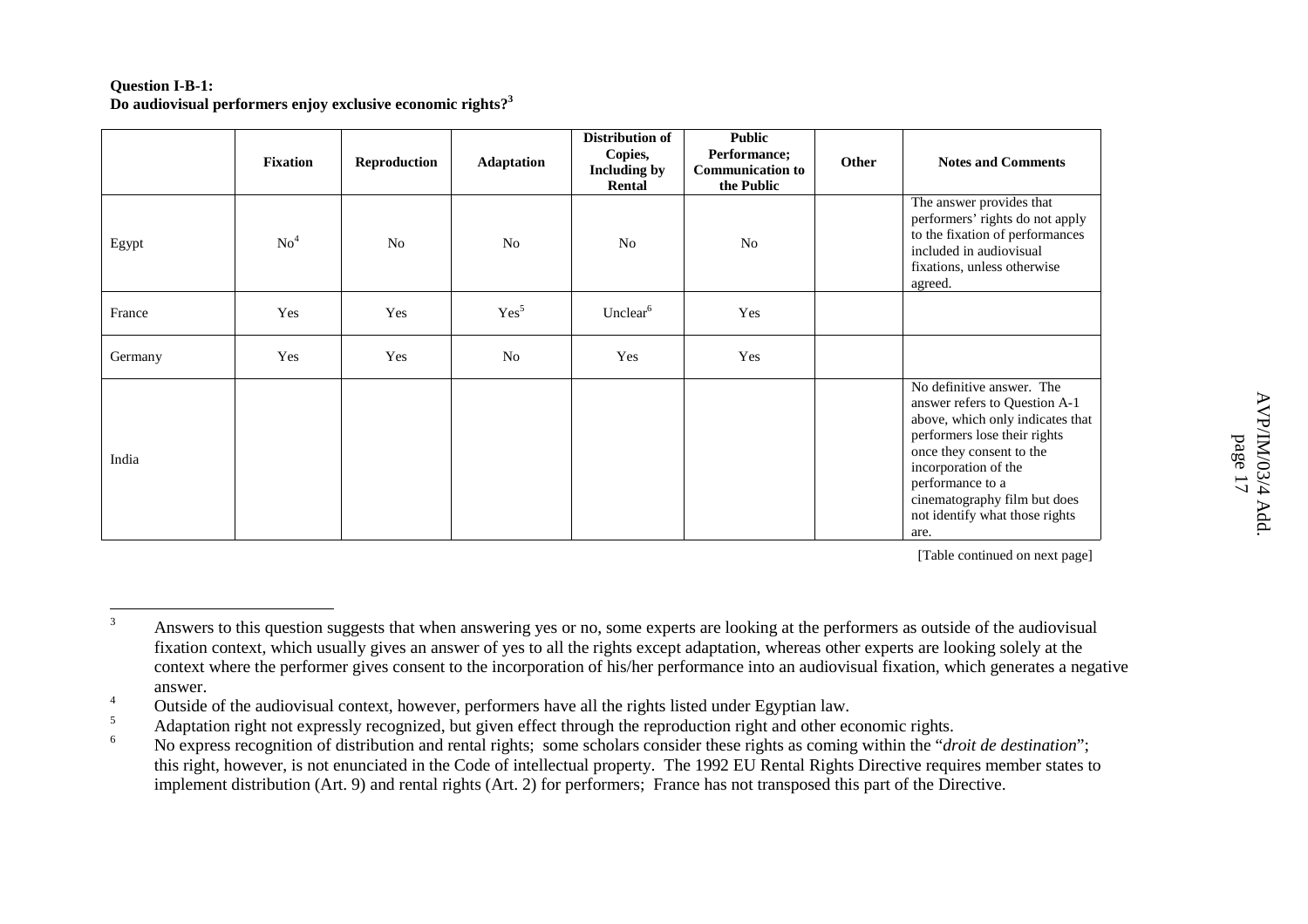|                      | <b>Fixation</b> | Reproduction    | <b>Adaptation</b> | Distribution of<br>Copies,<br><b>Including by</b><br>Rental | <b>Public Performance;</b><br><b>Communication to</b><br>the Public | Other            | <b>Notes and Comments</b>                                                                                                                                                                             |
|----------------------|-----------------|-----------------|-------------------|-------------------------------------------------------------|---------------------------------------------------------------------|------------------|-------------------------------------------------------------------------------------------------------------------------------------------------------------------------------------------------------|
| Japan                | Yes             | No <sup>7</sup> | N <sub>0</sub>    | Yes <sup>8</sup>                                            | Yes                                                                 | Yes <sup>9</sup> |                                                                                                                                                                                                       |
| Mexico               |                 |                 | N <sub>0</sub>    |                                                             |                                                                     |                  | The answer indicates<br>that the other rights<br>exist under Mexican<br>law. However, there is<br>a presumption of<br>transfer of these<br>economic rights to<br>producers.                           |
| United Kingdom       | Yes             | Yes             | No                | Yes                                                         | Yes                                                                 |                  | Non-property rights are<br>those against<br>bootlegging under UK<br>laws. Note: It is a right<br>against infringement of<br>the film and may not<br>necessarily be in the<br>scope of the discussion. |
| <b>United States</b> | Yes             | Yes             | Yes <sup>10</sup> | Yes                                                         | Yes                                                                 |                  |                                                                                                                                                                                                       |

10Copyright includes an adaptation right (e.g., for derivative works). In the case of publicity right, the contracts often cover derivative works.

<sup>7</sup>With the exception for film soundtracks

<sup>8</sup><sup>o</sup> The right of rental only covers "commercial phonograms" for a period less than 12 months after their first sale, after which the performer will only enjoy <sup>a</sup> remuneration right for the following 49 years.

<sup>9</sup><sup>7</sup> There are court cases indicating the acceptance of the concept "right of publicity". However it is not commonly accepted and there is no Supreme Court case on the "right of publicity" as yet.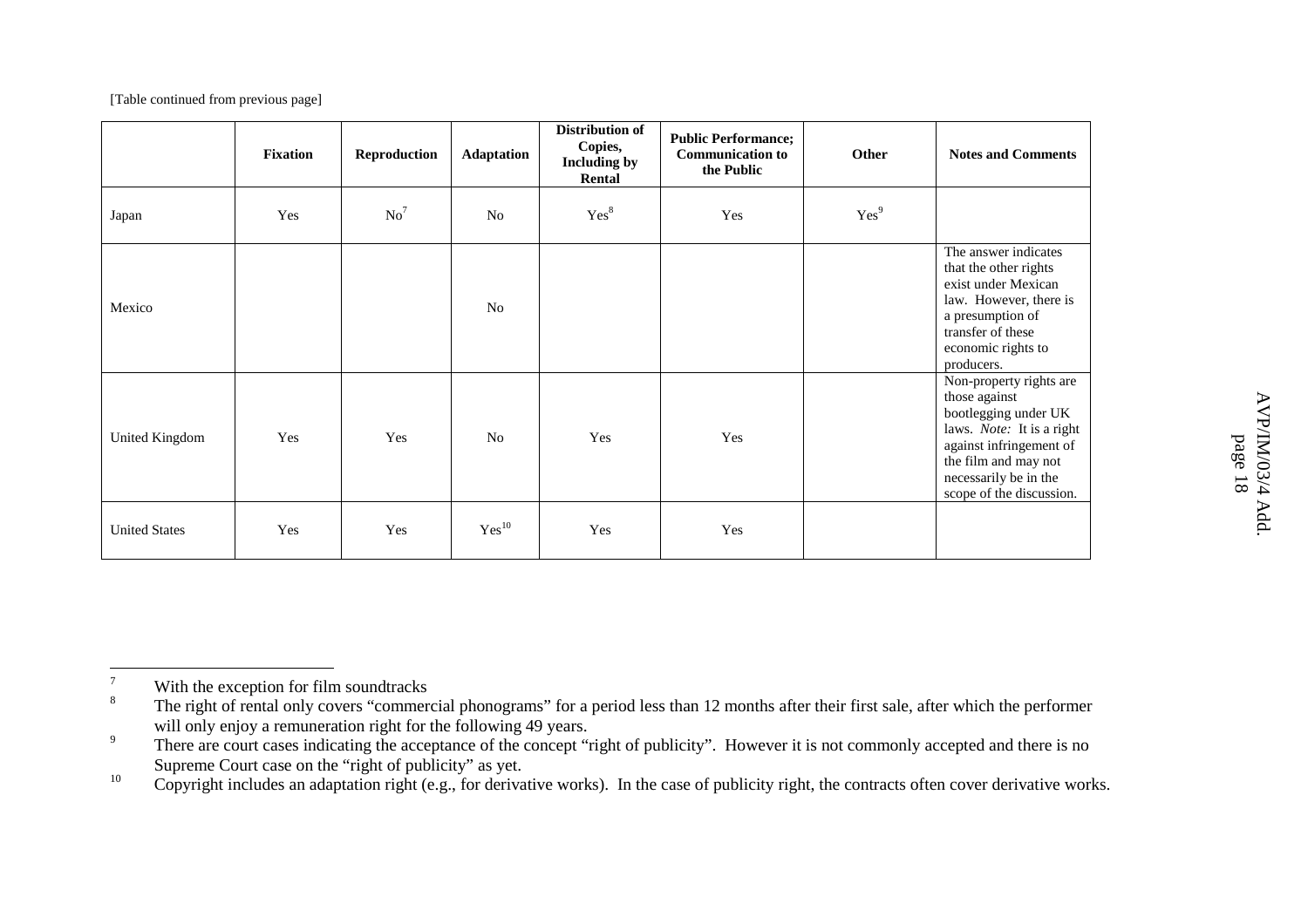#### **Question I-B-2: What is the duration of performers' exclusive rights?**

|                       | <b>Fixation</b> | Reproduction | <b>Adaptation</b> | <b>Distribution of</b><br>Copies,<br><b>Including by</b><br>Rental                         | <b>Public Performance;</b><br><b>Communication to</b><br>the Public                                                                                                                                                                | Other                                                                                                                          | <b>Notes and Comments</b>                                             |
|-----------------------|-----------------|--------------|-------------------|--------------------------------------------------------------------------------------------|------------------------------------------------------------------------------------------------------------------------------------------------------------------------------------------------------------------------------------|--------------------------------------------------------------------------------------------------------------------------------|-----------------------------------------------------------------------|
| Egypt                 |                 |              |                   |                                                                                            |                                                                                                                                                                                                                                    |                                                                                                                                | 50 years to all<br>performers' rights <sup>11</sup>                   |
| France                |                 |              |                   |                                                                                            |                                                                                                                                                                                                                                    |                                                                                                                                | For all rights, 50 years<br>after the rendering of<br>the performance |
| Germany               |                 |              |                   | 50 years after<br>initial release of<br>fixation                                           | 50 years after initial<br>public communication<br>of fixation                                                                                                                                                                      | If no release or public<br>performance of<br>fixation within 50<br>years of performance,<br>then 50 years after<br>performance |                                                                       |
| Japan                 | 50 years        |              |                   | 50 years                                                                                   | 50 years                                                                                                                                                                                                                           | Unclear for the right<br>of publicity                                                                                          |                                                                       |
| India                 |                 |              |                   |                                                                                            |                                                                                                                                                                                                                                    |                                                                                                                                | 50 years, only<br>applicable to non-<br>audiovisual performers        |
| Mexico                |                 |              |                   |                                                                                            |                                                                                                                                                                                                                                    |                                                                                                                                | 75 years $12$                                                         |
| <b>United Kingdom</b> |                 |              |                   |                                                                                            |                                                                                                                                                                                                                                    |                                                                                                                                | 50 years                                                              |
| <b>United States</b>  |                 |              |                   | In the case of publicity right, the duration depends on the laws of the respective states. | For the fixation rights of live musical performers: Section 1101 of the Copyright Act does not specify a term of this right;<br>In the case of copyright: the term will be 95 years after the publication of the audiovisual work; |                                                                                                                                |                                                                       |

<sup>11</sup> This apparently addresses the context where the performer has not consented to the incorporation of his/her performance to an audiovisual fixation.

<sup>12</sup>Information in the answer seems to be confusing in regards to the duration of performers' rights (75 years) vis-à-vis the duration of protection of an audiovisual work (which is 50 years) (it is argued that there arises <sup>a</sup> question whether performers' rights should exhaust at the end of the duration of the audiovisual work). If the performer's rights are presumed to have been transferred is there still this issue?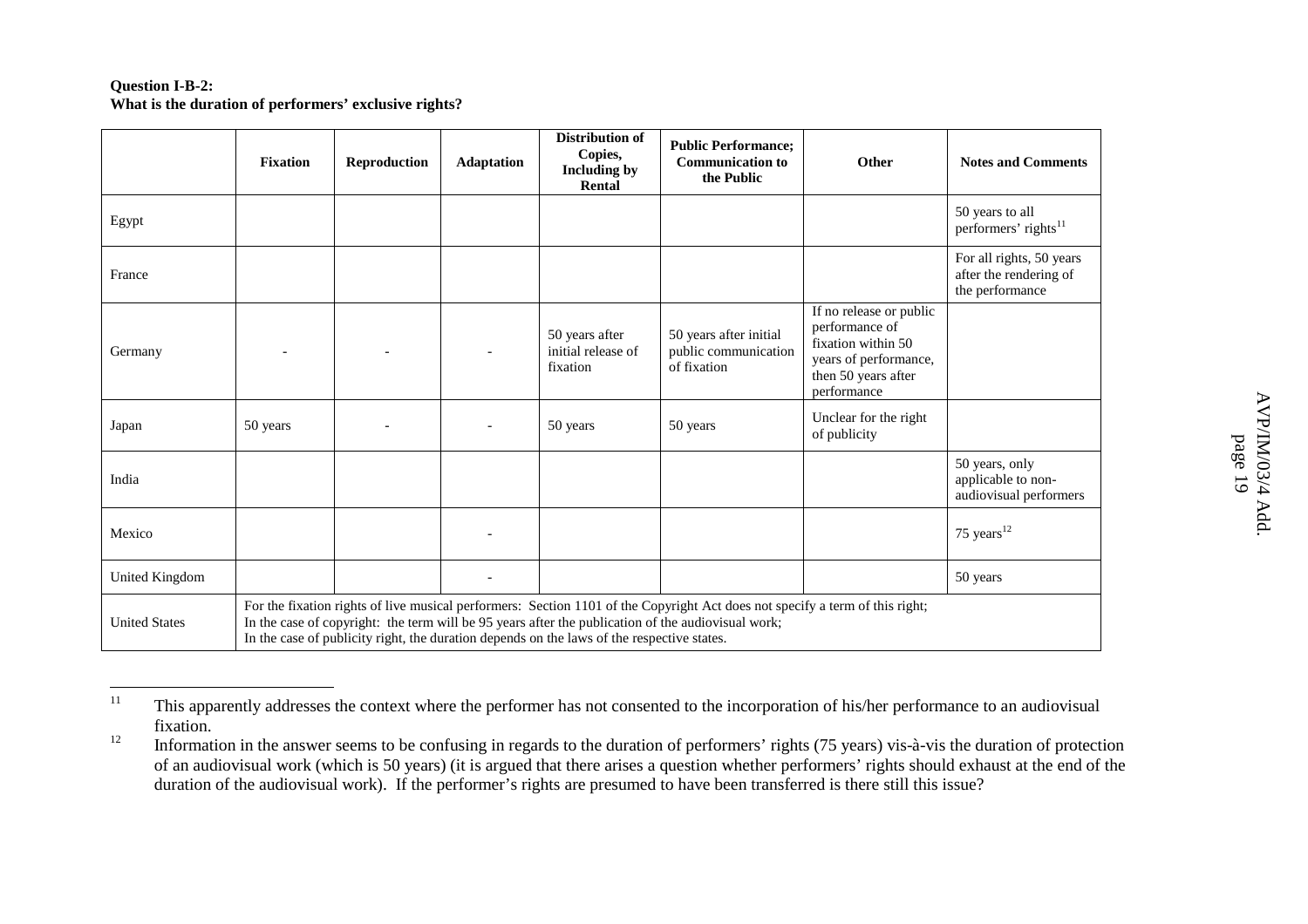#### **Question I-B-3: Do audiovisual performers enjoy moral rights?**

|         | <b>Attribution</b> | Integrity           | <b>Divulgation</b>       | Other                    | <b>Notes and Comments</b> |
|---------|--------------------|---------------------|--------------------------|--------------------------|---------------------------|
| Egypt   | Yes                | $\mathrm{Yes}^{13}$ | Not Addressed in Answer. |                          |                           |
| France  | Yes                | Yes                 | Unclear $14$             |                          |                           |
| Germany | Yes                | Yes                 | $\mathrm{No}^{15}$       | $\mathrm{No}^{16}$       |                           |
| Japan   | Yes                | Yes                 | $\mathrm{No}^{17}$       | $\overline{\phantom{a}}$ |                           |
| India   | $\rm No$           | $\rm No$            | $\rm No$                 | No                       |                           |
| Mexico  | Yes                | Yes                 | $\rm No$                 |                          |                           |

<sup>13</sup> To the best of the expert's knowledge, no claim against infringement of this right has ever been made; no labor-related or contractual provision exists which could make this right effective. 14

<sup>&</sup>lt;sup>4</sup> No explicit recognition, but some scholars derive a moral right of divulgation from the performer's economic right of communication to the public.

<sup>15</sup>Possible be protected as violation against general personality right.

<sup>16</sup><sup>o</sup> The right of withdrawal does not apply to performers who conclude a contract with a film producer on their participation in the production of an audiovisual work.

<sup>17</sup>Possible to be protected as personal right under civil law.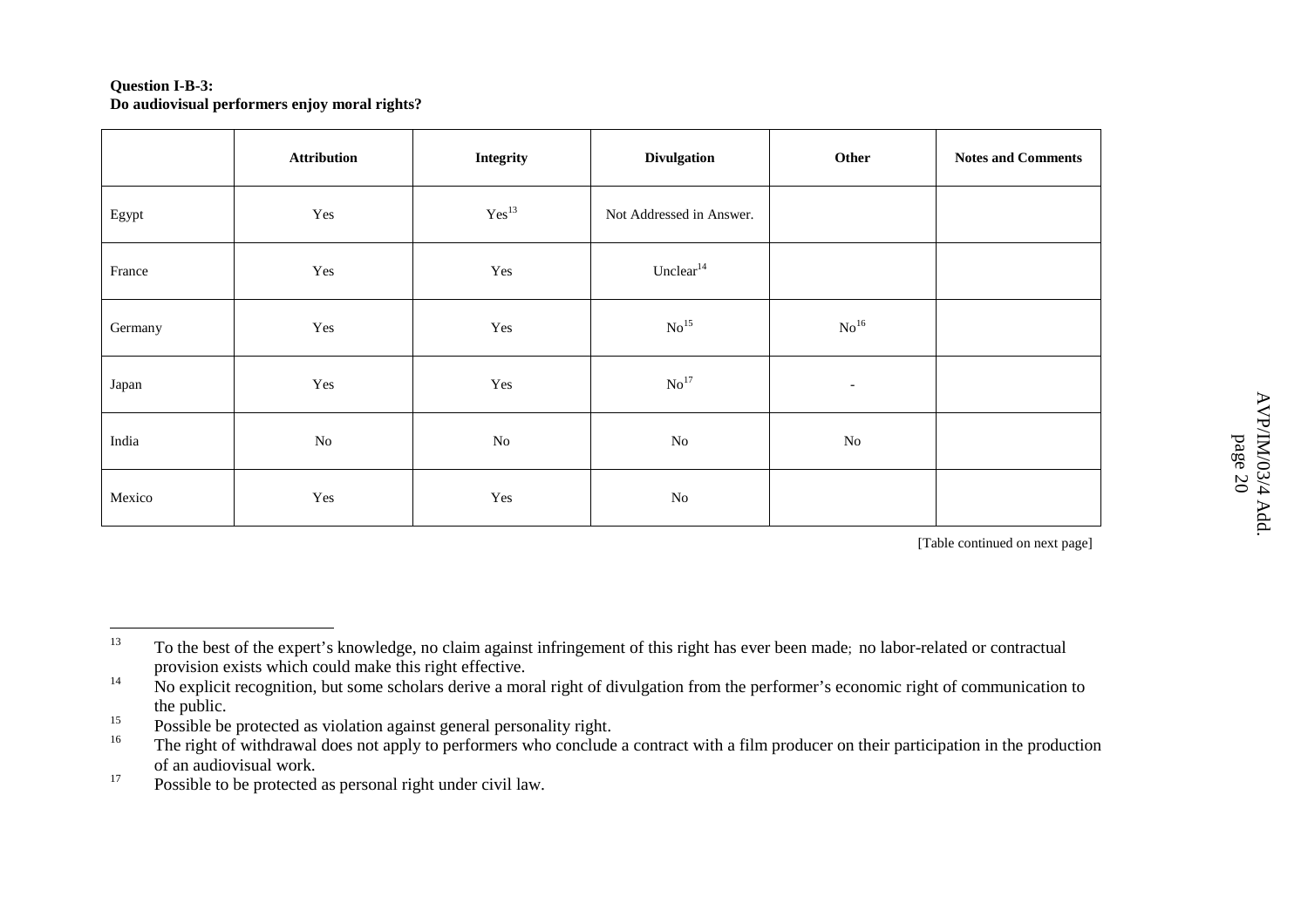|                      | <b>Attribution</b> | <b>Integrity</b> | <b>Divulgation</b> | Other | <b>Notes and Comments</b>                                                                                                                                                                                                                                         |
|----------------------|--------------------|------------------|--------------------|-------|-------------------------------------------------------------------------------------------------------------------------------------------------------------------------------------------------------------------------------------------------------------------|
| United Kingdom       | N <sub>o</sub>     | N <sub>o</sub>   | N <sub>o</sub>     | No    |                                                                                                                                                                                                                                                                   |
| <b>United States</b> | Unclear            | Unclear          | Yes                |       | The US laws lack a<br>consistent and clearly<br>defined regime of<br>protection for moral rights.<br>The "equivalents" of<br>protection under federal<br>and state laws may<br>approximate the Berne<br>Convention 6bis protection<br>requirements. <sup>18</sup> |

 $\triangleright$ 

<sup>18</sup> While Section 43(a) of the Lanham Act had long been perceived as the primary source of attribution rights under the US law (see the Final Report of the Ad Hoc Working Group on the Adherence of the USA to the Berne Convention, reprinted in 10 Colum. VLA JL&ARTS 513, 549 (1986)), the recent case *Dastar v. Twentieth Century Fox*, 539 U.S. 23; 123 S. Ct. 2041 (2003)*,* casts serious doubt on the continued availability of Sec. 43(a) as <sup>a</sup> source of moral rights protection.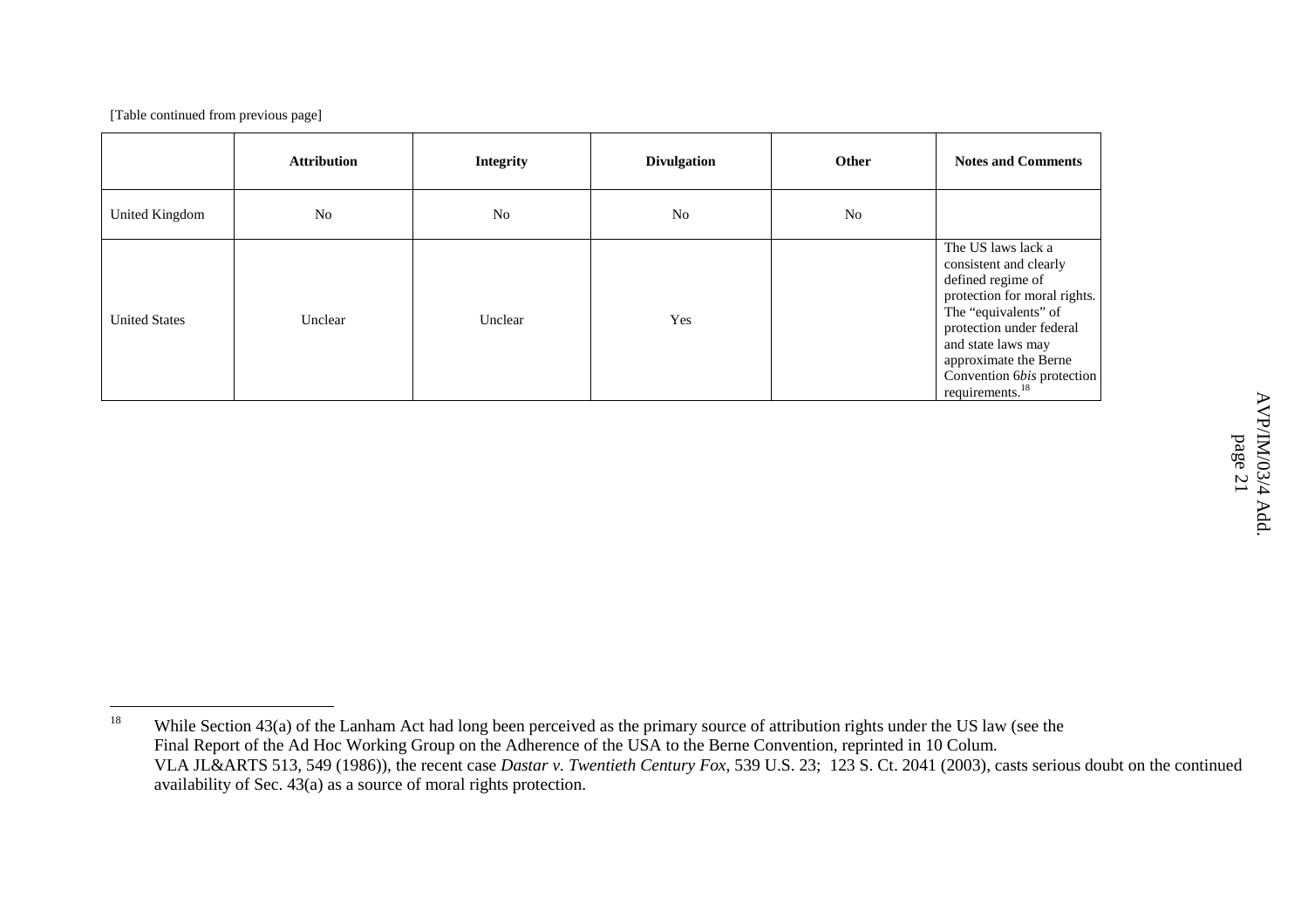#### **Question I-B-4: What is the duration of performers' moral rights?**

|                      | <b>Attribution</b>                                                               | <b>Integrity</b>             | <b>Divulgation</b>       | Other                    | <b>Notes and Comments</b>                                                               |
|----------------------|----------------------------------------------------------------------------------|------------------------------|--------------------------|--------------------------|-----------------------------------------------------------------------------------------|
| Egypt                | Perpetual                                                                        | Perpetual                    | $\overline{\phantom{a}}$ |                          |                                                                                         |
| France               | Perpetual <sup>19</sup>                                                          | Perpetual <sup>20</sup>      | $^{21}$                  |                          |                                                                                         |
| Germany              | 50 years after performance<br>or for life, whichever is<br>longer. <sup>22</sup> | Same as under "Attribution." | $\overline{\phantom{a}}$ | $\overline{\phantom{a}}$ | Multiple performers: the date of<br>death of last survivor relevant for<br>calculation. |
| Japan                | Expires at death. <sup>23</sup>                                                  | Same as under "Attribution". | $\overline{\phantom{a}}$ | $\overline{\phantom{a}}$ |                                                                                         |
| India                | $\overline{\phantom{a}}$                                                         | $\overline{\phantom{a}}$     | $\overline{\phantom{a}}$ | $\overline{\phantom{a}}$ | Not applicable.                                                                         |
| Mexico               |                                                                                  |                              |                          |                          | The expert infers a duration of 75<br>years.                                            |
| United Kingdom       | $\overline{\phantom{a}}$                                                         | $\overline{\phantom{a}}$     | $\overline{\phantom{a}}$ | $\overline{\phantom{a}}$ | Not applicable.                                                                         |
| <b>United States</b> |                                                                                  |                              |                          |                          | Not clearly defined. <sup>24</sup>                                                      |

<sup>19</sup>Art. L 212-2 does not state that performers' moral rights are perpetual (compare Art. L 121-1, declaring perpetuity of authors' moral rights), but the duration of performers' rights set out in L 211-4 applies only to economic rights.

<sup>20</sup><sup>9</sup> See note above.

<sup>21</sup> If the right of divulgation derives from the right of communication to the public, then, logically, it is coterminous with that right (50 years from rendering of performance); this linkage of moral to economic rights is, however, abnormal in French law, and thus suggests that performers have no moral right of divulgation.

<sup>22</sup> $\mathbb{R}^2$  But in no case shorter than the economic rights.

<sup>23</sup><sup>3</sup> Prohibition against certain infringement acts may last for-ever.

<sup>24</sup> For example, assume if <sup>a</sup> performer's right of attribution is sought for protection through the state law right of publicity. The duration of the right of attribution will thus vary across the various states. See Question B-2 above.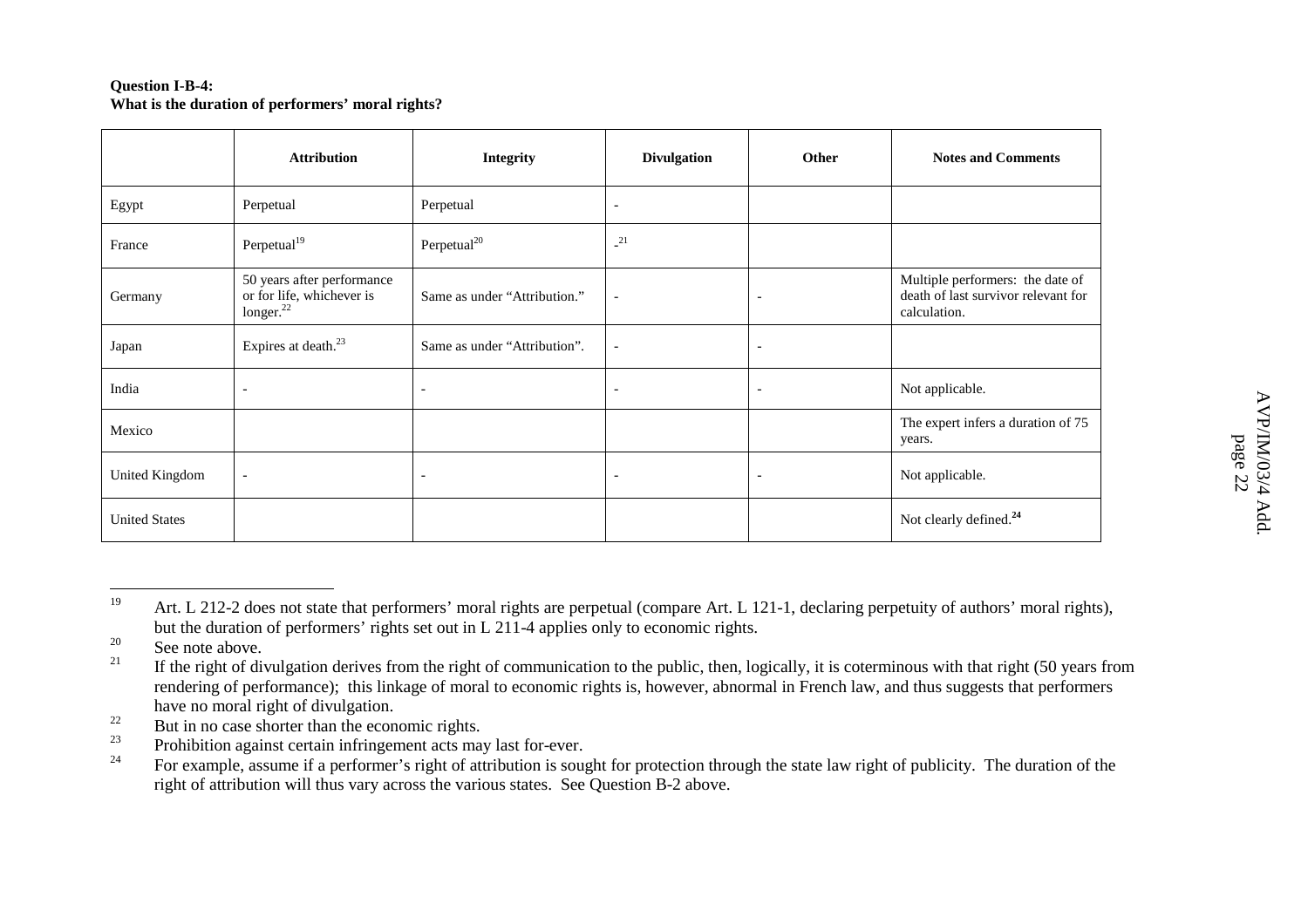#### **Question I-B-5: Do audiovisual performers have remuneration rights?**

**a.Are these rights in lieu of or together with exclusive rights?**

|         | In Lieu of Exclusive Rights   | <b>Together with Exclusive Rights</b>  | <b>Notes and Comments</b>                                                                                                                                          |
|---------|-------------------------------|----------------------------------------|--------------------------------------------------------------------------------------------------------------------------------------------------------------------|
| Egypt   |                               |                                        | The answer cites a provision but has<br>not identified whether these rights are<br>in lieu of or together with exclusive<br>rights. $^{25}$                        |
| France  | For private recording.        | For rental and cable retransmission.   |                                                                                                                                                                    |
| Germany | Most belong to this category. | For rental and cable retransmission.   |                                                                                                                                                                    |
| Japan   | For private recording. $26$   | For broadcasting of fixed performance. |                                                                                                                                                                    |
| India   | Unclear                       | Unclear                                | Audiovisual performers may exert<br>common law rights under a right of<br>publicity theory, the contours of which<br>are yet unclear.                              |
| Mexico  |                               |                                        | Mexican law establishes extensive<br>remuneration rights. However, the<br>answer has not identified which are in<br>lieu of exclusive rights and which are<br>not. |

<sup>25</sup>Pursuant to the provision the performer has a right to a single equitable remuneration for the direct or indirect use of phonograms published for commercial purposes of broadcasting or communication to the public, unless otherwise agreed.

<sup>26</sup>Based on the limitation of the right of reproduction, therefore considered "in lieu of".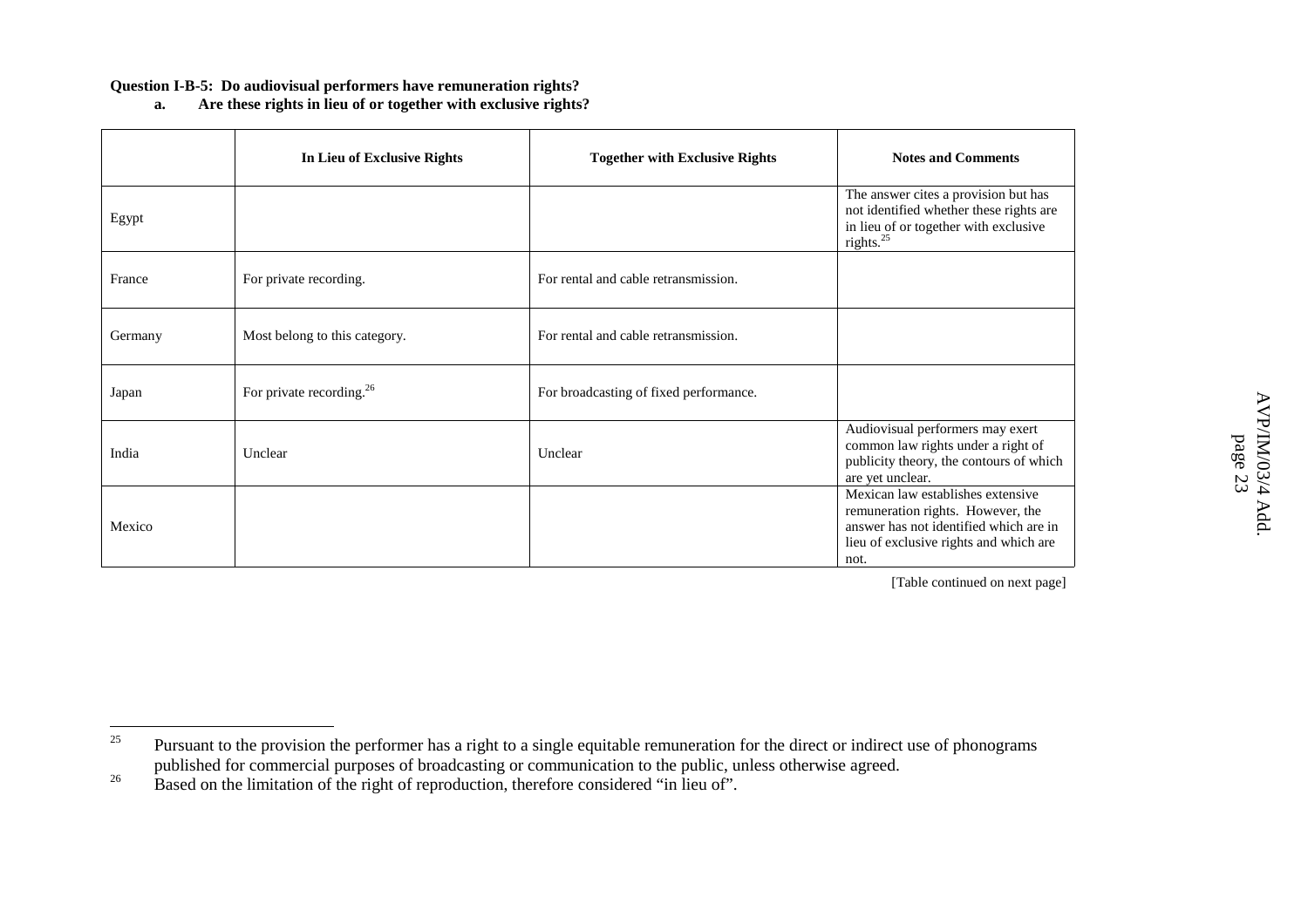|                      | In Lieu of Exclusive Rights                                                                                                                                            | <b>Together with Exclusive Rights</b>                                                                                                                                                                                                                                      | <b>Notes and Comments</b>                                                                                                                                                                            |
|----------------------|------------------------------------------------------------------------------------------------------------------------------------------------------------------------|----------------------------------------------------------------------------------------------------------------------------------------------------------------------------------------------------------------------------------------------------------------------------|------------------------------------------------------------------------------------------------------------------------------------------------------------------------------------------------------|
| United Kingdom       | The right to equitable remuneration where the<br>performer transfers (or is presumed to transfer)<br>her rental right in a film or sound recording to the<br>producer. | The right to claim equitable remuneration where a<br>commercially published sound recording of a<br>performance (but not a film) is played in public or<br>communicated to the public otherwise than by<br>being made available to the public mentioned in<br>$182CA(1)$ . |                                                                                                                                                                                                      |
| <b>United States</b> |                                                                                                                                                                        |                                                                                                                                                                                                                                                                            | The law does not provide for equitable<br>remuneration to audiovisual performers.<br>But many guild agreements provide for<br>compensation ("residuals") similar to<br>equitable remunerations. $27$ |

<sup>27</sup> "Residuals" are additional compensations paid for the repeated use of the audiovisual program (the performer's services). In that sense it appears that residuals should be regarded as together with the compensations paid for the transfer of exclusive rights by performers, which are usually <sup>a</sup> fixed amount paid not in relation to the frequency of use of the program.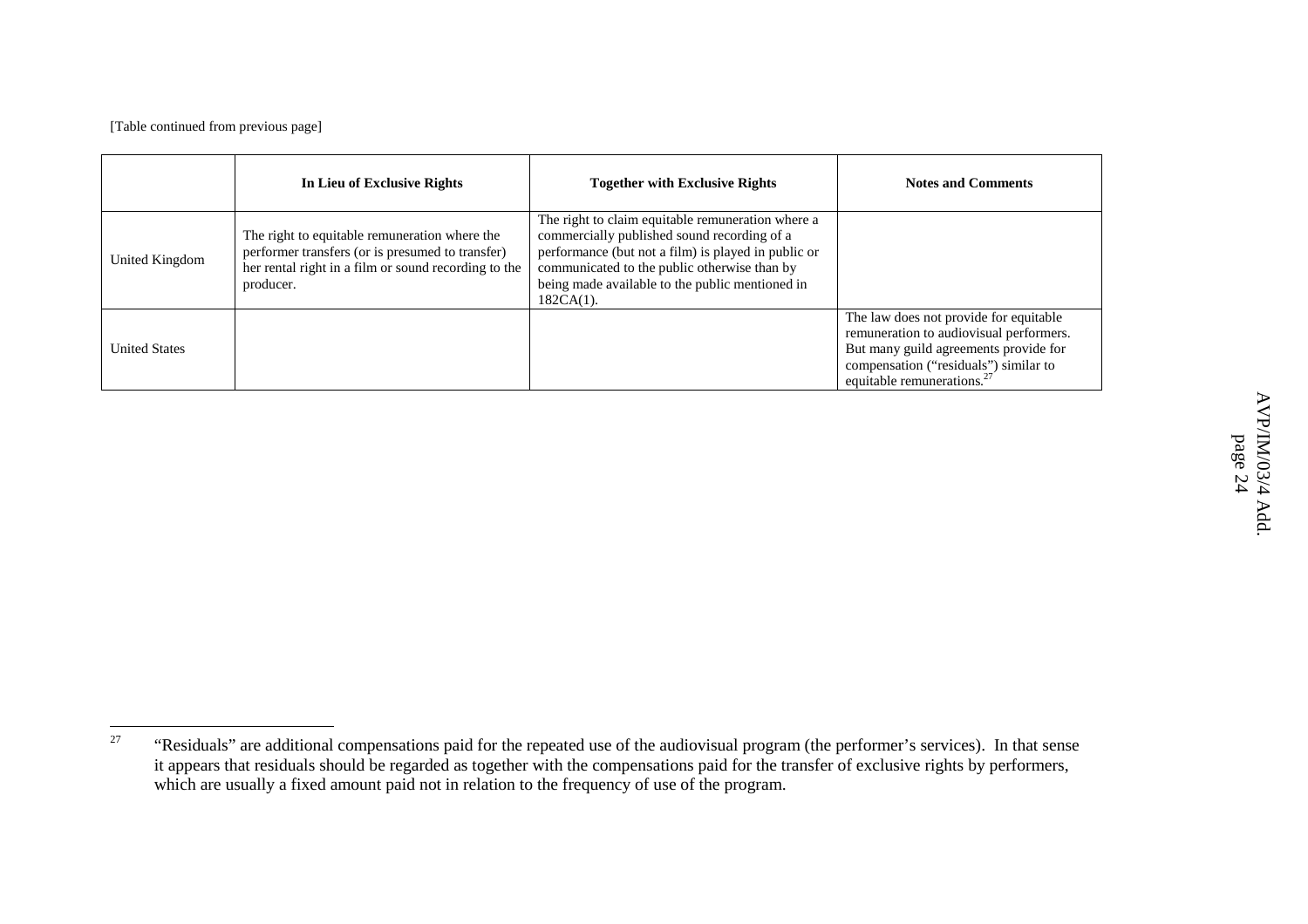#### **Question I-B-5: Do audiovisual performers have remuneration rights?**

**b. Describe the rights to remuneration that audiovisual performers have**

|                      | In Lieu of Exclusive Rights                                                                                                                                                                                                                                                                                                                                                                         | <b>Together with Exclusive Rights</b>                                                                                                                                                                                                                                                                                                                                                                               | <b>Notes and Comments</b>                                                                                                                                     |
|----------------------|-----------------------------------------------------------------------------------------------------------------------------------------------------------------------------------------------------------------------------------------------------------------------------------------------------------------------------------------------------------------------------------------------------|---------------------------------------------------------------------------------------------------------------------------------------------------------------------------------------------------------------------------------------------------------------------------------------------------------------------------------------------------------------------------------------------------------------------|---------------------------------------------------------------------------------------------------------------------------------------------------------------|
| Egypt                |                                                                                                                                                                                                                                                                                                                                                                                                     |                                                                                                                                                                                                                                                                                                                                                                                                                     | Not categorized. See the preceding<br>chart.                                                                                                                  |
| France               | Most economic rights are deemed exclusive rights,<br>but private recording exception provides remuneration<br>for private copying in all media.                                                                                                                                                                                                                                                     | Same as German response, see below.                                                                                                                                                                                                                                                                                                                                                                                 |                                                                                                                                                               |
| Germany              | (1) Broadcasting; (2) communication to the public of<br>the performance by means of a fixation; (3) public<br>communication of broadcast; (4) communication of<br>performance which has been made available to the<br>public in the meaning of Art. 10 of WPPT; (5) public<br>lending; (6) statutory rights of remuneration provided<br>for as compensation for limitations of exclusive<br>rights. | Rental: in addition to the exclusive rental right.<br>(1)<br>Remuneration from renter where they have<br>granted a rental license to the producer.<br>Cable retransmission: in addition to the<br>(2)<br>exclusive right of cable retransmission.<br>Remuneration from the cable distributor, after<br>having licensed the exclusive right to a<br>broadcasting organization or to a phonogram or<br>film producer. |                                                                                                                                                               |
| Japan                | Remuneration for private recording of digital<br>recording.                                                                                                                                                                                                                                                                                                                                         | Remuneration for broadcasting and rebroadcasting of<br>fixed performances.                                                                                                                                                                                                                                                                                                                                          | AV performers not qualified to<br>receive remuneration for rental and<br>broadcasting of commercial<br>phonograms.                                            |
| India                |                                                                                                                                                                                                                                                                                                                                                                                                     |                                                                                                                                                                                                                                                                                                                                                                                                                     | See the preceding chart.                                                                                                                                      |
| Mexico               |                                                                                                                                                                                                                                                                                                                                                                                                     |                                                                                                                                                                                                                                                                                                                                                                                                                     | Very extensive but not categorized in<br>the answer. See the preceding chart.                                                                                 |
| United Kingdom       |                                                                                                                                                                                                                                                                                                                                                                                                     |                                                                                                                                                                                                                                                                                                                                                                                                                     | See the preceding chart.                                                                                                                                      |
| <b>United States</b> |                                                                                                                                                                                                                                                                                                                                                                                                     | See notes and comments.                                                                                                                                                                                                                                                                                                                                                                                             | Mainly residuals paid under union<br>agreements. Amount paid is<br>calculated in relation to the media and<br>frequency of use of the audiovisual<br>product. |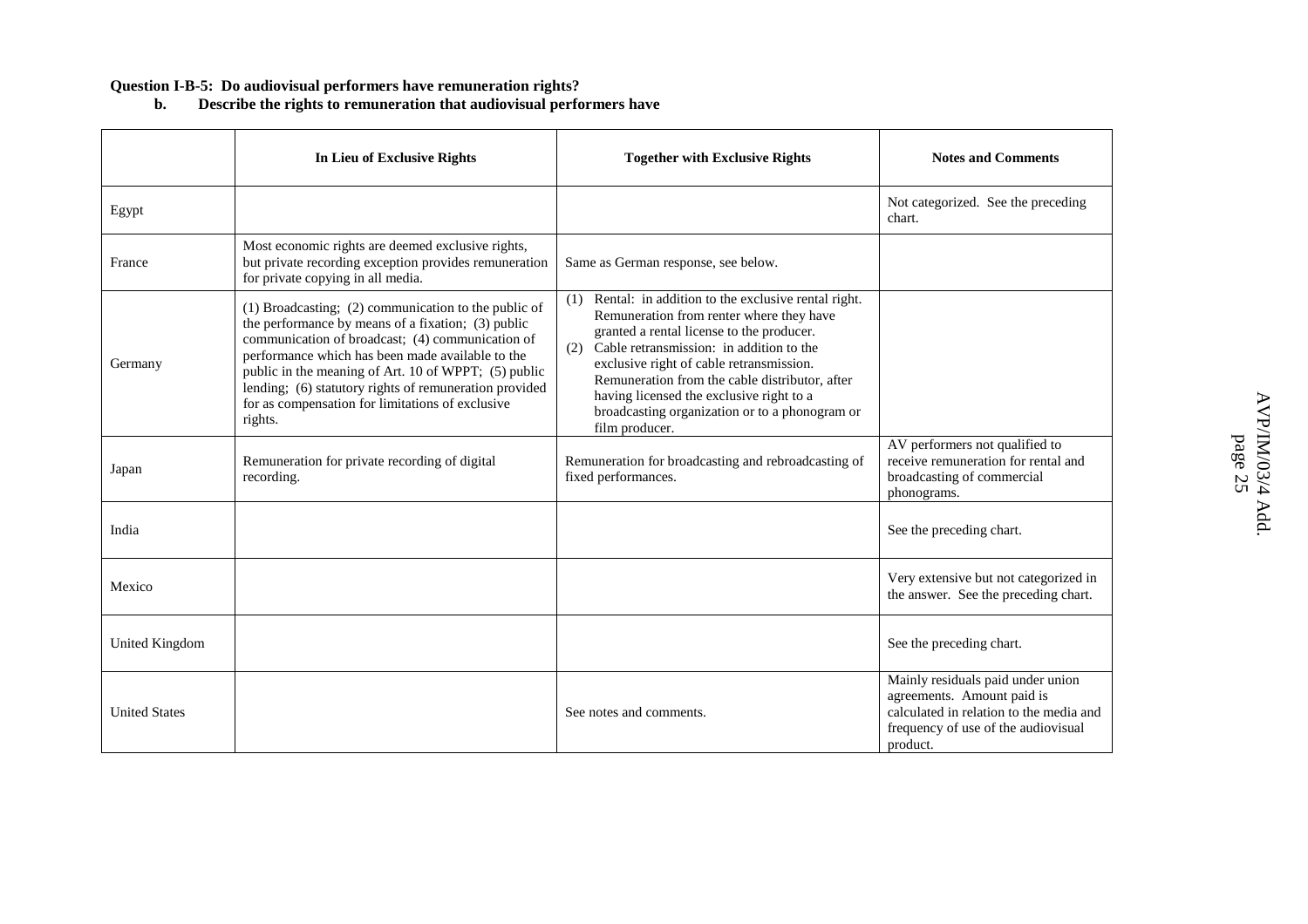#### **Question I-B-6: Are audiovisual performers' rights subject to mandatory collective management?**

**a.Which rights?**

|         | <b>Rights subject to Mandatory Collective Management</b>                                                                                                                                                                                                                                                                                                                                                                                                          | <b>Notes and Comments</b>                                                                                                                                                                                                                                       |
|---------|-------------------------------------------------------------------------------------------------------------------------------------------------------------------------------------------------------------------------------------------------------------------------------------------------------------------------------------------------------------------------------------------------------------------------------------------------------------------|-----------------------------------------------------------------------------------------------------------------------------------------------------------------------------------------------------------------------------------------------------------------|
| Egypt   | By law, no right subject to such management.                                                                                                                                                                                                                                                                                                                                                                                                                      | Not forbidden to use such<br>mechanism through the collective<br>management associations by way<br>of authorization.                                                                                                                                            |
| France  | The exclusive right of simultaneous, unaltered and complete cable retransmission.                                                                                                                                                                                                                                                                                                                                                                                 | Applies only to communications<br>emanating from an EU Member<br>State.                                                                                                                                                                                         |
| Germany | The exclusive right of simultaneous, unaltered and complete cable retransmission; <sup>28</sup><br>1.<br>The statutory remuneration right for cable retransmission;<br>2.<br>The statutory remuneration rights for public lending and for rental in the circumstances under<br>3.<br>5.b of the reply to the questionnaire;<br>All statutory remuneration rights under Part 1 Section 6 of the Copyright Act, see 5.b of the<br>4.<br>reply to the questionnaire. | A number of rights are described<br>as "can be transferred in advance"<br>only to a collecting society, and<br>cannot be waived", and thus<br>characterized as being subject to<br>mandatory collective<br>management. See page 8 of the<br>reply from Germany. |
| India   | No right subject to such management.                                                                                                                                                                                                                                                                                                                                                                                                                              |                                                                                                                                                                                                                                                                 |
| Japan   | Right to claim compensation for private recording.                                                                                                                                                                                                                                                                                                                                                                                                                |                                                                                                                                                                                                                                                                 |
| Mexico  | No right subject to such arrangement.                                                                                                                                                                                                                                                                                                                                                                                                                             | But may be arranged through<br>contractual authorization.                                                                                                                                                                                                       |

<sup>28</sup>Except those rights which are asserted by broadcasting organizations in respec<sup>t</sup> of their own broadcasts.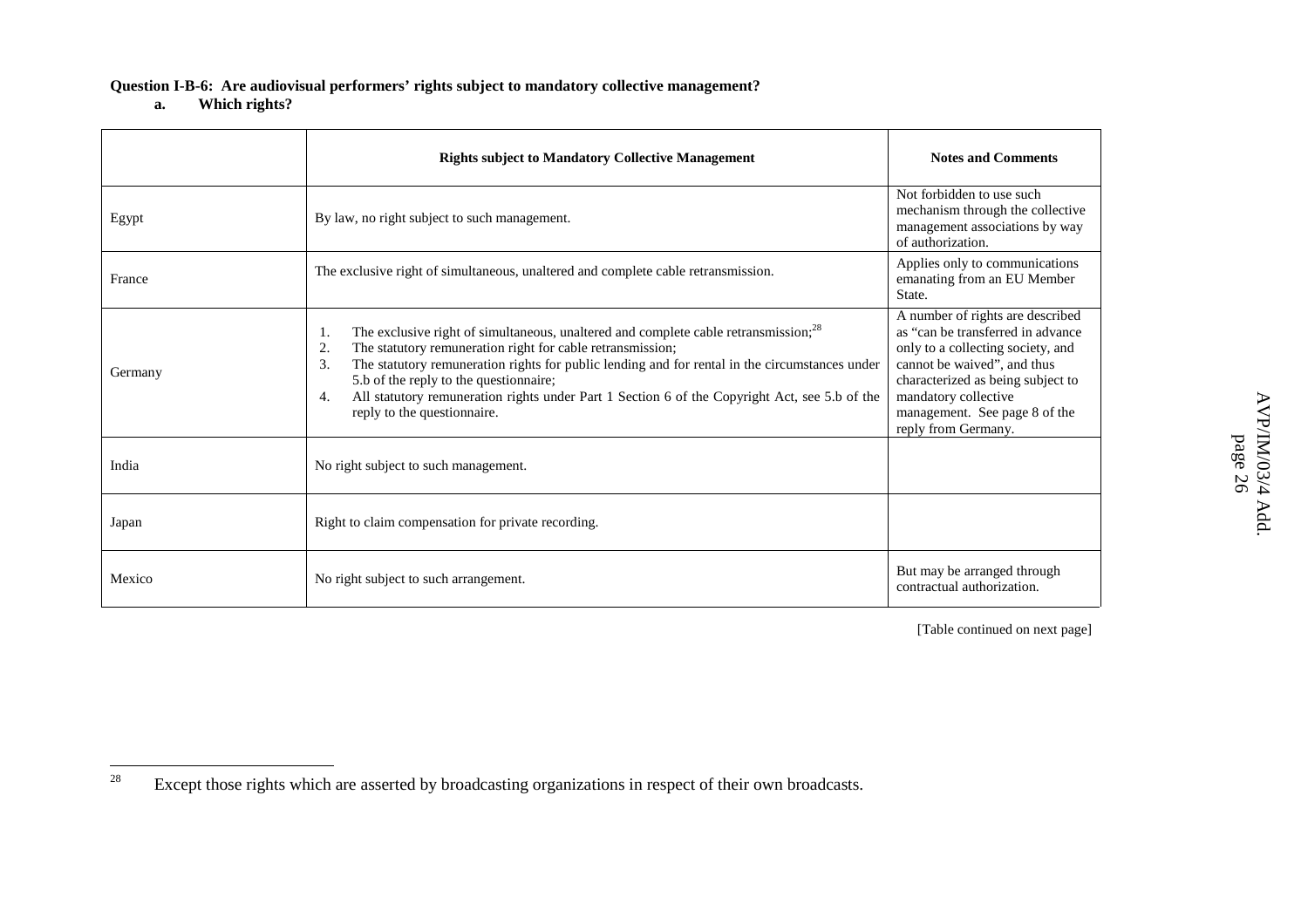|                      | <b>Rights subject to Mandatory Collective Management</b> | <b>Notes and Comments</b>                                                                                                                                                                                                                                                                                                                                                                                                                                        |
|----------------------|----------------------------------------------------------|------------------------------------------------------------------------------------------------------------------------------------------------------------------------------------------------------------------------------------------------------------------------------------------------------------------------------------------------------------------------------------------------------------------------------------------------------------------|
| United Kingdom       | No right subject to such management.                     | Maybe assigned to collecting<br>societies to enable it to enforce the<br>rights on behalf of performer. <sup>29</sup><br>Compare, with the situation under<br>German law. The performers in<br>the UK and Germany both can<br>assign the right to remuneration<br>only to a collecting association,<br>but the UK experts characterized it<br>not subject to mandatory<br>collective management while the<br>German experts had an opposite<br>characterization. |
| <b>United States</b> | No right subject to such management.                     |                                                                                                                                                                                                                                                                                                                                                                                                                                                                  |

<sup>29</sup> $\gamma$  Performers have a right to receive equitable remuneration where a commercially published sound recording of the whole or any substantial par<sup>t</sup> of <sup>a</sup> qualifying performance is played in public or included in <sup>a</sup> broadcast or cable program service.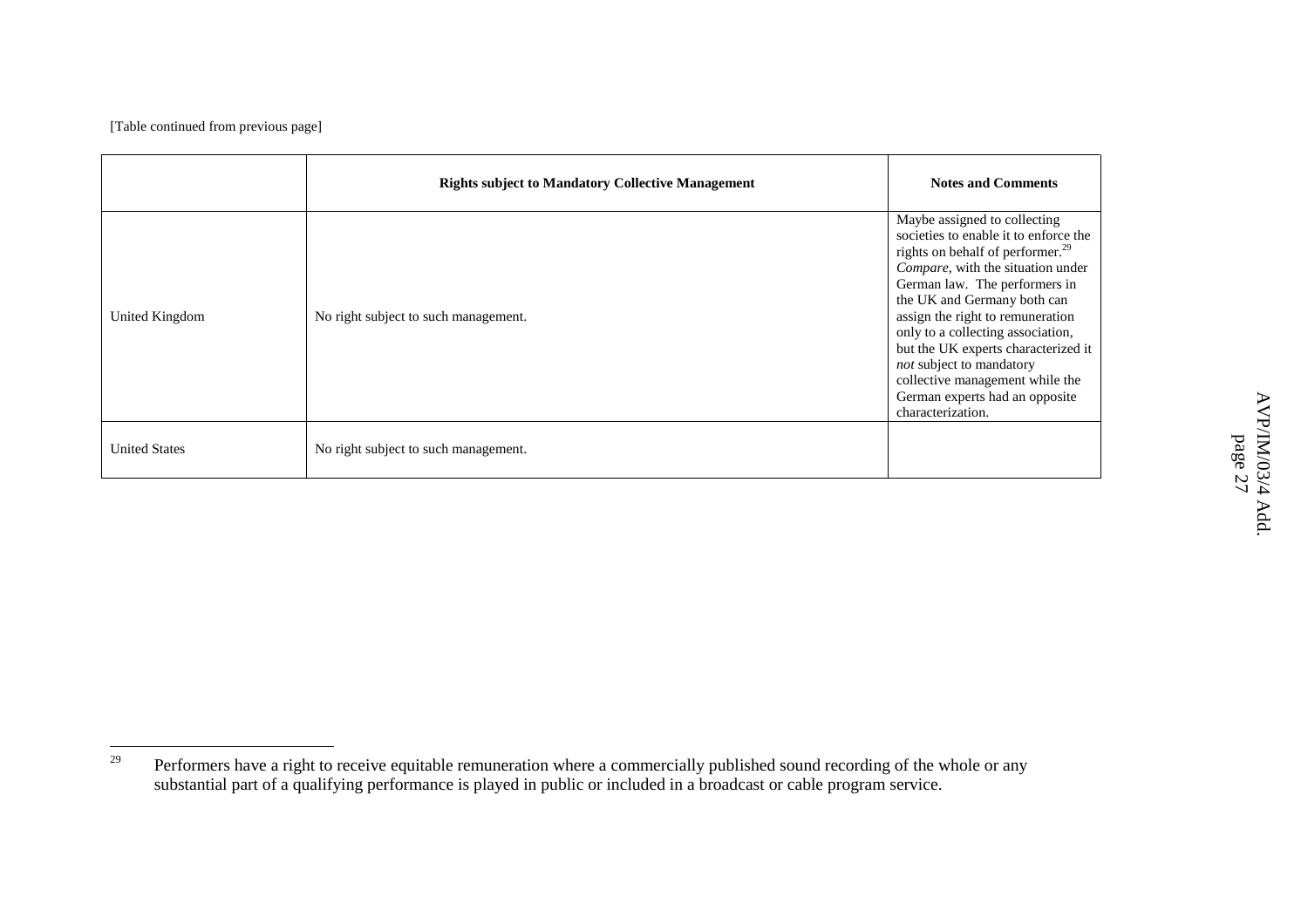#### **Question I-B-6: Are audiovisual performers' rights subject to mandatory collective management?**

**b. Which collective management associations; how do they work?**

|                      | <b>Collective Management Associations and How They Work</b>                                                                                                                                                                                                                                                                                                                                                                                                                                              | <b>Notes and Comments</b>                                                                 |
|----------------------|----------------------------------------------------------------------------------------------------------------------------------------------------------------------------------------------------------------------------------------------------------------------------------------------------------------------------------------------------------------------------------------------------------------------------------------------------------------------------------------------------------|-------------------------------------------------------------------------------------------|
| Egypt                | The Egyptian Association of Authors, Composers and Publishers; the Egyptian Association of<br>Scenario Authors; the Actors' Association and the Musicians' Association.                                                                                                                                                                                                                                                                                                                                  | Not seem to be exhaustive list.                                                           |
| France               | SPEDIDAM: administers rights of non featured performers.<br>ADAMI: administers rights of featured performers.                                                                                                                                                                                                                                                                                                                                                                                            |                                                                                           |
| Germany              | The "Gesellschaft zui Verwertung von Leistungsschutzrechten", GVL, administers the rights of<br>phonogram producers, audio performers and audiovisual performers. It is obliged to conclude<br>contracts with performers regarding the rights administered by GVL, to distribute the revenues from<br>administration of performers' rights according to clear, pre-established rules, to provide the annual<br>financial statement, and so on.                                                           |                                                                                           |
| India                | From the answer it is unclear whether any such association exists; it suggests there is none.                                                                                                                                                                                                                                                                                                                                                                                                            | In general contours of performers'<br>rights are yet to be developed by<br>jurisprudence. |
| Japan                | Society for the Administration of Remuneration for Video Home Recording (SARVH).<br>SARVH is a voluntary non-profit organization to collect and distribute compensation for digital<br>video home recording for the sake of copyright owners, performers and producers of phonograms.<br>SARVH has "the authority to deal, on behalf of the owners of the right and in its own name, with<br>juridical and non-juridical matters in regard to the right to claim compensation for private<br>recording". |                                                                                           |
| Mexico               | National Performers Association.<br>Mexican Society of Music Performers.<br>Performers Society.                                                                                                                                                                                                                                                                                                                                                                                                          |                                                                                           |
| United Kingdom       | The British Equity Collecting Society (BECS), which deals with rental remuneration payable to<br>performers in respect of the rental of a sound recording or a film by way of the exercise of the rental<br>right to equitable remuneration.                                                                                                                                                                                                                                                             |                                                                                           |
| <b>United States</b> | Screen Actors Guild (SAG), American Federation of Musicians (AFM), American Federation of<br>Television and Radio Artists (AFTRA), to name some leading organizations.                                                                                                                                                                                                                                                                                                                                   | These organizations are labor<br>unions, not collective management<br>associations.       |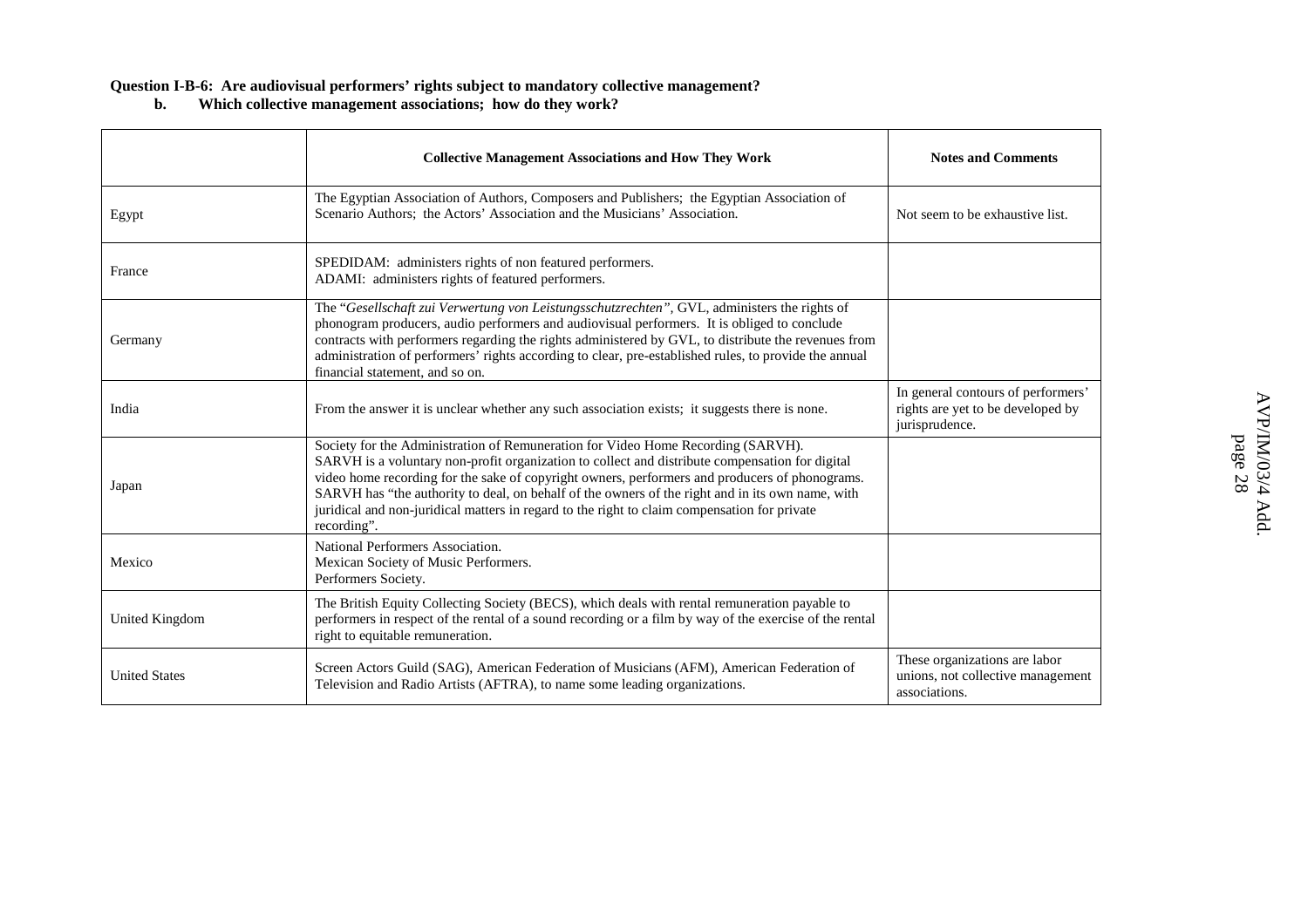#### A.PART I

(b) Initial Ownership of Audiovisual Performers' Rights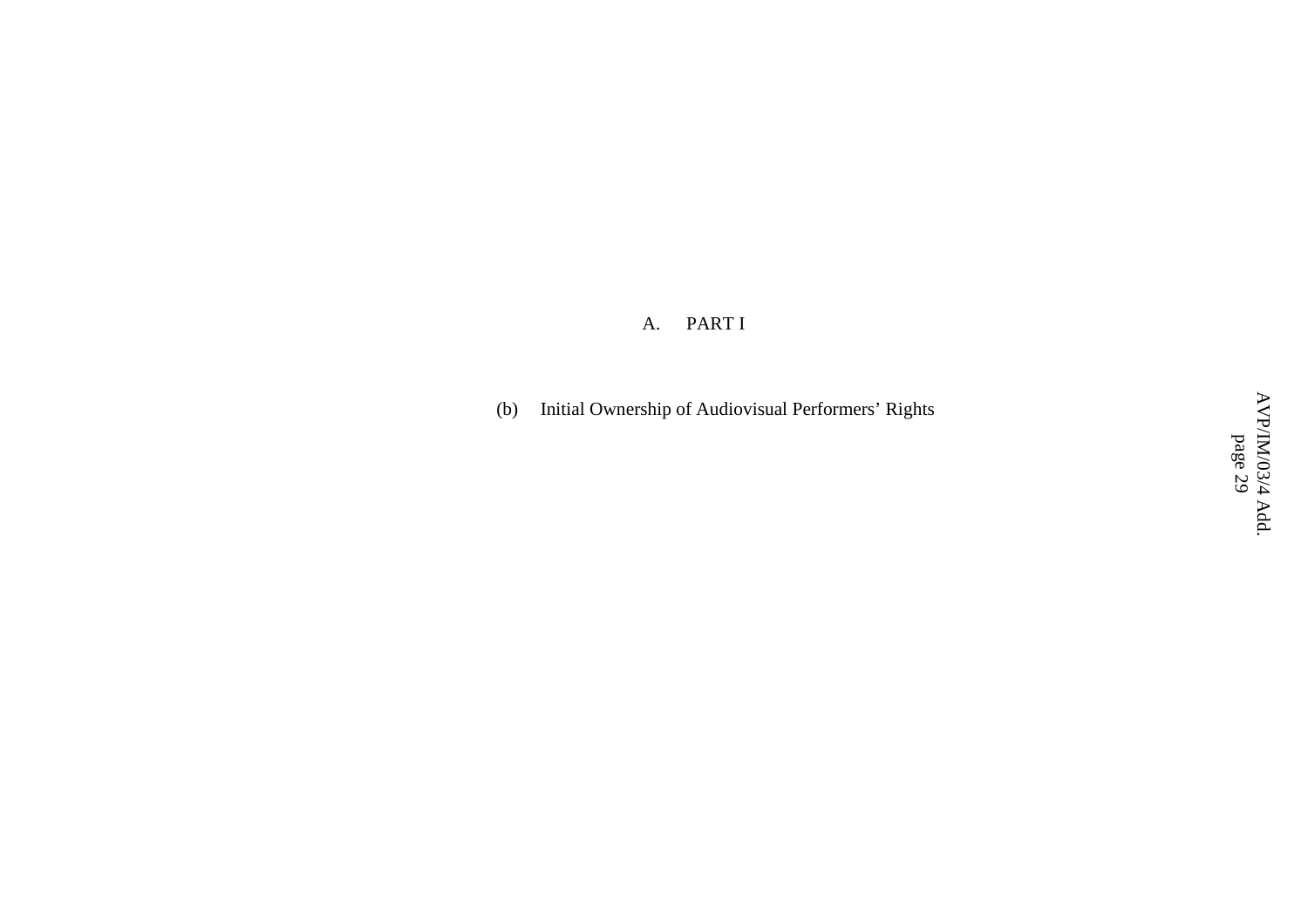#### **Question II-A-1 to II-A-4: Who is the initial owner (who is vested with initial ownership)?**

|                      | Performer           | Performer's Employer/<br><b>Audiovisual Producer</b>                      | <b>Collective</b> | <b>Anyone Else</b> | <b>Notes and Comments</b>                               |
|----------------------|---------------------|---------------------------------------------------------------------------|-------------------|--------------------|---------------------------------------------------------|
| Egypt                |                     |                                                                           |                   |                    | No answer to this question from<br>the Egyptian expert. |
| France               | Yes                 | N <sub>0</sub>                                                            | N <sub>0</sub>    | N <sub>0</sub>     |                                                         |
| Germany              | Yes                 | No                                                                        | N <sub>0</sub>    | N <sub>o</sub>     |                                                         |
| India                | $\mathrm{Yes}^{30}$ | Yes to the producer for the<br>fixation of an audiovisual<br>performance. | Not applicable.   | Not applicable.    |                                                         |
| Japan                | Yes                 | No                                                                        | N <sub>0</sub>    | N <sub>o</sub>     |                                                         |
| Mexico               | Yes                 | Yes to the producer for the<br>fixation of an audiovisual<br>performance. | No                |                    |                                                         |
| United Kingdom       | $Yes^{31}$          | No                                                                        | N <sub>0</sub>    | Not applicable.    |                                                         |
| <b>United States</b> | $\mathrm{Yes}^{32}$ | No <sup>33</sup>                                                          | No                |                    |                                                         |

<sup>30</sup>Only in connection with live performance.

<sup>31</sup>With exceptions before the commencement of the Copyright and Related Rights Regulations in 1996.

<sup>32</sup>As a matter of the right of publicity. However, this does not mean initial ownership of her performance in the audiovisual work, but only in her performance.

<sup>33</sup><sup>3</sup> In this Chart we consider the ownership scenario under works made for hire a transfer by operation of law rather than initial vesting of ownership.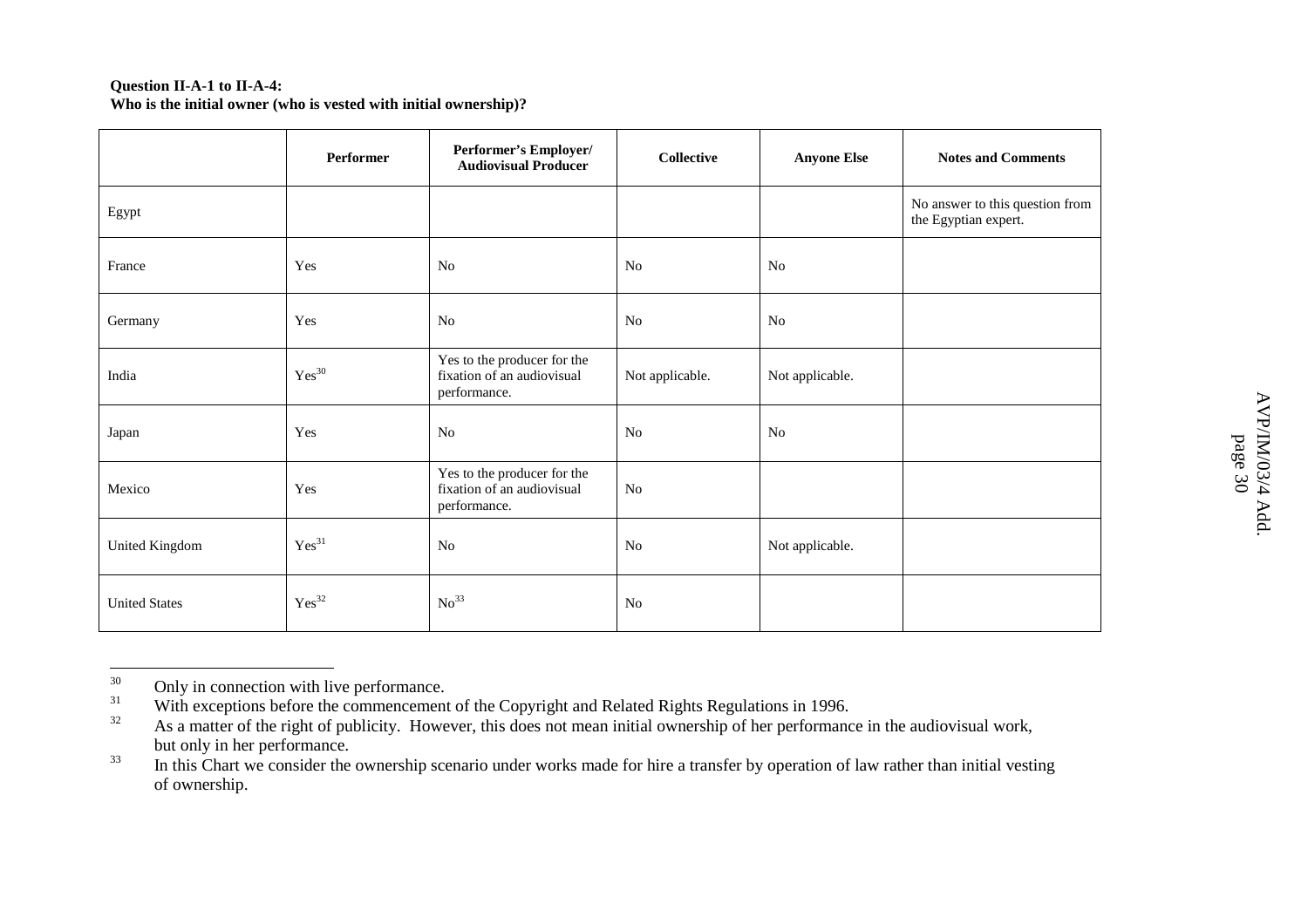#### **Question II-B-1 to II-B-3: What is owned?**

|                       | Is the Performer the Owner<br>of Rights in Her<br>Performance?                       | Is the Performer a Co-Owner<br>in the Entire Audiovisual<br>Work to which Her<br><b>Performance Contributed?</b>                                           | <b>Other Ownership?</b>                                  | <b>Notes and Comments</b>                                                                                                                                        |
|-----------------------|--------------------------------------------------------------------------------------|------------------------------------------------------------------------------------------------------------------------------------------------------------|----------------------------------------------------------|------------------------------------------------------------------------------------------------------------------------------------------------------------------|
| Egypt                 |                                                                                      |                                                                                                                                                            |                                                          | No explicit answer in the reply.<br>But the categories of persons<br>listed as eligible to be co-authors<br>of an audiovisual work do not<br>include performers. |
| France                | Yes                                                                                  | No <sup>34</sup>                                                                                                                                           | Moral rights in the<br>performance.                      |                                                                                                                                                                  |
| Germany               | Yes <sup>35</sup>                                                                    | N <sub>0</sub>                                                                                                                                             | Yes, moral rights in her<br>performance.                 |                                                                                                                                                                  |
| India                 | Yes, as long as it is not<br>incorporated in an audiovisual<br>work.                 | N <sub>0</sub>                                                                                                                                             | Not applicable.                                          |                                                                                                                                                                  |
| Japan                 | Initial owner of all rights in her<br>performances.                                  | Maybe, depending on whether<br>she may be regarded as having<br>contributed to the creation of<br>that work as a whole by virtue<br>of her own creativity. |                                                          |                                                                                                                                                                  |
| Mexico                | No, if the performer has<br>concluded the contract for an<br>audiovisual production. | N <sub>o</sub>                                                                                                                                             | Yes to non-waivable right to<br>remuneration or royalty. |                                                                                                                                                                  |
| <b>United Kingdom</b> | Yes                                                                                  | N <sub>0</sub>                                                                                                                                             | Not applicable.                                          |                                                                                                                                                                  |
| <b>United States</b>  | Yes                                                                                  | No <sup>36</sup>                                                                                                                                           |                                                          |                                                                                                                                                                  |

<sup>34</sup><sup>4</sup> In theory, the performer could in certain circumstances be considered a co-author of the a/v work, but the question has never been raised.

<sup>35</sup>In the performance of <sup>a</sup> work or of an expression of folklore, and in her artistic participation in the performance.

<sup>36</sup>If the audiovisual performer's contribution is copyrightable, he or she would be a co-author of the audiovisual work. However, this ownership right – if it exists – is inevitably transferred to the producer.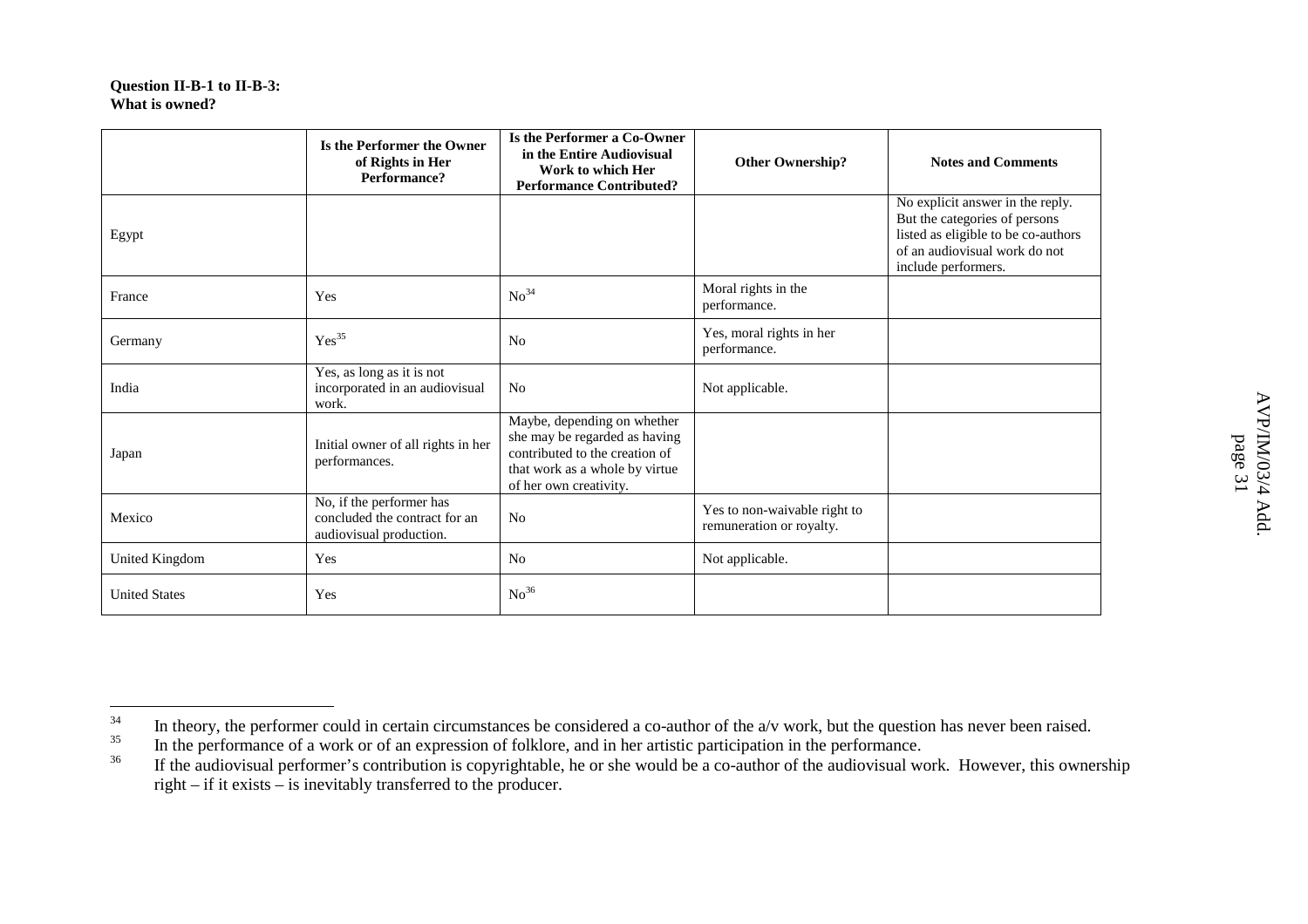A. PART I

(c) Transfer of Audiovisual Performers' Rights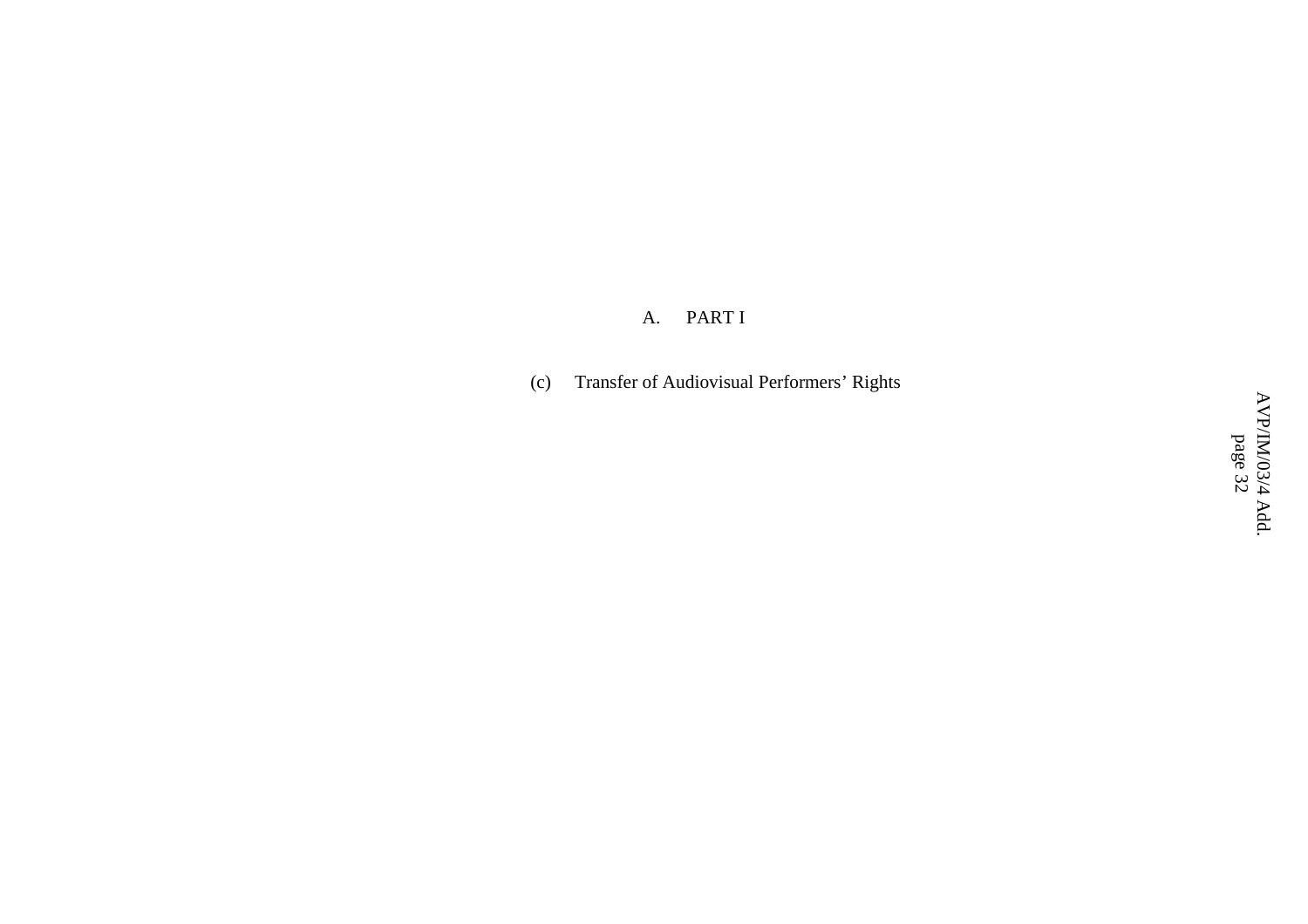#### **Question III-A-1 to III-A-5: Legal provisions regarding contracts**

|         | <b>Existence of Legal</b><br><b>Norms Setting out</b><br>Rules regarding<br>Transfer? <sup>37</sup> | <b>Rule of General</b><br><b>Contract Law, or of</b><br>Copyright or<br><b>Neighboring Rights</b><br>Law <sup>38</sup> | <b>Must the Transfer</b><br>Be in Writing?                      | <b>Must the Terms of</b><br>the Transfer be set<br>Forth in Detail? <sup>39</sup> | <b>Must the Writing</b><br>be Signed by the<br>Performer? By the<br>Transferee? | <b>Notes and Comments</b>                                                                     |
|---------|-----------------------------------------------------------------------------------------------------|------------------------------------------------------------------------------------------------------------------------|-----------------------------------------------------------------|-----------------------------------------------------------------------------------|---------------------------------------------------------------------------------|-----------------------------------------------------------------------------------------------|
| Egypt   | Egyptian Law on the<br>Protection of<br><b>Intellectual Property</b><br>Rights.                     | Unclear from the<br>answer.                                                                                            | Yes                                                             | Yes                                                                               | Unclear from the<br>answer.                                                     | All answers seem to relate<br>only to authors. Unclear<br>if performers are treated<br>alike. |
| France  | Yes                                                                                                 | Code of Intellectual<br>Property and general<br>contract rules in<br>Civil Code.                                       | Yes                                                             | $Yes^{40}$                                                                        | Yes                                                                             |                                                                                               |
| Germany | Yes, including<br>Copyright Act, Civil<br>Code/BGB.                                                 | See left column.                                                                                                       | Yes only in respect<br>of future<br>performances. <sup>41</sup> | No, there is no<br>explicit obligation to<br>$d$ <sub>o</sub> so. <sup>42</sup>   | Yes only in respect<br>of future<br>performance, by both<br>parties.            |                                                                                               |

<sup>37</sup> This question reads in full: Does the copyright/neighboring rights law, or other relevant legal norm set out rules regarding transfer of rights? 38This question reads in full: Please indicate if the rule is <sup>a</sup> rule of general contract law, or is <sup>a</sup> rule specified in the law of copyright and/or

neighboring rights.

<sup>39</sup>This question reads in full: Must the terms of the transfer be set forth in detail, e.g., as to the scope of each right and the remuneration provided?

<sup>40</sup> $\sigma$  The Code of Intellectual Property does not so require, but court decisions do.

<sup>41</sup> General civil law determines the specific requirements of written form and the consequence of the lack thereof, namely the consequence that the contract is null and void.

<sup>42</sup><sup>2</sup> But absent specified details of the term, the "rule on the purpose of grant of exploitation rights" may come into play to determine the scope of rights involved. For the right to equitable remuneration, the law provides for default rules absent determination by the parties.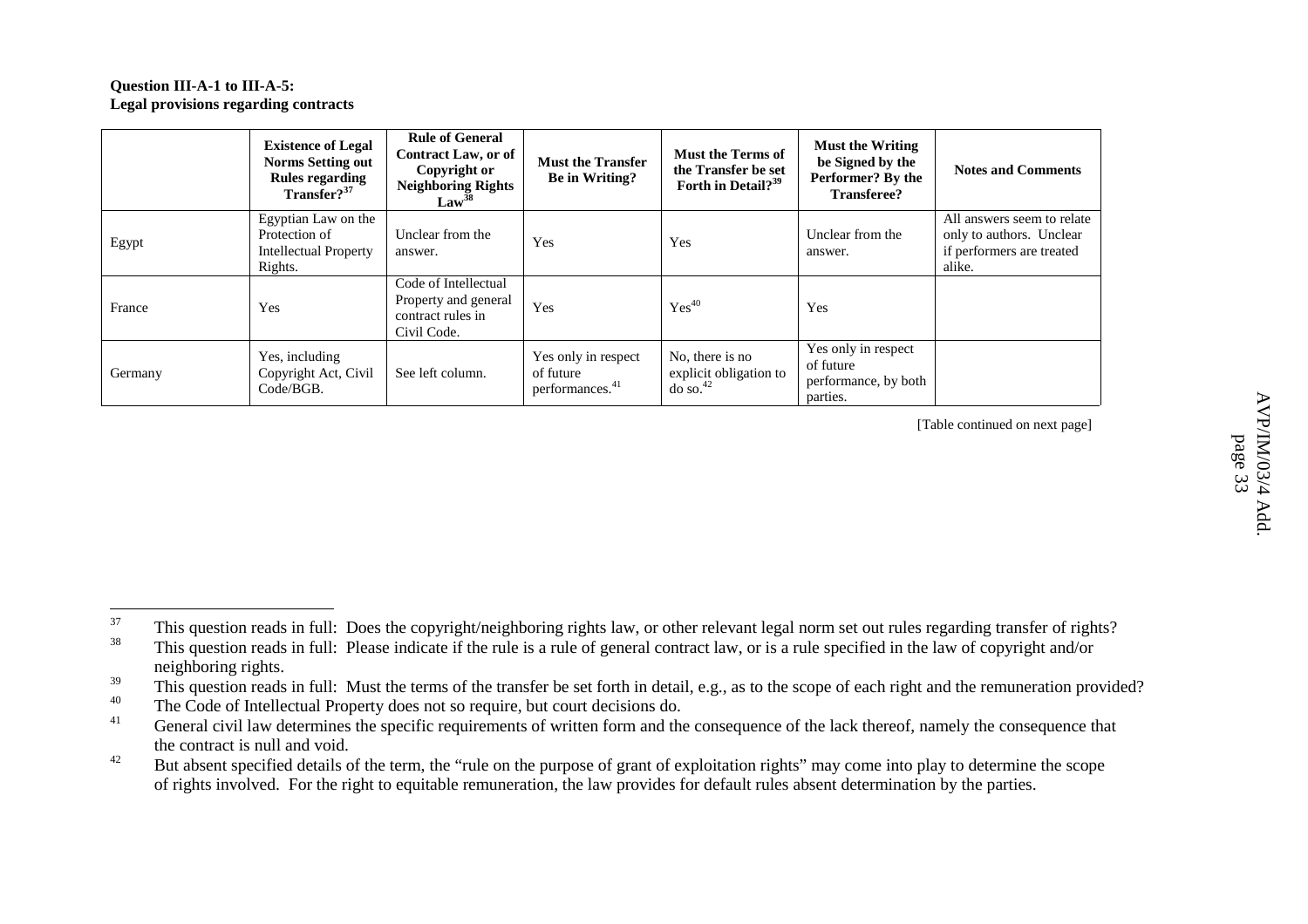|        | <b>Existence of Legal</b><br><b>Norms Setting out</b><br>Rules regarding<br>Transfer? <sup>43</sup> | <b>Rule of General</b><br><b>Contract Law, or</b><br>of Copyright or<br><b>Neighboring</b><br>Rights $Law44$ | <b>Must the Transfer</b><br>be in Writing? | <b>Must the Terms of</b><br>the Transfer be Set<br>Forth in Detail? <sup>45</sup> | Must the Writing be<br>Signed by the<br>Performer? By the<br><b>Transferee?</b> | <b>Notes and Comments</b>                                                                                                  |
|--------|-----------------------------------------------------------------------------------------------------|--------------------------------------------------------------------------------------------------------------|--------------------------------------------|-----------------------------------------------------------------------------------|---------------------------------------------------------------------------------|----------------------------------------------------------------------------------------------------------------------------|
| India  | No law setting out<br>rules regarding<br>transfers of<br>performers' rights.                        | General contract<br>law. <sup>46</sup>                                                                       | $Yes^{47}$                                 | $Yes^{48}$                                                                        | Yes. <sup>49</sup><br>No requirement of the<br>transferee's<br>signature. $50$  | Answers not applicable to<br>audiovisual performers.                                                                       |
| Japan  | Yes                                                                                                 | Copyright law.                                                                                               | Unclear under the<br>law.                  | Unclear under the<br>law.                                                         | Unclear under the<br>law.                                                       | "Transfer" under Japanese<br>law means assignment only;<br>does not include license.<br>Hence license is not<br>discussed. |
| Mexico | Yes                                                                                                 | Copyright law.                                                                                               | Yes                                        | Yes                                                                               | By both parties.                                                                |                                                                                                                            |

<sup>43</sup> This question reads in full: Does the copyright/neighboring rights law, or other relevant legal norm set out rules regarding transfer of rights? 44 This question reads in full: Please indicate if the rule is <sup>a</sup> rule of general contract law, or is <sup>a</sup> rule specified in the law of copyright and/or neighboring rights.

<sup>45</sup><sup>3</sup> This question reads in full: Must the terms of the transfer be set forth in detail, e.g., as to the scope of each right and the remuneration provided?

<sup>46</sup>Only relates to non-audiovisual performers.

<sup>47</sup>Only relates to non-audiovisual performers.

<sup>48</sup>Only relates to non-audiovisual performers.

<sup>49</sup>Only relates to non-audiovisual performers.

<sup>50</sup>Only relates to non-audiovisual performers.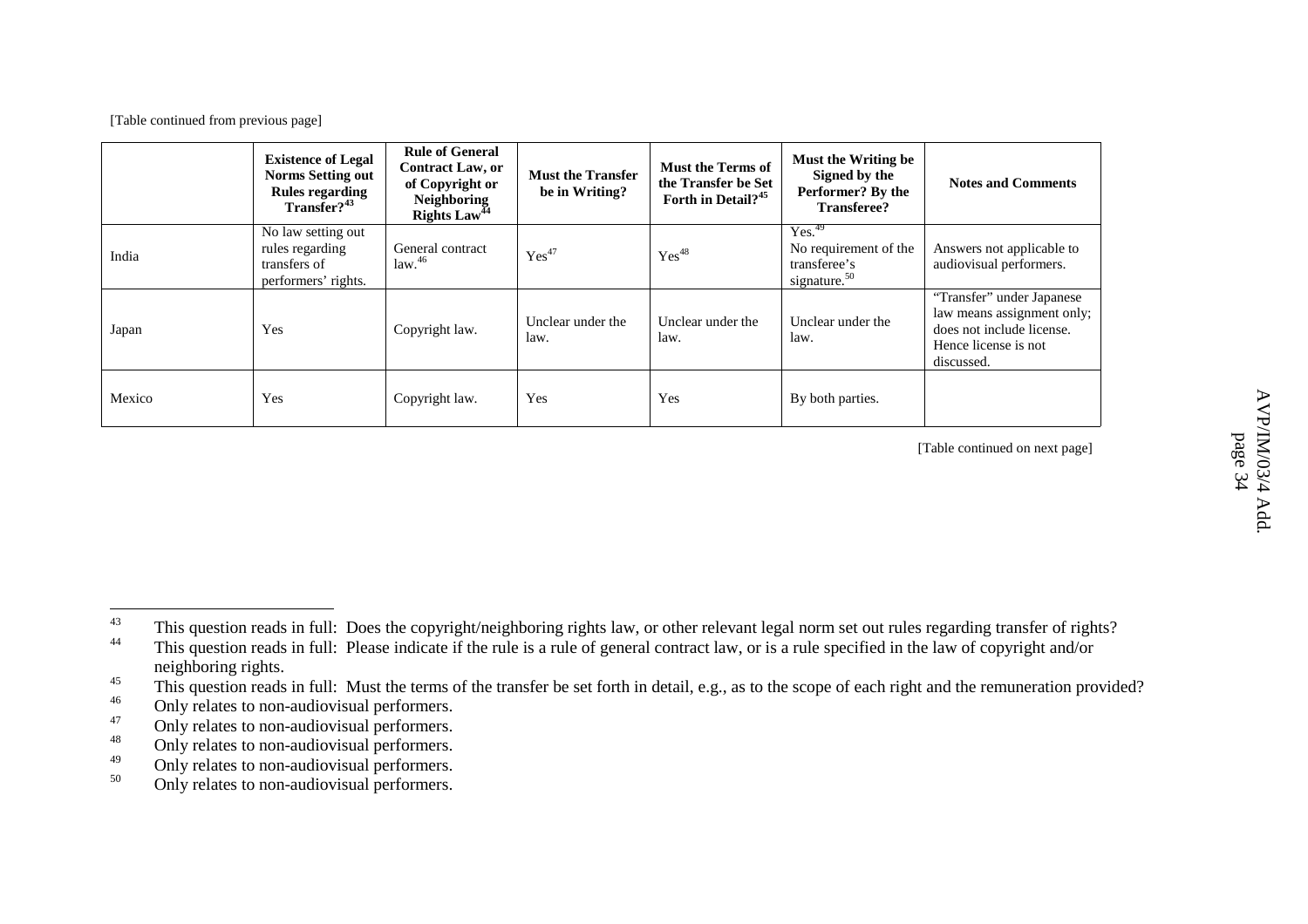|                | <b>Existence of Legal</b><br><b>Norms Setting out</b><br><b>Rules regarding</b><br><b>Transfer?</b> | <b>Rule of General</b><br><b>Contract Law, or</b><br>of Copyright or<br><b>Neighboring</b><br><b>Rights Law</b> | <b>Must the Transfer</b><br>be in Writing?                                                                                                                                                                                                                                                                                                                                                                                                                                                              | <b>Must the Terms of</b><br>the Transfer be Set<br><b>Forth in Details?</b> | <b>Must the Writing</b><br>be Signed by the<br>Performer? By the<br><b>Transferee?</b>                                                                                                                                                | <b>Notes and Comments</b>                                                                |
|----------------|-----------------------------------------------------------------------------------------------------|-----------------------------------------------------------------------------------------------------------------|---------------------------------------------------------------------------------------------------------------------------------------------------------------------------------------------------------------------------------------------------------------------------------------------------------------------------------------------------------------------------------------------------------------------------------------------------------------------------------------------------------|-----------------------------------------------------------------------------|---------------------------------------------------------------------------------------------------------------------------------------------------------------------------------------------------------------------------------------|------------------------------------------------------------------------------------------|
| United Kingdom | <b>Copyright Designs</b><br>and Patents Act<br>(CDPA) of 1988, as<br>amended.                       | Specified in the<br>CDPA.                                                                                       | <b>Property Rights::</b><br>a. Writing is required<br>of assignment and<br>exclusive license:<br>b. Assignment of<br>property rights in<br>relation to future<br>recordings:: unclear<br>whether "writing" is<br>necessary, though<br>performer needs to<br>sign;<br>c. Unclear for non-<br>exclusive licenses;<br>likely not required.<br>Non-Property Rights<br>A performer may<br>enter into an exclusive<br>recording contract.<br>Nothing is said if such<br>a contract needs to be<br>in writing. | Non-Property Rights:<br>Permissible but not a<br>must.                      | a. Assignment,<br>exclusive license.<br>and agreement for<br>the future recording<br>of a performance::<br>writing and signing<br>of performer<br>required;<br>b. No reference to<br>any signing<br>requirement of the<br>transferee. | a. The law inclines to find<br>performers' implied consent<br>to the transfer of rights. |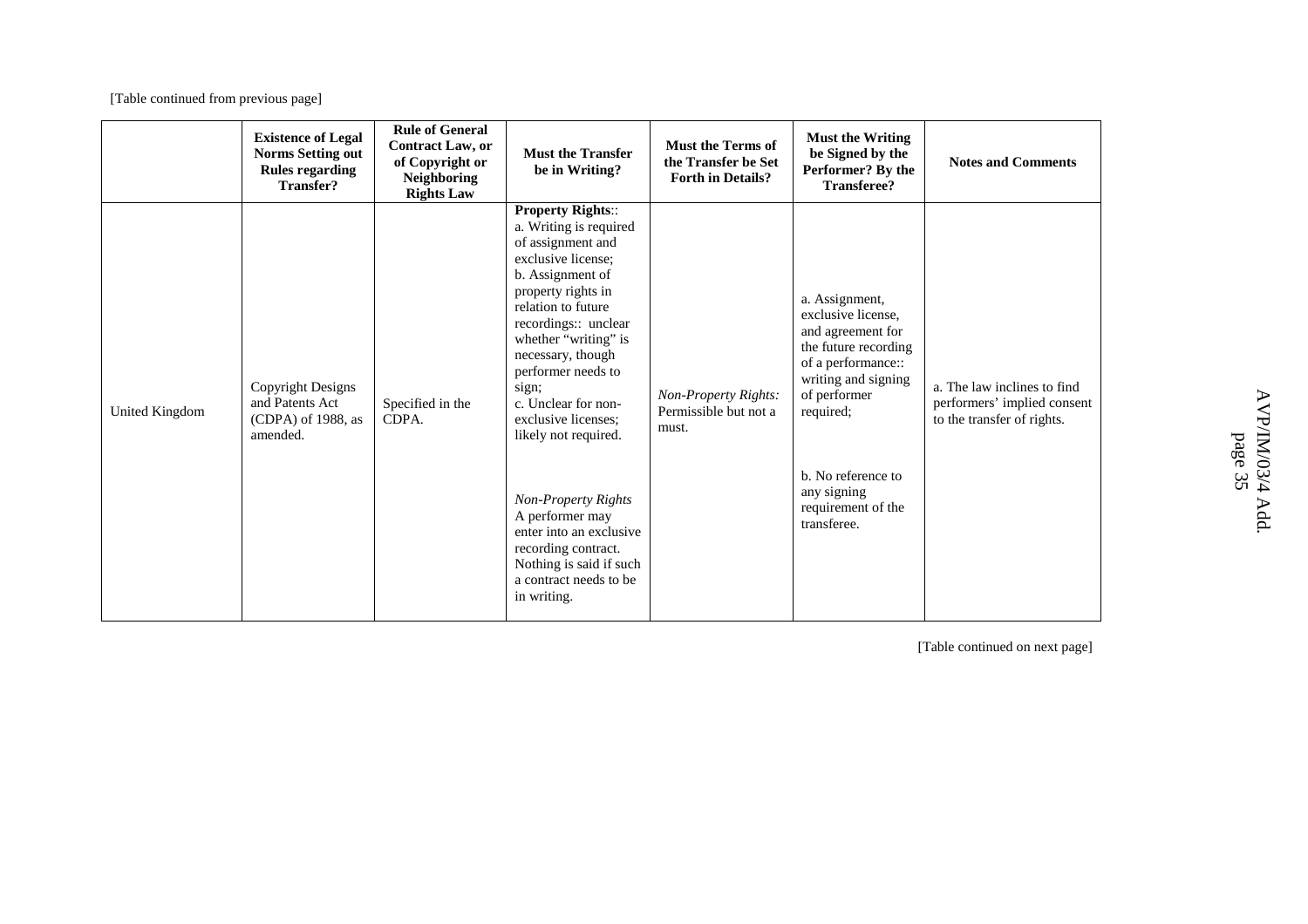|                      | <b>Existence of Legal</b><br><b>Norms Setting out</b><br><b>Rules regarding</b><br>Transfer? | <b>Rule of General</b><br><b>Contract Law, or of</b><br>Copyright or<br><b>Neighboring Rights</b><br>Law | <b>Must the Transfer</b><br>be in Writing?                                                                                                                                                                           | <b>Must the Terms of</b><br>the Transfer be Set<br><b>Forth in Detail?</b>                                          | <b>Must the Writing</b><br>be Signed by the<br>Performer? By the<br><b>Transferee?</b>                                                                                                                                                                                           | <b>Notes and Comments</b> |
|----------------------|----------------------------------------------------------------------------------------------|----------------------------------------------------------------------------------------------------------|----------------------------------------------------------------------------------------------------------------------------------------------------------------------------------------------------------------------|---------------------------------------------------------------------------------------------------------------------|----------------------------------------------------------------------------------------------------------------------------------------------------------------------------------------------------------------------------------------------------------------------------------|---------------------------|
| <b>United States</b> | Yes                                                                                          | Specified in the<br>Copyright Act.                                                                       | If the performer is a<br>co-author, the<br>transfer of exclusive<br>rights under<br>copyright requires<br>writing. <sup>51</sup> For the<br>right of publicity,<br>there is no consistent<br>rule across the states. | In general the law is<br>silent but it is<br>prevalent contract<br>practice to specify<br>the terms of<br>transfer. | Transfer of<br>exclusive rights<br>under copyright<br>must be signed by<br>the author.<br>Unclear whether<br>transfer of Sec.<br>1101 fixation rights<br>must be signed by<br>the performer.<br>For transfer of<br>publicity rights, the<br>requirements<br>depend on state law. |                           |

<sup>51</sup> A transfer of fixation, transmission and distribution rights under the federal musical performers' right under Sec. 1101 of the Copyright Act requires the consent of the performers for the transfer but is silent on whether the consent must be in writing.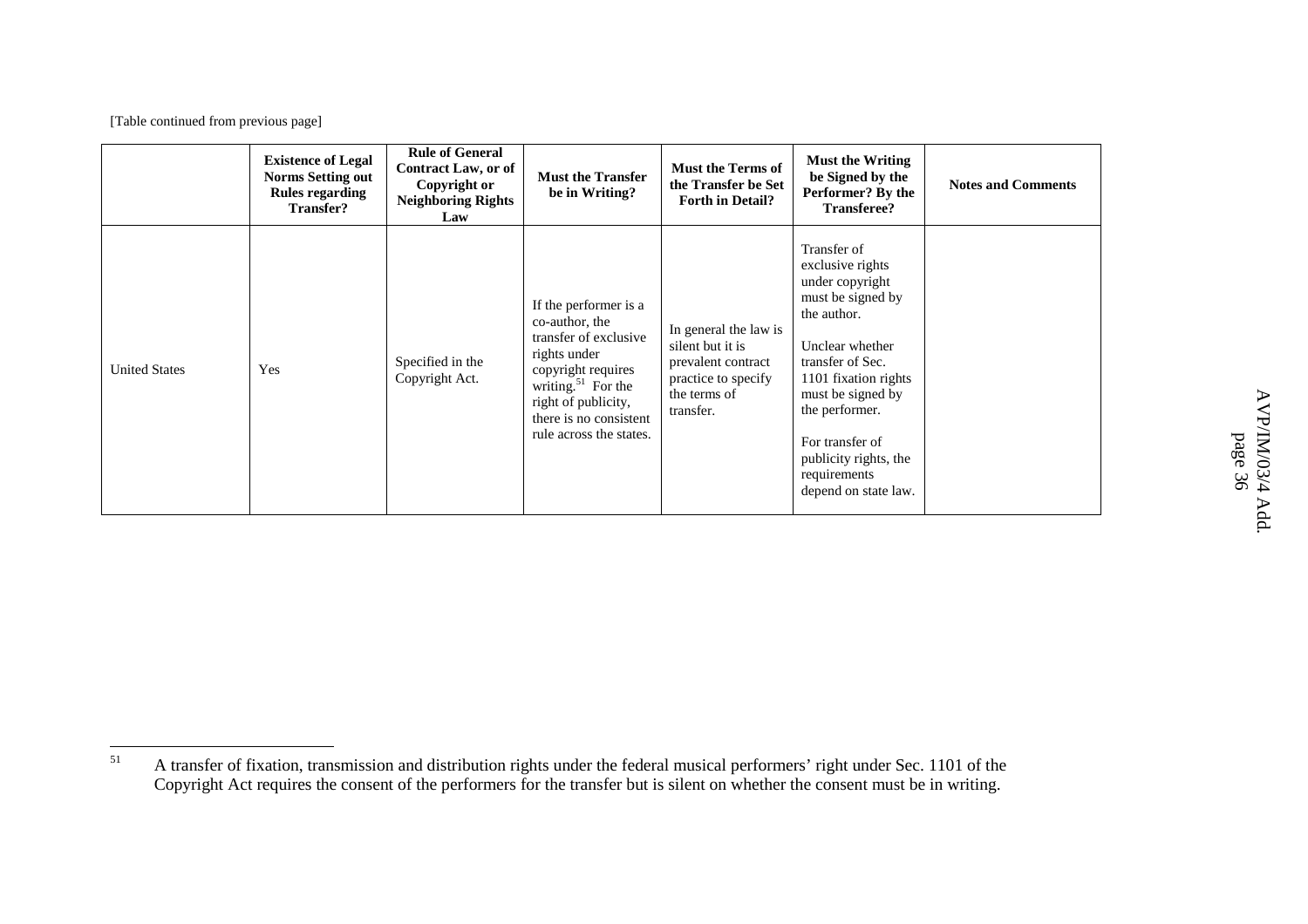#### **Question III-B-1 to III-B-6: Existence of legal disposition for the transfer by operation of law and forms in which it takes.**

|         | <b>Existence of Legal</b><br>Disposition in<br>General <sup>52</sup> | <b>Expropriation</b>                                | <b>Bankruptcy</b>                                                                                                                                         | Divorce/<br>Community<br><b>Property</b>              | <b>Intestacy</b>            | <b>Others</b>                                 | <b>Notes and</b><br><b>Comments</b>                            |
|---------|----------------------------------------------------------------------|-----------------------------------------------------|-----------------------------------------------------------------------------------------------------------------------------------------------------------|-------------------------------------------------------|-----------------------------|-----------------------------------------------|----------------------------------------------------------------|
| Egypt   | "Same previous<br>answer $^{5, 53}$                                  | Unclear from the<br>answer.                         | Unclear from the<br>answer.                                                                                                                               | Unclear from the<br>answer.                           | Unclear from the<br>answer. | Not addressed.                                | The answers are<br>addressing<br>choice of law<br>rules. $(?)$ |
| France  | No specific<br>provisions<br>concerning<br>performers.               | Very unlikely.                                      | Economic rights<br>can be part of the<br>bankrupt's estate.                                                                                               | No.                                                   | Yes                         |                                               |                                                                |
| Germany | Yes                                                                  | Theoretically<br>possible but remote<br>to reality. | Only claims to<br>remuneration or<br>income earned<br>from the exercise<br>of rights may<br>become property of<br>the bankrupt's<br>estate. <sup>54</sup> | No transfer by<br>operation of law in<br>these cases. | $Yes^{55}$                  | Yes in the case of a<br>merger. <sup>56</sup> |                                                                |
| India   | No such legal<br>dispositions.                                       | $\overline{\phantom{0}}$                            | $\overline{\phantom{0}}$                                                                                                                                  | $\overline{\phantom{0}}$                              |                             | $\overline{\phantom{a}}$                      |                                                                |

[Table continued on next page]

53<sup>3</sup> Not clear whether "previous answer" is relevant.

<sup>52</sup><sup>2</sup> This question reads in full: Are there legal dispositions transferring either the performer's exclusive rights, or a share of the income earned from the exercise of her exclusive rights, or from the receipt of remuneration rights?

<sup>54</sup> However, the full extent thereof may be questionable in cases where the remuneration right can be transferred only to <sup>a</sup> collecting society for administration or where it cannot be waived. Also, remuneration obtained through collecting societies has been decided [by court?] as not being subject to judicial execution and, as <sup>a</sup> consequence under German law, cannot become par<sup>t</sup> of the bankrupt's estate.

<sup>55</sup><sup>3</sup> The exclusive rights and remuneration rights are inheritable and pass on by law to the heirs upon death of the performer under the general rules of civil law.

<sup>56</sup><sup>o</sup> But the respondents consider that the legal basis for a merger is a contract.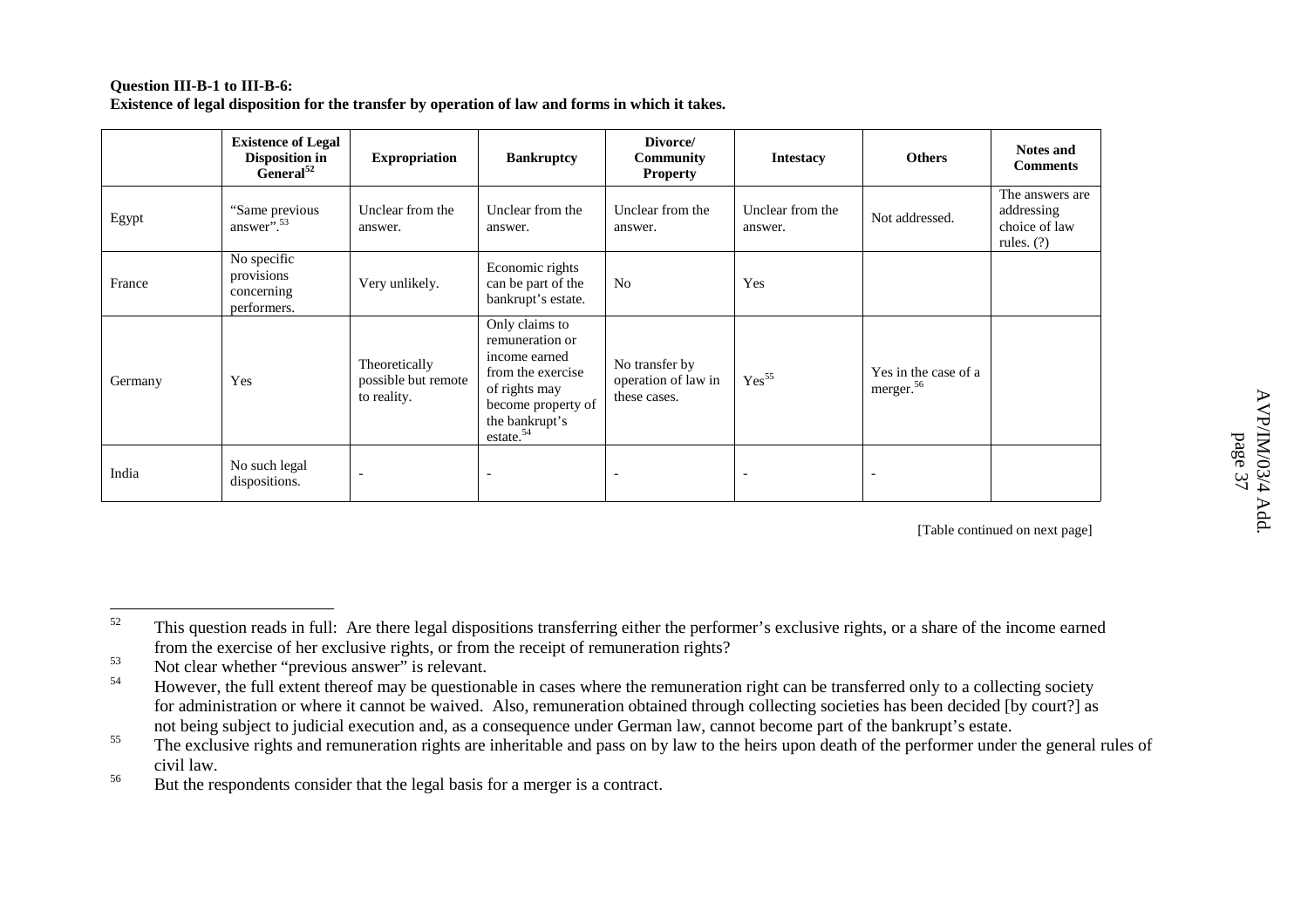|                      | <b>Existence of Legal</b><br>Disposition in<br>General <sup>57</sup>                            | <b>Expropriation</b>                        | <b>Bankruptcy</b>                                   | Divorce/<br><b>Community</b><br><b>Property</b>                                                 | <b>Intestacy</b>                                                                      | <b>Others</b>                                                              | <b>Notes and</b><br><b>Comments</b> |
|----------------------|-------------------------------------------------------------------------------------------------|---------------------------------------------|-----------------------------------------------------|-------------------------------------------------------------------------------------------------|---------------------------------------------------------------------------------------|----------------------------------------------------------------------------|-------------------------------------|
| Japan                | No provisions<br>particularly related<br>to legal disposition<br>of performers'<br>rights. $58$ | $\overline{\phantom{a}}$                    |                                                     | $\overline{\phantom{a}}$                                                                        |                                                                                       | $\overline{\phantom{a}}$                                                   |                                     |
| Mexico               | Only in copyright<br>law. <sup>59</sup>                                                         | Unclear from the<br>answer. <sup>60</sup>   | No express<br>provision in this<br>regard.          | The answer<br>suggests that<br>transfer is likely.                                              | The answer<br>suggests that<br>transfer is likely.                                    |                                                                            |                                     |
| United Kingdom       | Yes                                                                                             | The answer only<br>suggests<br>possibility. | Property right may<br>be transferred. <sup>61</sup> | Possible under the<br>law of equitable<br>sharing between<br>husband and<br>wife. <sup>62</sup> | Yes, following the<br>normal rules of<br>intestate<br>succession. <sup>63</sup>       | Possible in the case<br>of a bequest,<br>subject to certain<br>conditions. |                                     |
| <b>United States</b> | N <sub>0</sub>                                                                                  | No <sup>64</sup>                            | Yes                                                 | Unclear for<br>copyright.<br>Yes for publicity<br>rights.                                       | Yes for<br>copyright. <sup>65</sup><br>Unclear for<br>publicity rights. <sup>66</sup> |                                                                            |                                     |

<sup>57</sup> This question reads in full: Are there legal dispositions transferring either the performer's exclusive rights, or <sup>a</sup> share of the income earned from the exercise of her exclusive rights, or from the receipt of remuneration rights?

<sup>58</sup><sup>8</sup> To which general rules shall apply (no detailed explanation regarding this in the reply).

<sup>59</sup>The transfer of the non-waivable rights of remuneration or royalty may be transferred *moris causa.*

<sup>60</sup>The expert considers that publication by the government, which is made without the rights holder but in light of "public usefulness", is of the nature of expropriation.

<sup>61</sup><sup>1</sup> The answer also addresses the case of non-property rights.

<sup>62</sup> $\sim$  No concept of community property in the UK.

<sup>63</sup><sup>3</sup> The answer also addresses the case of non-property rights.

<sup>64</sup><sup>4</sup> Not aware of such case under the right of publicity.

<sup>65</sup>See e.g., *Sinkler v. Goldsmith*, 623 F. Supp. 727 (1986), at 730 (where intestate succession to copyright ownership was acknowledged).

<sup>66</sup><sup>o</sup> No examples found in California.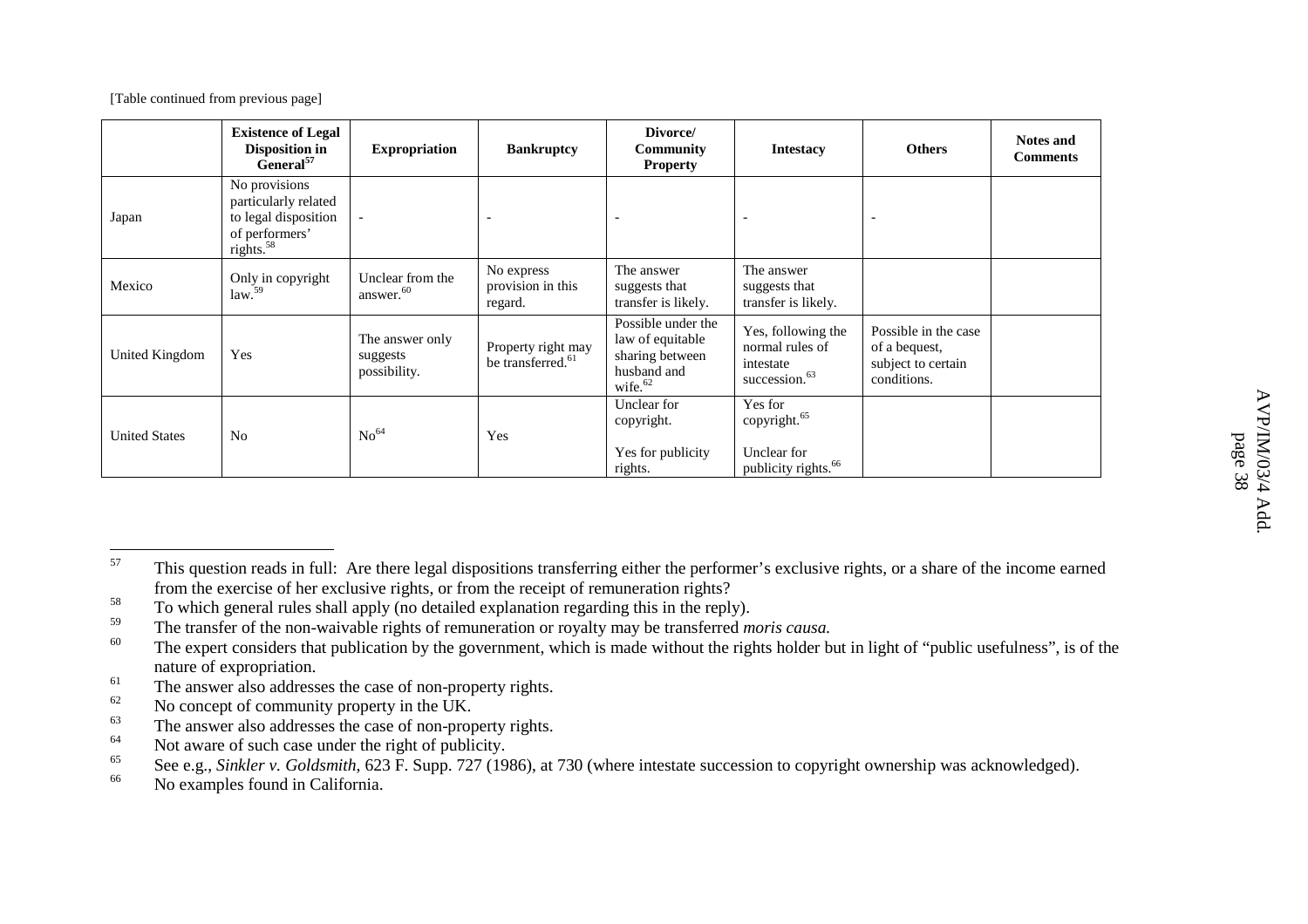**Question III-C: Irrebuttable Presumptions of Transfer**

- **1.**. Does the employment relationship between the audiovisual performer and the producer give rise to an irrebuttable transfer of the performer's rights?
- **2.What rights does the transfer cover?**
- **3.**. If fewer than all rights, please identify and explain which rights are transferred and which are retained.

|         | <b>Employment Relationship Giving</b><br><b>Rise to Irrebuttable</b><br><b>Transfer of Rights?</b> | <b>Rights Transferred</b>                                                    | <b>Rights Retained</b>   | <b>Notes and Comments</b>                                                                                              |
|---------|----------------------------------------------------------------------------------------------------|------------------------------------------------------------------------------|--------------------------|------------------------------------------------------------------------------------------------------------------------|
| Egypt   | No <sup>67</sup>                                                                                   | $\overline{\phantom{0}}$                                                     | $\overline{\phantom{a}}$ |                                                                                                                        |
| France  | Unclear                                                                                            | If presumption is irrebuttable, all<br>economic rights would be transferred. |                          | Presumption applies<br>only so long as contract<br>provides distinct<br>remuneration for each<br>mode of exploitation. |
| Germany | No irrebuttable transfer at all.                                                                   | $\overline{\phantom{a}}$                                                     | $\overline{\phantom{a}}$ |                                                                                                                        |
| India   | Not envisaged by law. <sup>68</sup>                                                                | $\overline{\phantom{a}}$                                                     | $\overline{\phantom{a}}$ |                                                                                                                        |
| Japan   | No such presumption by law. <sup>69</sup>                                                          | $\overline{\phantom{0}}$                                                     | $\overline{\phantom{a}}$ |                                                                                                                        |
| Mexico  | N <sub>o</sub>                                                                                     | $\overline{\phantom{0}}$                                                     | $\overline{\phantom{a}}$ |                                                                                                                        |

<sup>67</sup> The answer seems to indicate that there is an irrebuttable presumption that the performer shall be the owner of all economic rights other than what he has explicitly assigned.

<sup>68</sup><sup>o</sup> It can only be effected through contract.

<sup>69</sup>Rights may be transferred by contract.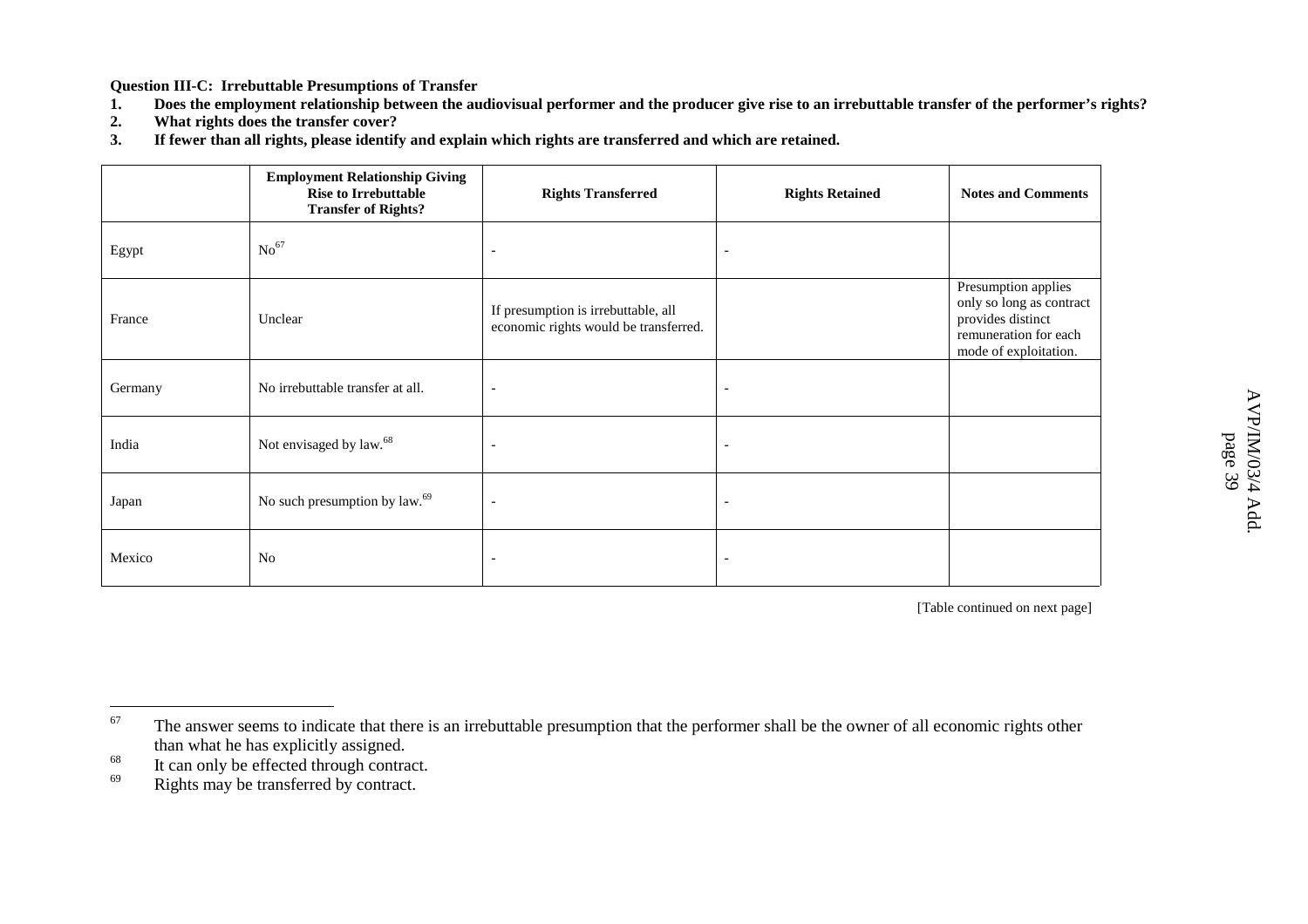|                      | <b>Employment Relationship Giving</b><br><b>Rise to Irrebuttable</b><br><b>Transfer of Rights?</b> | <b>Rights Transferred</b> | <b>Rights Retained</b> | <b>Notes and Comments</b> |
|----------------------|----------------------------------------------------------------------------------------------------|---------------------------|------------------------|---------------------------|
| United Kingdom       | No                                                                                                 | $\overline{\phantom{0}}$  |                        |                           |
| <b>United States</b> | Probably No. <sup>70</sup>                                                                         |                           |                        |                           |

<sup>70</sup>The works for hire doctrine only applies to matters in the nature of copyright. For this doctrine to apply, performers' contributions must in the first place be characterized as copyrightable, which remains an open question. In any event the transfer is not irrebuttable because the employer can transfer the copyright back to the authors.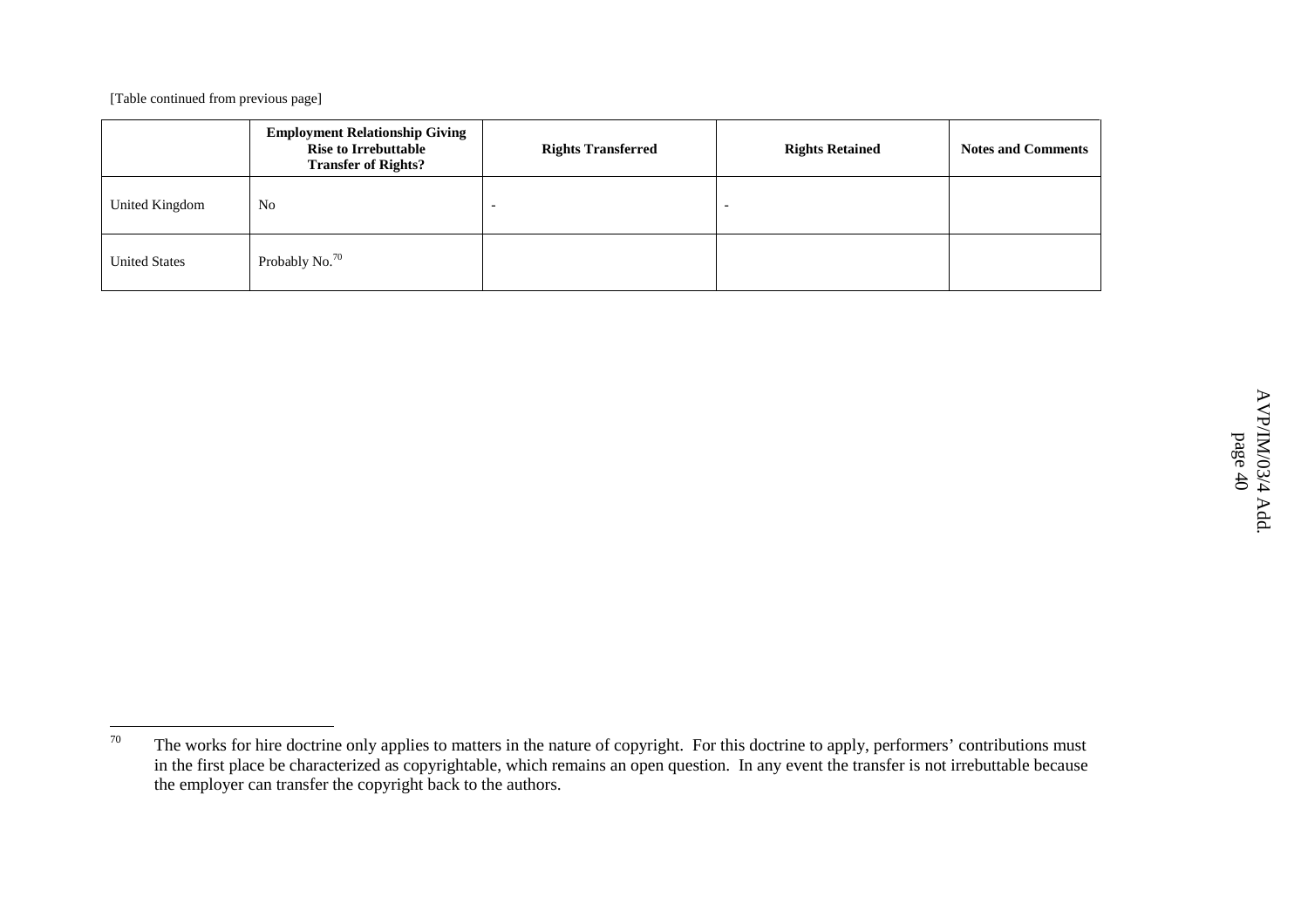**Question III-D: Rebuttable Presumptions of Transfer**

- **1.**. Does the employment relationship between the audiovisual performer and the producer give rise to a rebuttable transfer of the performer's rights?
- **2.What rights does the transfer cover?**
- **3.**. If fewer than all rights, please identify and explain which rights are transferred and which are retained.

|         | <b>Employment Relationship Giving</b><br><b>Rise to Rebuttable</b><br><b>Transfer of Rights?</b> | <b>Rights Transferred</b>                                                                                                                                   | <b>Rights Retained</b>                                                                                                                                                                                            | <b>Notes and Comments</b>                                                                                              |
|---------|--------------------------------------------------------------------------------------------------|-------------------------------------------------------------------------------------------------------------------------------------------------------------|-------------------------------------------------------------------------------------------------------------------------------------------------------------------------------------------------------------------|------------------------------------------------------------------------------------------------------------------------|
| Egypt   | The answer suggests that no such<br>presumption exists.                                          |                                                                                                                                                             |                                                                                                                                                                                                                   |                                                                                                                        |
| France  | Yes                                                                                              | All economic rights.                                                                                                                                        |                                                                                                                                                                                                                   | Presumption applies<br>only so long as contract<br>provides distinct<br>remuneration for each<br>mode of exploitation. |
| Germany | Rebuttable transfer exists but not<br>because of employment relationship. <sup>71</sup>          | Exclusive rights of fixation,<br>reproduction and distribution<br>(including rental), and the rights of<br>making available and broadcasting. <sup>72</sup> | Exclusive right of communication by<br>screen, loudspeaker or similar<br>technical devices;<br>Any of the remuneration rights listed<br>in I.B.5. $^{73}$<br>Moral rights are not subject to this<br>presumption. | "Employment" might<br>need to be defined.                                                                              |
| India   | Not envisaged by $law.74$                                                                        |                                                                                                                                                             |                                                                                                                                                                                                                   |                                                                                                                        |

[Table continued on next page]

74Rights may be transferred by contract.

<sup>71</sup> Rather, it is the fact that the performer concludes <sup>a</sup> contract with <sup>a</sup> film producer regarding his or her participation in the production of an audiovisual work, whether or not this is an employment contract.

<sup>72</sup>Except broadcasting from <sup>a</sup> lawfully fixed performance where the fixation has been released or lawfully made available to the public.

<sup>73</sup> Regarding rental, cable retransmission, public lending, broadcasting of certain fixations, communication to the public of fixed performances, communication to the public of performances which have been broadcast and made available to the public, and those regarding private reproduction and other remuneration rights in the context of limitations. The presumption applies only where there is doubt as to the scope of grant.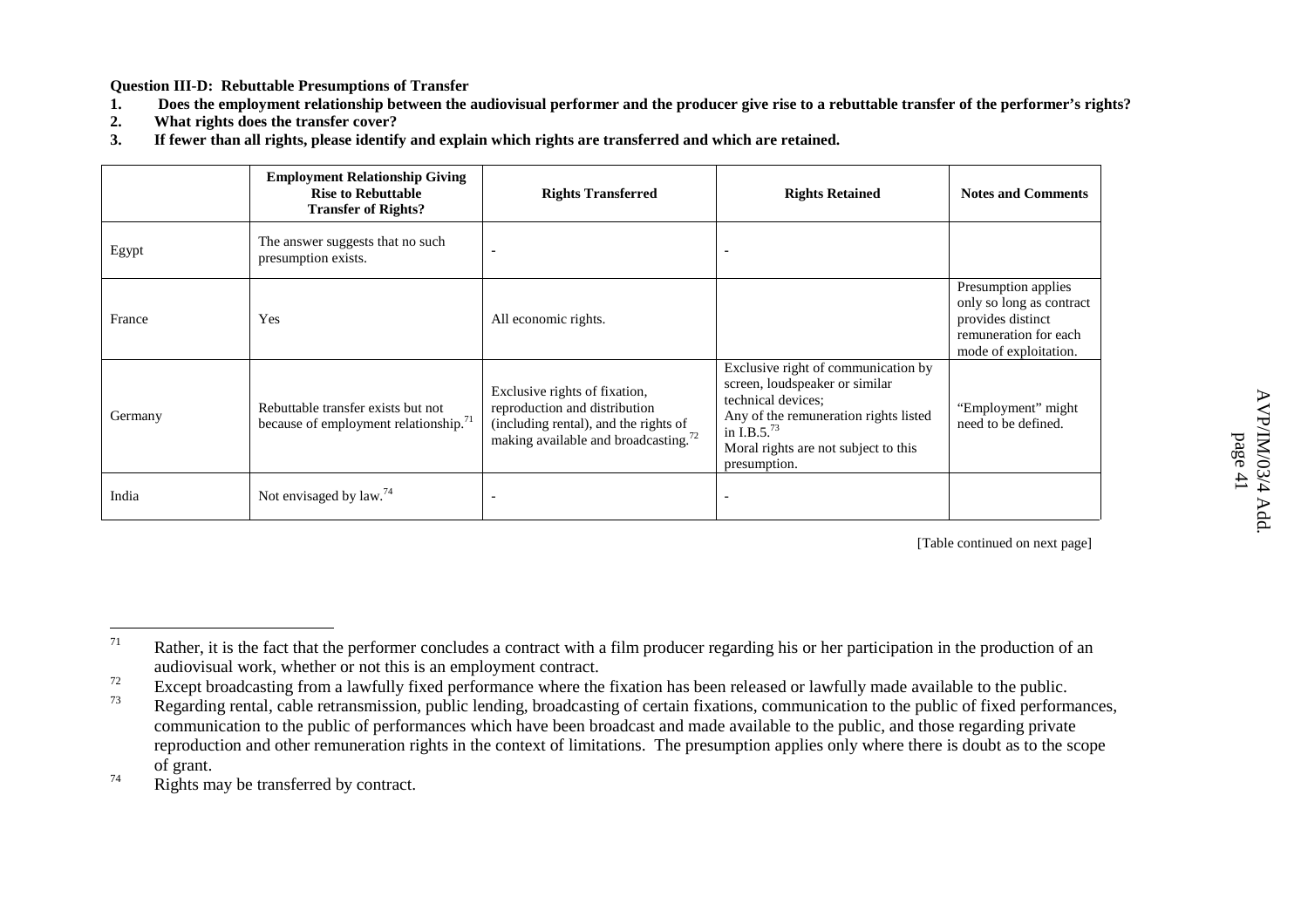|                      | <b>Employment Relationship Giving</b><br><b>Rise to Rebuttable</b><br><b>Transfer of Rights?</b> | <b>Rights Transferred</b>                                                                                                                                                      | <b>Rights Retained</b>                | <b>Notes and Comments</b>                 |
|----------------------|--------------------------------------------------------------------------------------------------|--------------------------------------------------------------------------------------------------------------------------------------------------------------------------------|---------------------------------------|-------------------------------------------|
| Japan                | No such presumption by $law.75$                                                                  |                                                                                                                                                                                |                                       |                                           |
| Mexico               | Yes                                                                                              | Exclusive rights of fixation,<br>reproduction, communication to the<br>public, public performance,<br>exhibition, cable transmission,<br>broadcasting, subtitling and dubbing. | The right to remuneration or royalty. |                                           |
| United Kingdom       | No <sup>76</sup>                                                                                 |                                                                                                                                                                                |                                       | "Employment" might<br>need to be defined. |
| <b>United States</b> | Unclear <sup>77</sup>                                                                            |                                                                                                                                                                                |                                       |                                           |

 $\triangleright$ 

p a g e

<sup>75</sup>Rights may be transferred by contract.

<sup>76</sup><sup>o</sup> The presumption does not arise from employment relationship but contract, and it only concerns the rental right in relation to the film arising from the inclusion of <sup>a</sup> recording of his performance of the film.

<sup>77</sup> This too remains an open question, although <sup>a</sup> delegation of the USA to the WIPO proposed that <sup>a</sup> rebuttable presumption of transfer was supported by the performers and producers in the US, which suggests <sup>a</sup> practice of rebuttable presumption of transfer. See WIPO Standing Committee on Copyright and Related Rights Report, May 11, 1999, paragraph 20, at *http://www.wipo.org/eng/meetings/1990/sccr\_99/sccr2\_11.htm.*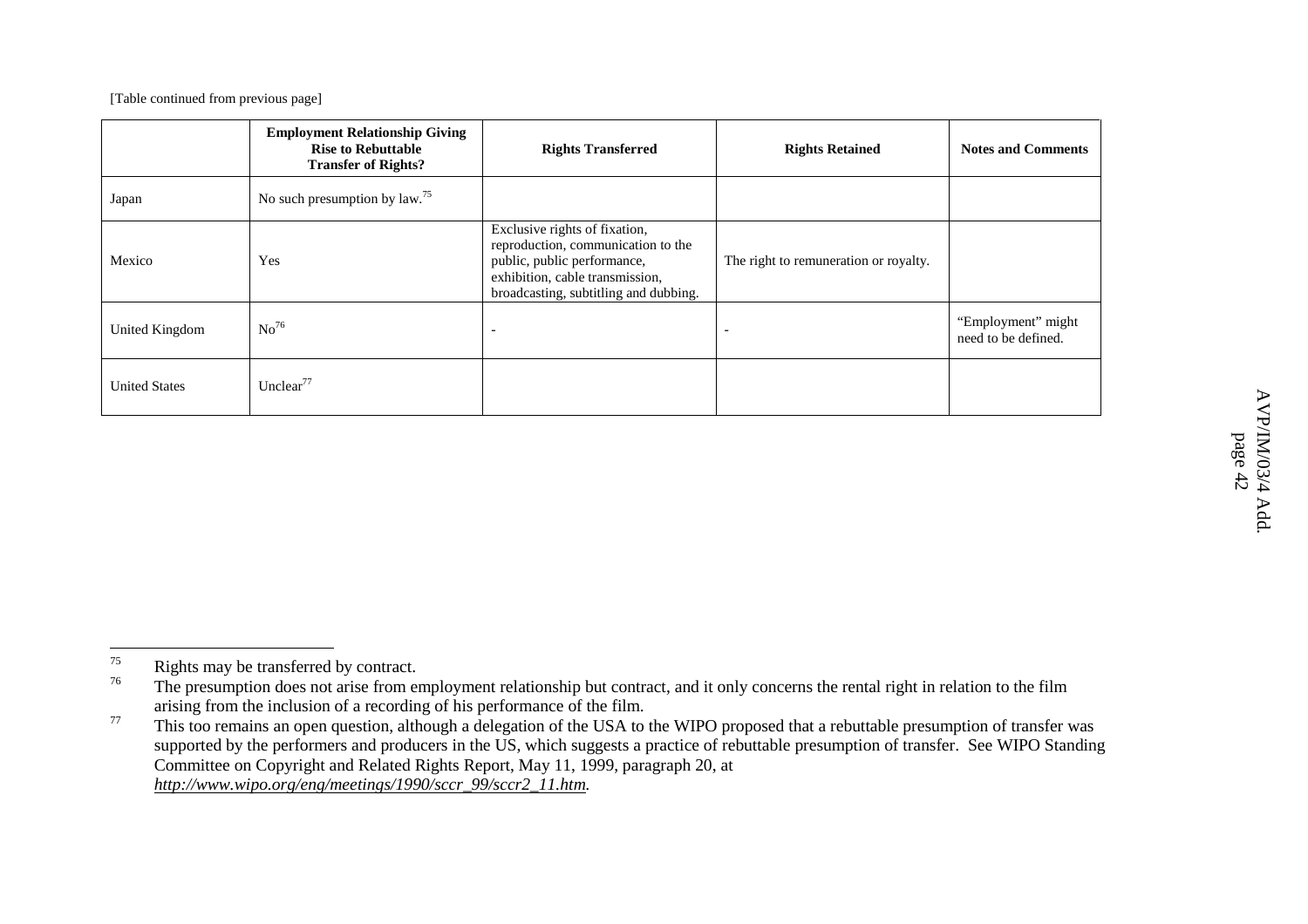**Question III-E: Contract Practice**

- **1.**. If the transfer of audiovisual performers' rights is not effected by a legal presumption, are there standard contractual provisions?
- **2.Do these provisions appear in collective bargaining contracts?**
- **3.In individually negotiated contracts?**
- **4.What rights do these provisions transfer? Please describe.**

|         | <b>Existence of Standard</b><br><b>Contractual Provisions?</b> | <b>Appear in Collective</b><br><b>Bargaining Contracts?</b> | <b>Appear in Individually</b><br><b>Negotiated Contracts?</b> | <b>What Rights Do These</b><br><b>Provisions Transfer?</b> | <b>Notes and Comments</b> |
|---------|----------------------------------------------------------------|-------------------------------------------------------------|---------------------------------------------------------------|------------------------------------------------------------|---------------------------|
| Egypt   | Seems to be<br>misunderstanding of the<br>question. $78$       | See the left column.                                        | See the left column.                                          | See the left column.                                       |                           |
| France  | Yes                                                            |                                                             |                                                               |                                                            |                           |
| Germany | $Yes^{79}$                                                     | Yes <sup>80</sup>                                           | Yes <sup>81</sup>                                             | Usually very broad. <sup>82</sup>                          |                           |
| India   | N <sub>o</sub>                                                 | $\overline{\phantom{0}}$                                    |                                                               |                                                            |                           |
| Japan   | No <sup>83</sup>                                               | $\overline{\phantom{a}}$                                    |                                                               |                                                            |                           |

<sup>78</sup> Pursuant to the answer the "standard contractual provisions" seems to mean that "the agreemen<sup>t</sup> shall be in writing and shall contain an explicit and detailed indication of each right to be transferable with the extent, purpose and the duration and place of exploitation of the transfer".

<sup>79</sup><sup>9</sup> In the film industry, most agreements are standardized.

<sup>80</sup> $\degree$  Collective agreements mostly contain provisions on the grant of performers' rights.

<sup>81</sup>Individual contracts mostly contain explicit provisions on the gran<sup>t</sup> of performers' rights.

<sup>82</sup><sup>2</sup> Sometimes accompanied by agreements on separate royalties for repeated broadcasting.

<sup>83</sup>The answer reads "[t]here are no standard contractual provisions which cover all the individual contracts".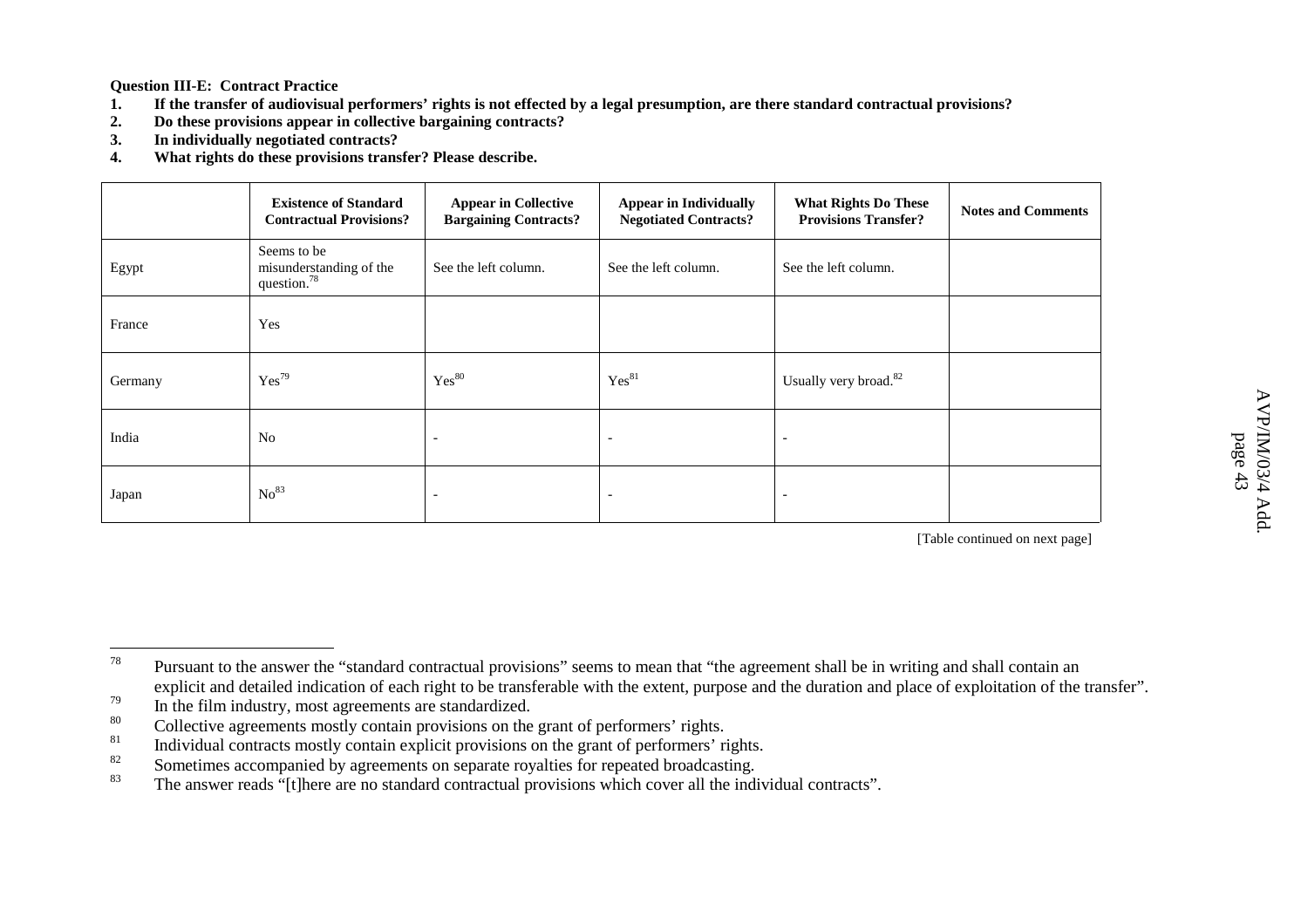|                      | <b>Existence of Standard</b><br><b>Contractual Provisions?</b> | <b>Appear in Collective</b><br><b>Bargaining Contracts?</b> | <b>Appear in Individually</b><br><b>Negotiated Contracts?</b>            | <b>What Rights Do These</b><br><b>Provisions Transfer?</b>                                                                                                                                                                                                                                        | <b>Notes and Comments</b> |
|----------------------|----------------------------------------------------------------|-------------------------------------------------------------|--------------------------------------------------------------------------|---------------------------------------------------------------------------------------------------------------------------------------------------------------------------------------------------------------------------------------------------------------------------------------------------|---------------------------|
| Mexico               | No <sup>84</sup>                                               | Such contracts may have<br>standard provisions.             | The answer is unclear<br>regarding whether standard<br>provisions exist. | Rights inherent in or<br>relating to the exploitation<br>of audiovisual works in the<br>various appropriate media.                                                                                                                                                                                |                           |
| United Kingdom       | Yes                                                            | Yes <sup>85</sup>                                           | Yes and often producers<br>seek broad grant of rights.                   | For the collective<br>agreements the performer is<br>generally required to give<br>every consent for the<br>purpose of the agreement. <sup>86</sup><br>But the answer does not<br>mention individually<br>negotiated contract.                                                                    |                           |
| <b>United States</b> | Yes                                                            | Depends <sup>87</sup>                                       | Yes                                                                      | Guild agreements usually<br>specify the grant of rights<br>compatible with the media<br>covered by such respective<br>agreements, which<br>individually negotiated<br>agreements usually seek the<br>grant of all of performer's<br>rights in all media<br>throughout the world in<br>perpetuity. |                           |

<sup>84</sup>From the answers to the subsequent questions, this answer appears to only relate to the copyright law.

<sup>85</sup> Three of the main contracts are: Cinema Films Agreement between Producers Alliance for Cinema and Television and Equity of 11 March, 2002 (Cinema Films Agreement); Television and Equity of 1 April, 2002 (Television Production Agreement); Main Agreement and Walk-ons Agreement between the ITV companies and Equity of 1 April, 2002 (Main Agreement).

<sup>86</sup><sup>o</sup> The Cinema Films Agreement specifies that the time of grant of rights is in perpetuity. But it is unclear from the description of the other two agreements whether there is <sup>a</sup> time limit.

<sup>87</sup> Some collective bargaining contracts contain such provisions, e.g., the SAG Basic Agreement, but some do not, e.g., the AFTRA Television Agreement (in which case the gran<sup>t</sup> of rights is clearly inferable).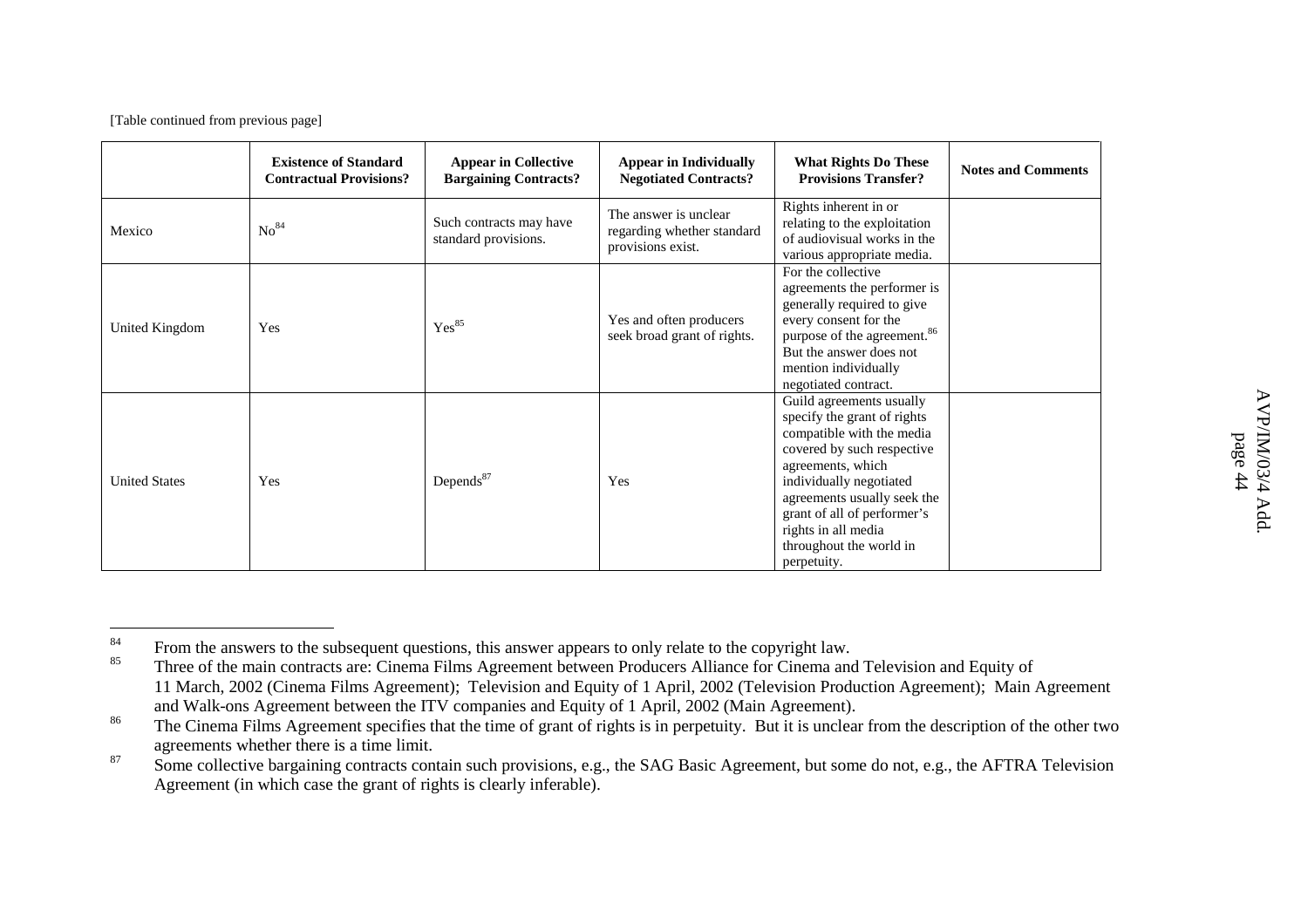#### **Question III-F: Limitations on the Scope or Effect of Transfer**

**1.**. Does copyright/neighboring rights law or general contract law limit the scope or effect of transfer? Please indicate which law is the source of the limitation.

|         | <b>Existence</b>                             | <b>Copyright Law/Neighboring Rights Law</b> | <b>Contract Law</b>                                                            | <b>Notes and Comments</b>                                                                                                  |
|---------|----------------------------------------------|---------------------------------------------|--------------------------------------------------------------------------------|----------------------------------------------------------------------------------------------------------------------------|
| Egypt   | Yes                                          | Yes <sup>88</sup>                           | Unclear from the answer.                                                       |                                                                                                                            |
| France  | Yes                                          | No, see notes and comments.                 | Civil code provides rules<br>applicable to interpretation<br>of all contracts. | Not in text of CPI, but<br>courts have interpreted<br>performers' grants<br>narrowly, similarly to<br>grants of copyright. |
| Germany | Yes                                          | Yes <sup>89</sup>                           | Yes                                                                            |                                                                                                                            |
| India   | Not applicable to<br>audiovisual performers. |                                             | $\overline{a}$                                                                 |                                                                                                                            |
| Japan   | Yes                                          | Yes                                         | Yes <sup>90</sup>                                                              |                                                                                                                            |

<sup>88</sup> The answer indicates that <sup>a</sup> transfer by the performer shall be in writing and contain an explicit and detailed indication of each right to be transferred with the extent and purpose of transfer and the duration and place of exploitation. However, it seems that the answer describes <sup>a</sup> requirement of form for the validity of contract, rather than limitations on the transfer.

<sup>89</sup> Statutory remuneration rights subject to mandatory collective administration and/or can only be transferred to <sup>a</sup> collecting society. The performer cannot transfer his or her "performer's right" as <sup>a</sup> whole. Whether the performer can transfer her individual exclusive rights is controversial.

<sup>90</sup><sup>0</sup> Public order and good morals.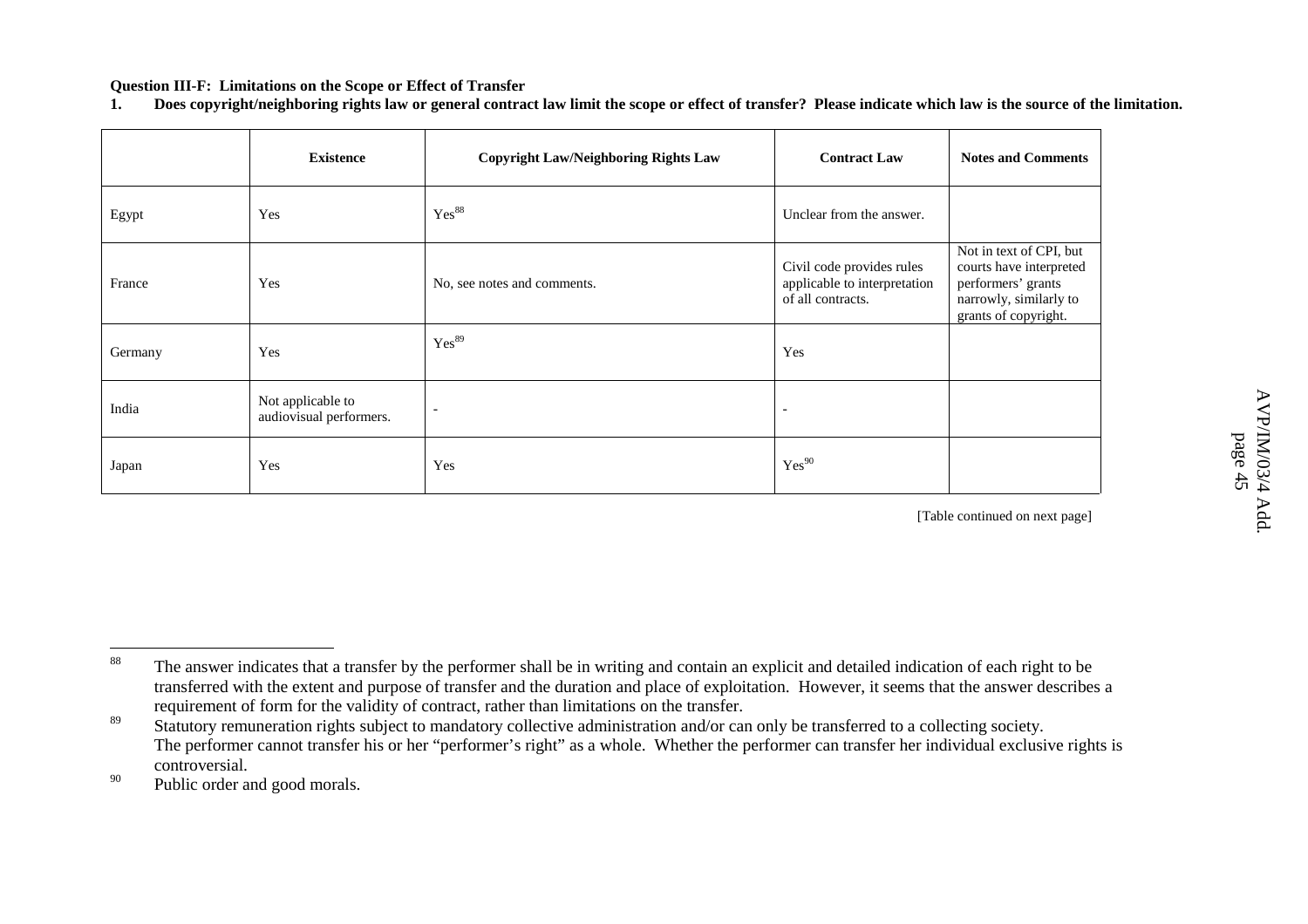|                      | <b>Existence</b>                                                                                                                       | <b>Copyright Law/Neighboring Rights Law</b>                                                                                                                | <b>Contract Law</b> | <b>Notes and Comments</b>                                                                                         |
|----------------------|----------------------------------------------------------------------------------------------------------------------------------------|------------------------------------------------------------------------------------------------------------------------------------------------------------|---------------------|-------------------------------------------------------------------------------------------------------------------|
| Mexico               | No such limitations.<br>Limitations only exist in<br>regards to the possibility of<br>waiving the right to<br>remuneration or royalty. |                                                                                                                                                            |                     | There are limitations on<br>performers' rights, but<br>not regarding the<br>transfer.                             |
| United Kingdom       | Yes                                                                                                                                    | Yes (the CDPA).                                                                                                                                            | Yes <sup>91</sup>   | [Some of the<br>limitations discussed<br>under this question<br>might be more suitable<br>for the next question]. |
| <b>United States</b> | In most cases, no.                                                                                                                     | Statutory termination right (applicable to transfer of<br>copyright in works other than works made for hire; but<br>most a/v works likely to be for hire). | <b>No</b>           |                                                                                                                   |

<sup>91</sup><sup>1</sup> The limitations, however, appear to concern capacity to contract, rather than exercise of particular rights. For example, English and Scots law both have rules restricting the contractual capacity of minors, the insane and the intoxicated.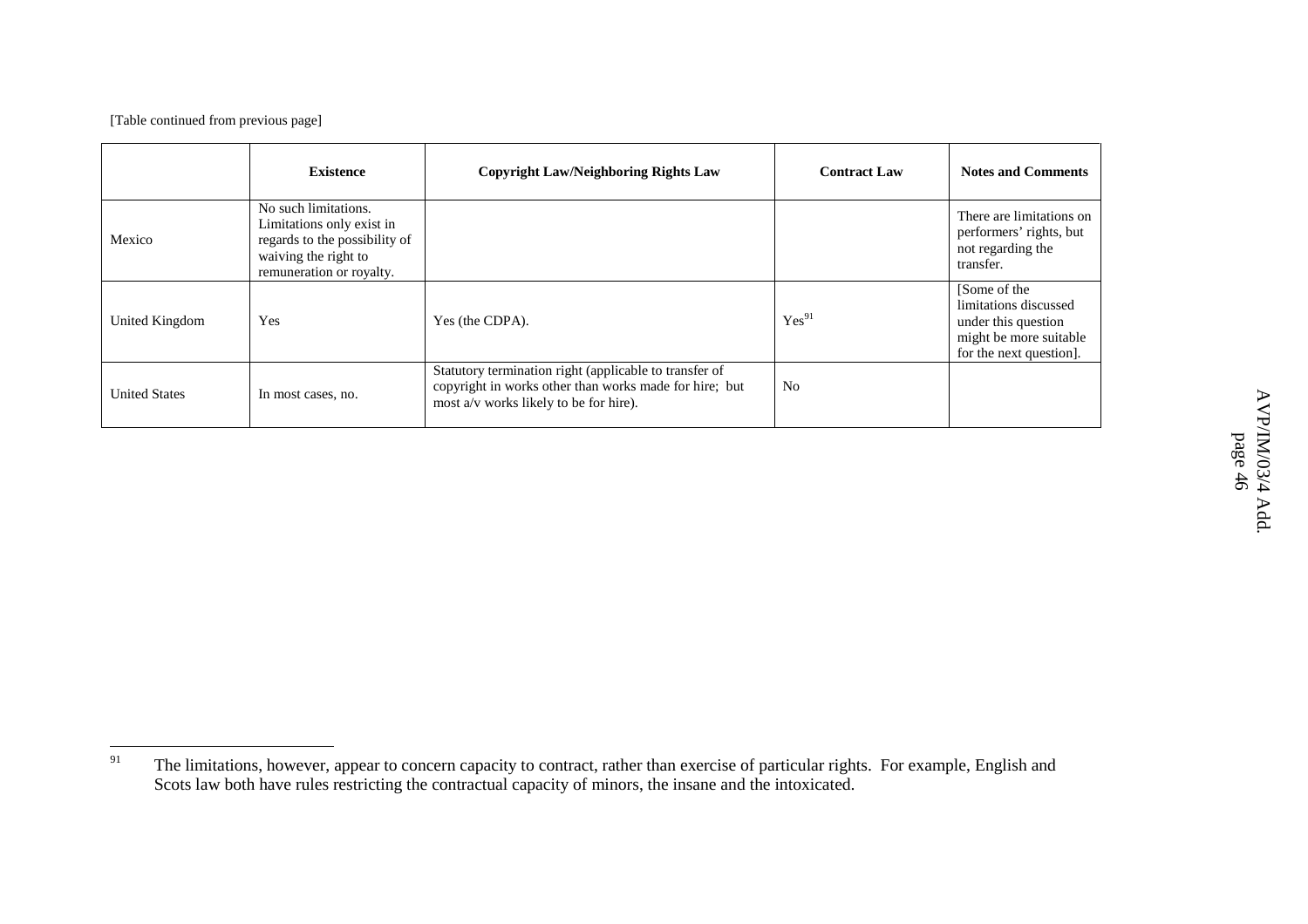**Question III-F: Limitations on the Scope or Effect of Transfer**

- **2. Do these limitations concern:**
	- **a.particular rights, e.g., moral rights;**
	- **b.scope of the grant, e.g., future modes of exploitation; and**
	- **c.others (please describe)?**

|         | <b>Particular Rights</b>                                                                                                                                                                                                                                                                                           | <b>Scope of Grant</b>                                                                                        | <b>Others</b>           | <b>Notes and Comments</b> |
|---------|--------------------------------------------------------------------------------------------------------------------------------------------------------------------------------------------------------------------------------------------------------------------------------------------------------------------|--------------------------------------------------------------------------------------------------------------|-------------------------|---------------------------|
| Egypt   | Moral rights inalienable.                                                                                                                                                                                                                                                                                          | No answer to this question.                                                                                  | Determined by contract. |                           |
| France  | Moral rights inalienable.                                                                                                                                                                                                                                                                                          | Courts read grants to be limited to rights expressly<br>transferred.                                         |                         |                           |
| Germany | a. Statutory remuneration<br>rights and exclusive cable<br>retransmission right under<br>certain sections; <sup>92</sup><br>b. Moral rights and<br>performer's rights as a<br>whole, and possibly also<br>the individual exploitation<br>rights; $93$<br>c. All economic rights of<br>the performer. <sup>94</sup> | Regarding the written form and the kind of performances<br>(non-specific future performances). <sup>95</sup> |                         |                           |

<sup>92</sup>Concerning the limited transferability (only to collecting societies) and the mandatory collective administration.

<sup>93</sup>Concerning the non-transferability.

<sup>94</sup> Concerning several provisions of the Copyright Act, including but not limited to the rule of interpretation and the rule concerning contract validity.

<sup>95</sup>Concerning, for example, the rules of interpretation and contract validity.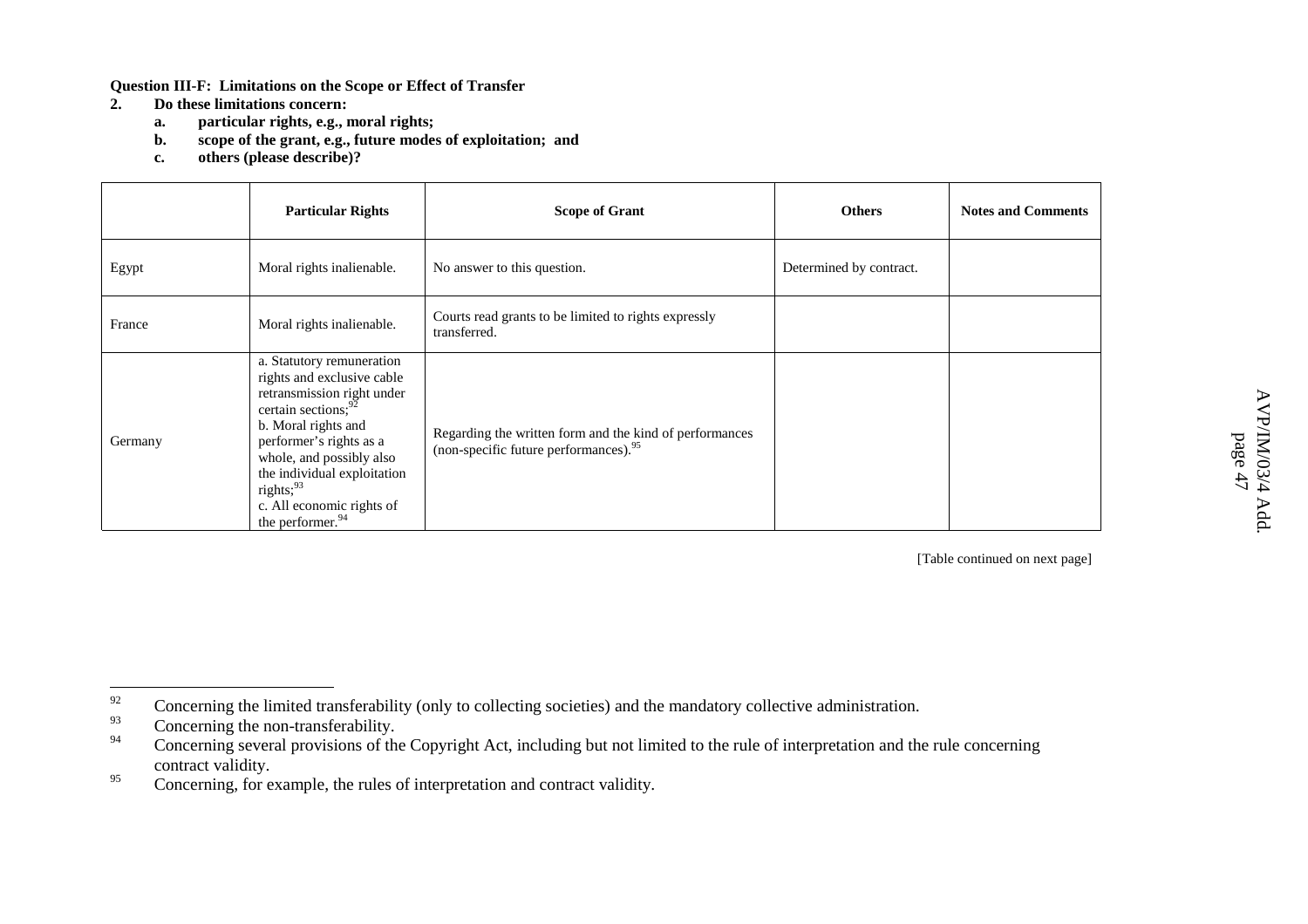|                      | <b>Particular Rights</b>                                                                                                                                                                                                  | <b>Scope of Grant</b>                                                                                                                                                       | <b>Others</b>                                                                                                        | <b>Notes and Comments</b>                                                                                                                                                                                              |
|----------------------|---------------------------------------------------------------------------------------------------------------------------------------------------------------------------------------------------------------------------|-----------------------------------------------------------------------------------------------------------------------------------------------------------------------------|----------------------------------------------------------------------------------------------------------------------|------------------------------------------------------------------------------------------------------------------------------------------------------------------------------------------------------------------------|
| India                |                                                                                                                                                                                                                           |                                                                                                                                                                             |                                                                                                                      | Not applicable to<br>audiovisual performers.                                                                                                                                                                           |
| Japan                | Moral rights inalienable.                                                                                                                                                                                                 | Unclear whether rights are presumed to be preserved by<br>performer absent particular reference in contract for<br>transfer, but likely no such presumption for performers. | The public order and good<br>morals of the Civil Code<br>may be a limitation on the<br>scope or effect of transfers. |                                                                                                                                                                                                                        |
| Mexico               | Waiver of right to a royalty<br>Silent on performer's moral<br>rights.                                                                                                                                                    | Future modes of exploitation reserved to performer absent<br>express contractual provision.                                                                                 |                                                                                                                      |                                                                                                                                                                                                                        |
| United Kingdom       | Right to equitable<br>remuneration. <sup>96</sup>                                                                                                                                                                         | N <sub>0</sub>                                                                                                                                                              |                                                                                                                      |                                                                                                                                                                                                                        |
| <b>United States</b> | For copyright; The<br>statutory termination right,<br>if applicable, but derivative<br>works already created under<br>the authorization of the<br>terminated rights may<br>continue to be exploited<br>under those terms. | N <sub>o</sub>                                                                                                                                                              |                                                                                                                      | Under the Copyright<br>Act, the invalidation of<br>involuntary transfer of<br>copyrights may also be<br>seen as limitation of the<br>effect of transfer but<br>performers might not<br>qualify for that<br>protection. |

<sup>96</sup><sup>o</sup> Right to equitable remuneration where rental right is transferred may not be assigned by the performer except to a collecting society for the purpose of enabling it to enforce the right on his behalf. The right to equitable remuneration arising from the exploitation of <sup>a</sup> sound recording may not be assigned by the performer except to a collecting society for the purpose of enabling it to be enforced.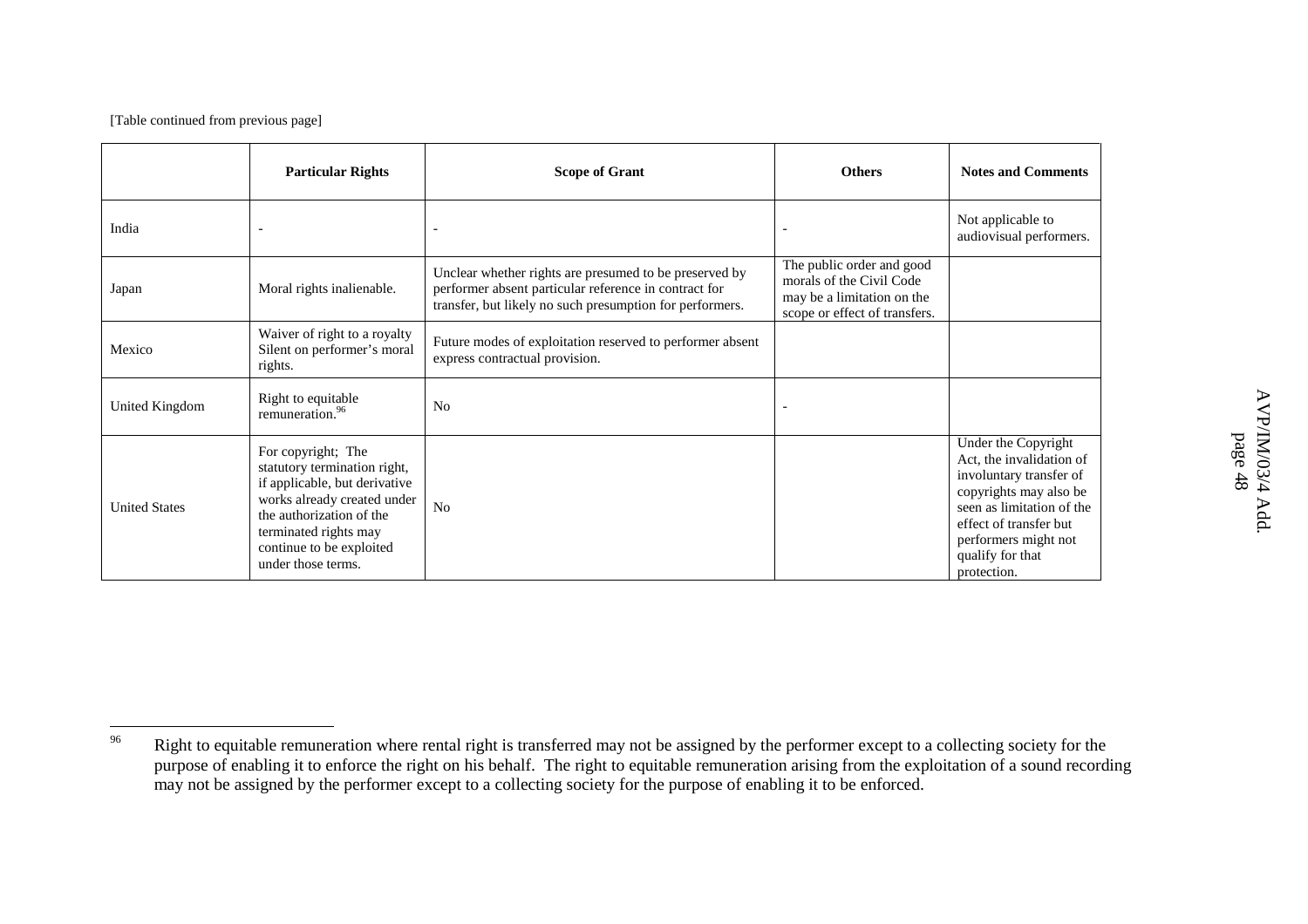#### **Question III-F: Limitations on the Scope or Effect of Transfer**

#### **a.3. Do audiovisual performers enjoy <sup>a</sup> legal right to terminate transfers of rights?**

|                      | <b>Existence</b>                                                                                              | <b>Termination Right Transferable?</b>             | <b>Termination Right Waivable?</b> | <b>Notes and Comments</b>                                                                                                              |
|----------------------|---------------------------------------------------------------------------------------------------------------|----------------------------------------------------|------------------------------------|----------------------------------------------------------------------------------------------------------------------------------------|
| Egypt                | The answer suggests that a right to<br>terminate a transfer is only available if<br>the contract so provides. | Not addressed.                                     | Not addressed.                     |                                                                                                                                        |
| France               | N <sub>o</sub>                                                                                                |                                                    |                                    |                                                                                                                                        |
| Germany              | Yes <sup>97</sup>                                                                                             | The answer to this question seems to<br>be absent. | No <sup>98</sup>                   |                                                                                                                                        |
| India                | No                                                                                                            | $\overline{\phantom{a}}$                           | $\blacksquare$                     |                                                                                                                                        |
| Japan                | Only in the sense of termination of<br>contract, as a matter of contract law.                                 | Not addressed                                      | Not addressed.                     |                                                                                                                                        |
| Mexico               | No information in the law.                                                                                    |                                                    |                                    |                                                                                                                                        |
| United Kingdom       | No                                                                                                            | $\overline{\phantom{a}}$                           | $\overline{\phantom{a}}$           |                                                                                                                                        |
| <b>United States</b> | Only if performers' contributions are<br>considered copyrightable and not<br>works made for hire (unlikely).  |                                                    |                                    | If performers'<br>contributions are<br>copyrightable, the<br>answers to the two<br>questions of the left<br>two blocks would be<br>no. |

<sup>97</sup> Only in the context of Sec. 40 CA, the parties of <sup>a</sup> contract regarding the gran<sup>t</sup> of rights in <sup>a</sup> future performance may terminate the contract after five years after conclusion of the contract (Sec. 40(1) CA). **However**, the experts follows with that there are no termination rights regarding the transfer/grant but only the general civil law rules on the termination of contracts apply otherwise.

<sup>98</sup><sup>o</sup> The right under Sec. 40(1) CA to terminate a contract on the grant of rights in future performances cannot be waived.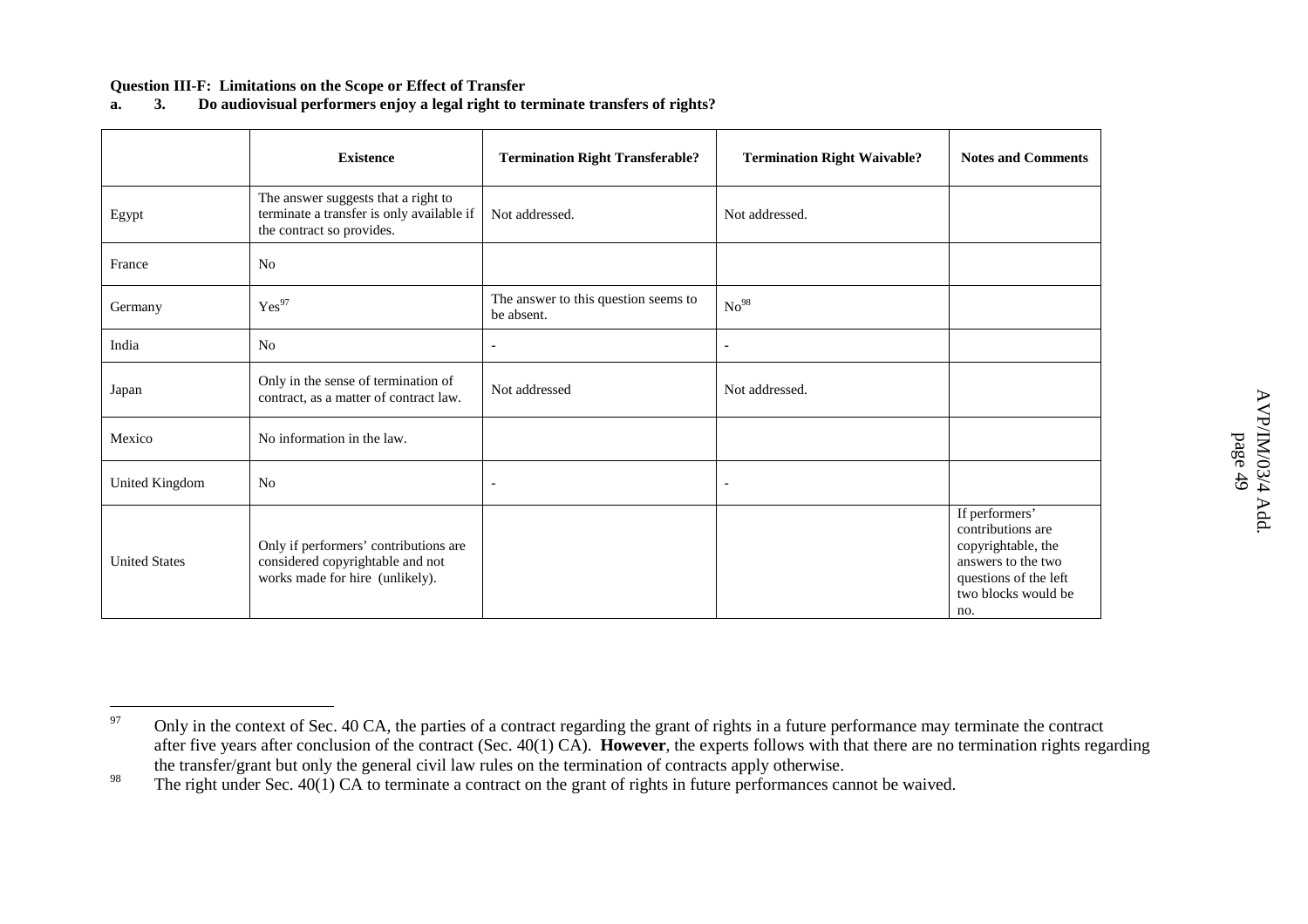#### B.PART II

### INTERNATIONAL PRIVATE LAW RULES FOR DETERMINING THE LAW APPLICABLE TO TRANSFER OF AUDIOVISUAL PERFORMERS' RIGHTS

(a) Law Applicable to Determine Initial Ownership of Audiovisual Performers' Rights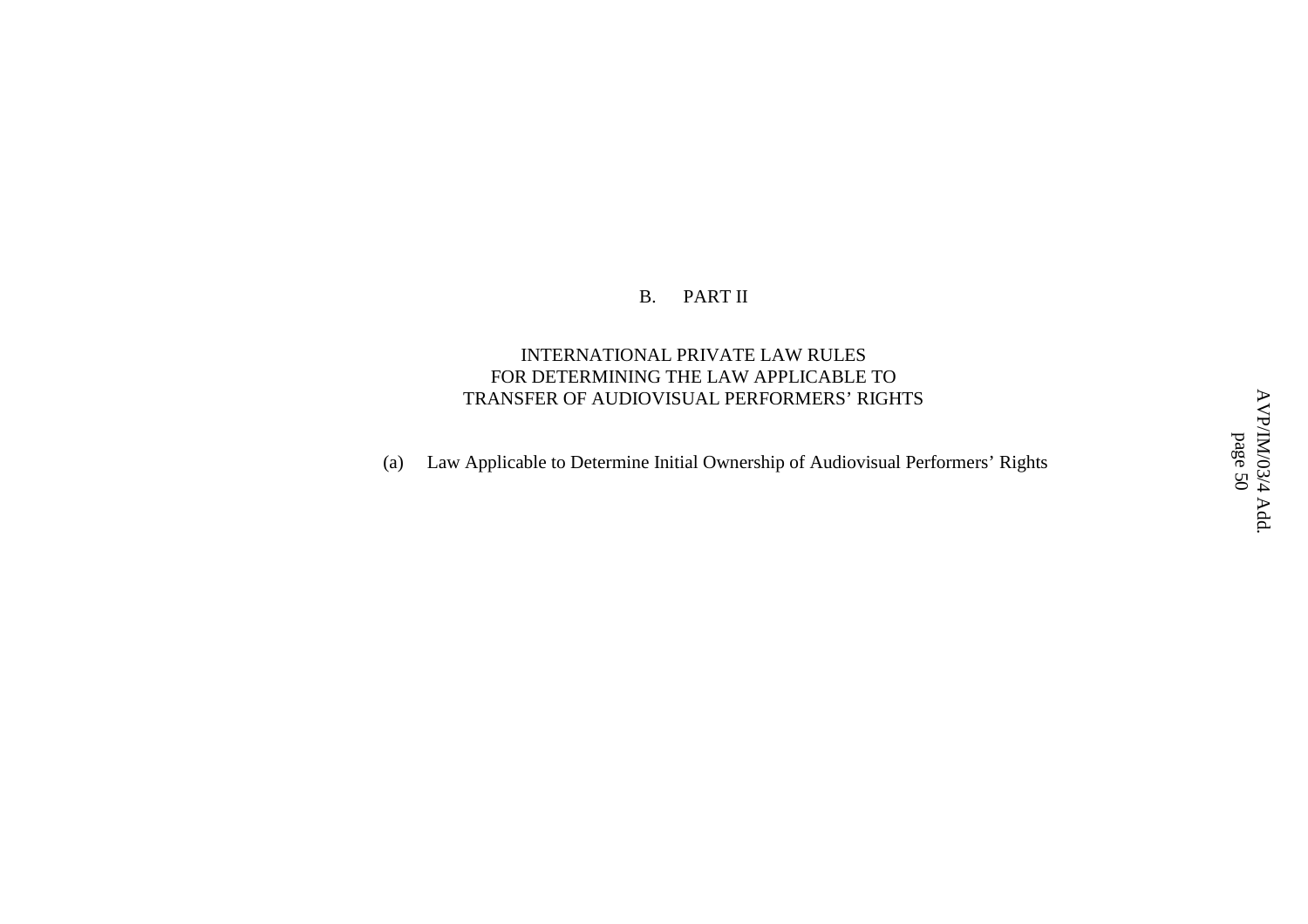| Question A: What country's (countries') copyright/neighboring rights law determines whether the granting performer initially owned the rights transferred. |  |
|------------------------------------------------------------------------------------------------------------------------------------------------------------|--|
|------------------------------------------------------------------------------------------------------------------------------------------------------------|--|

|         | <b>Country of Origin of</b><br><b>Audiovisual Work</b>                 | <b>Country of Residence of</b><br><b>Performers</b> | <b>Country Designated by</b><br>(or Localized to) the<br><b>Contract of Transfer</b> | <b>Each Country in which</b><br>the Work is Exploited                                                                                                       | <b>Notes and Comments</b>                                                                                                                                                            |
|---------|------------------------------------------------------------------------|-----------------------------------------------------|--------------------------------------------------------------------------------------|-------------------------------------------------------------------------------------------------------------------------------------------------------------|--------------------------------------------------------------------------------------------------------------------------------------------------------------------------------------|
| Egypt   | The answer appears to<br>suggest this category. <sup>99</sup>          |                                                     |                                                                                      |                                                                                                                                                             |                                                                                                                                                                                      |
| France  |                                                                        |                                                     |                                                                                      | Recent decision of <i>Cour de</i><br>cassation <sup>100</sup> concerning<br>phonograms indicates that<br>the law of the country of<br>exploitation applies. | Scope of this decision<br>is unclear, therefore it<br>is not yet advisable to<br>state clearly that the<br>law of the country of<br>origin or of the contract<br>has no application. |
| Germany | N <sub>o</sub>                                                         | N <sub>0</sub>                                      | N <sub>o</sub>                                                                       | Yes. <sup>101</sup>                                                                                                                                         |                                                                                                                                                                                      |
| India   | Likely, $102$ by reference to<br>the most significant<br>relationship. |                                                     |                                                                                      |                                                                                                                                                             |                                                                                                                                                                                      |

<sup>99</sup><sup>7</sup> The answer is not directed to each of the questions. Rather, there is a citation of provisions of law mainly to determine who can be qualified as nationals of <sup>a</sup> member state of the WTO. The answer notes that the provisions follow Art. 5.4 of the Berne Convention. (However, the question of initial ownership of performers is NOT addressed).

<sup>100</sup>*Cass. 1re civ.* Dec. 9, 2003 (as ye<sup>t</sup> unpublished).

<sup>101</sup><sup>1</sup> There has not been a case involving audiovisual performers yet, but as to copyright the law is clear and distinct. Application of the law of the country-of-protection results in the application of the law of each country in which the work is exploited. The dominant opinion of German commentators supports this application of the country-of-protection rule to the question of initial ownership and has always supported it, for the rights both of authors as well as audiovisual performers.

<sup>102</sup> $\mathbb{I}^2$  It is noted that the rules of private international law are not well developed under Indian law.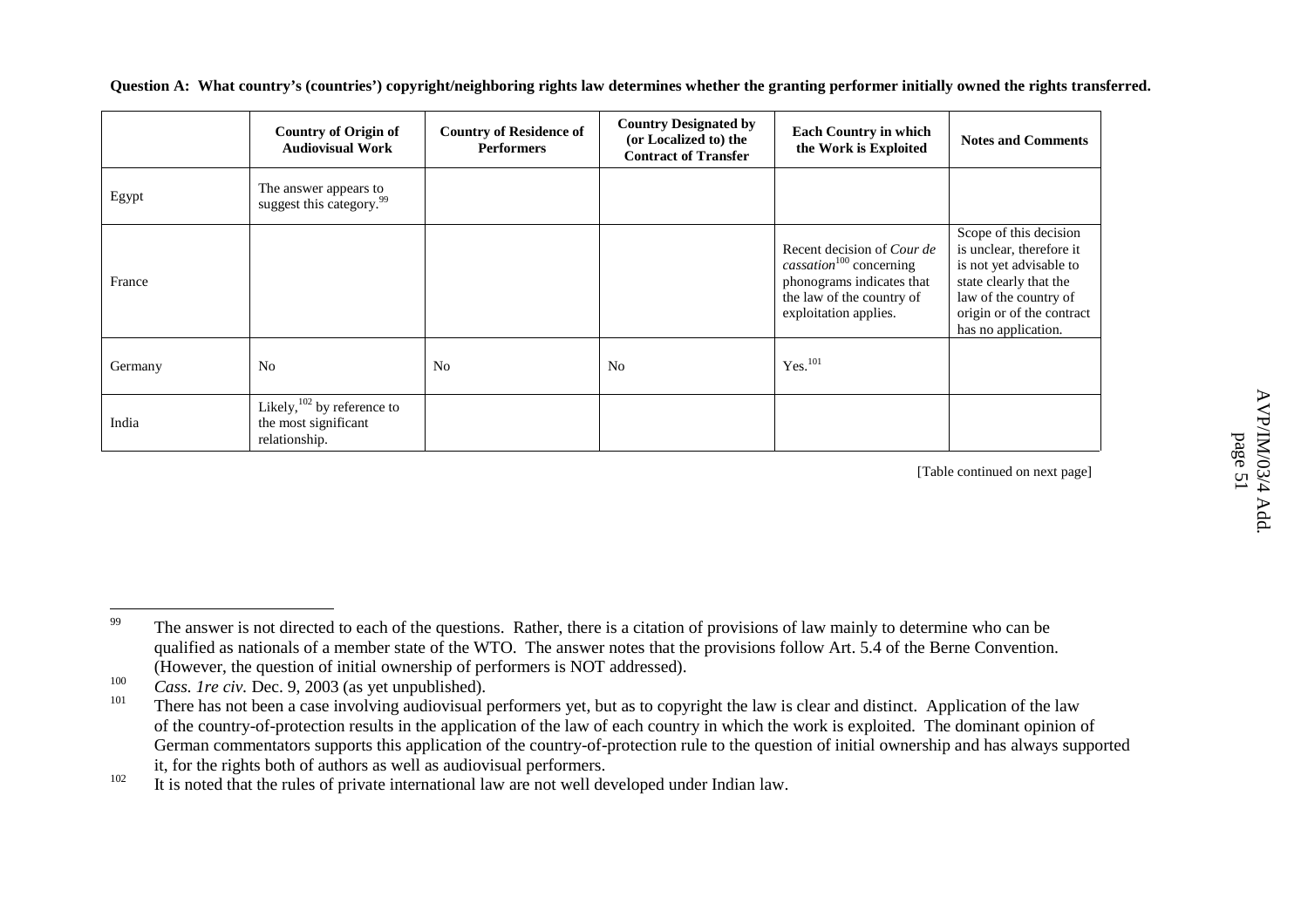|                      | Country of Origin of<br><b>Audiovisual Work</b>                                                                                                                | <b>Country of Residence of</b><br><b>Performers</b>                                                | <b>Country Designated by</b><br>(or Localized to) the<br><b>Contract of Transfer</b> | <b>Each Country in which</b><br>the Work is Exploited | <b>Notes and Comments</b>                                                                     |
|----------------------|----------------------------------------------------------------------------------------------------------------------------------------------------------------|----------------------------------------------------------------------------------------------------|--------------------------------------------------------------------------------------|-------------------------------------------------------|-----------------------------------------------------------------------------------------------|
| Japan                | N <sub>0</sub>                                                                                                                                                 | N <sub>0</sub>                                                                                     | N <sub>0</sub>                                                                       | Yes <sup>103</sup>                                    |                                                                                               |
| Mexico               | Unclear from answer.                                                                                                                                           | Unclear from answer.                                                                               | Unclear from answer. <sup>104</sup>                                                  | N <sub>0</sub>                                        | It is Mexican law that<br>determines. <sup>105</sup>                                          |
| United Kingdom       | Maybe, and if so the<br>performer's nationality<br>would determine the<br>country of origin.<br>However, it is complicated<br>and no universal<br>recognition. | Maybe <sup>106</sup>                                                                               | Maybe <sup>107</sup>                                                                 | Maybe                                                 | No cases in the UK on<br>this issue and<br>comments are inferred.                             |
| <b>United States</b> | Source country for<br>copyright;<br>Unclear for the right of<br>publicity.                                                                                     | Yes for the right of<br>publicity (appears to be the<br>choice of law rule most<br>often applied). | Possibly                                                                             | Possibly                                              | No uniform choice of<br>law approach among<br>the states regarding the<br>right of publicity. |

<sup>103</sup> "It is thought in Japan that among Berne Convention countries copyright/neighboring rights are born and exist in each country at once when and after such rights are vested in one of the countries party to Berne Convention".

<sup>104</sup><sup>4</sup> The answer refers to the national treatment provisions under Mexican law. However, this does not seem to address the question.

<sup>105</sup>The answer refers to the question II-A-1 in Part I, "in your country, is the performer vested with initial ownership" and consequently, this answer seems to be referring to performers of Mexican nationality only. The categories listed in the questions appear to be criteria for consideration, but no clear answer.

<sup>106</sup> Copyright cases indicate that the law of the place where the right existed was looked to in order to determine whether the right could be assigned, and who could assign the right. However, it was the law of the contract that determined whether the assignment was valid.

<sup>107</sup> That would be determined by the Rome Convention on the Law Applicable to Contractual Obligations, which was enacted into UK law in 1990. Pursuant to the Rome Convention, the parties may choose the country, and in the absence thereof, the court will identify the system of law with which the contract has the closest connection.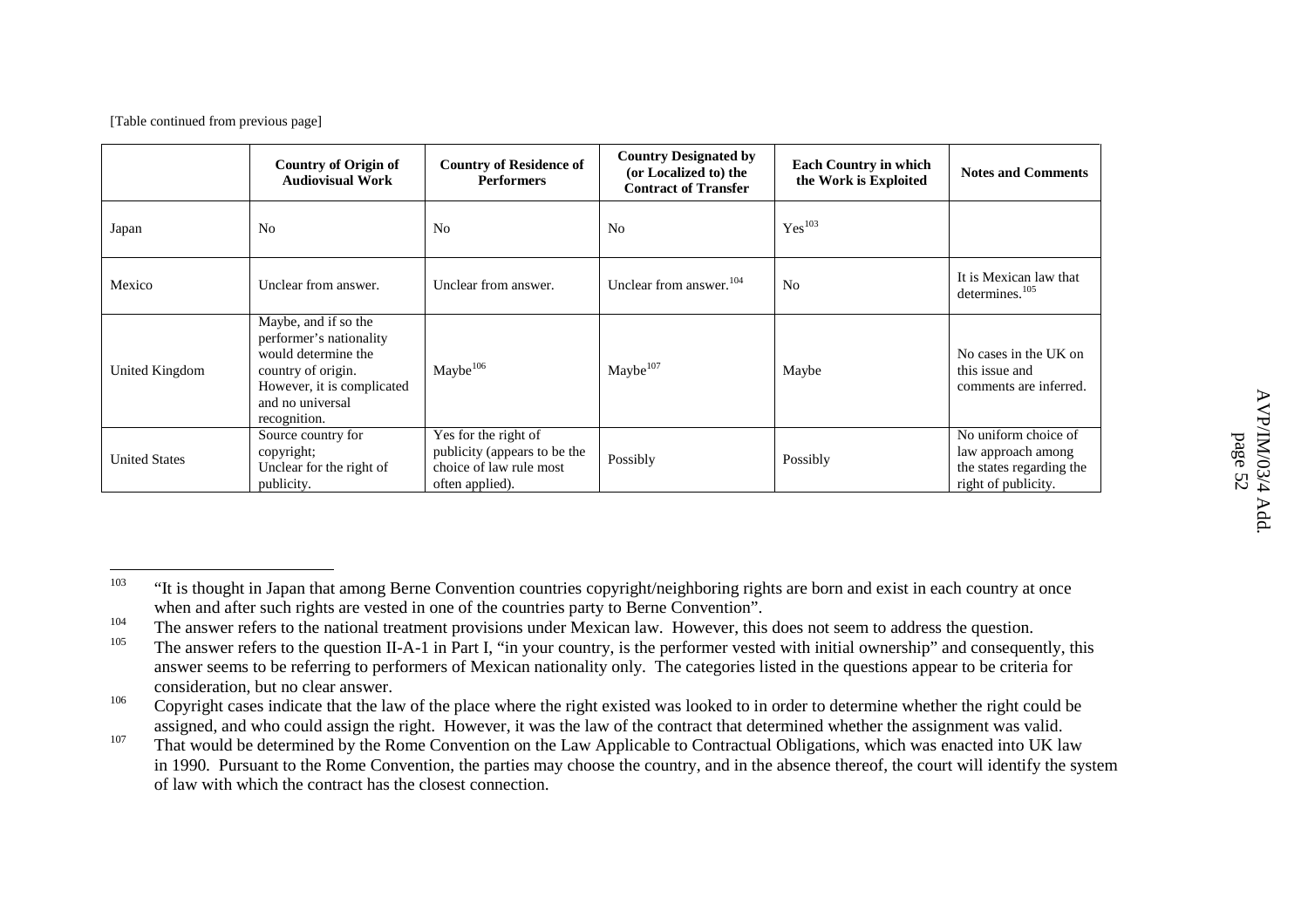#### B. PART II

(b) Law Applicable to Transfers of Audiovisual Performers' Rights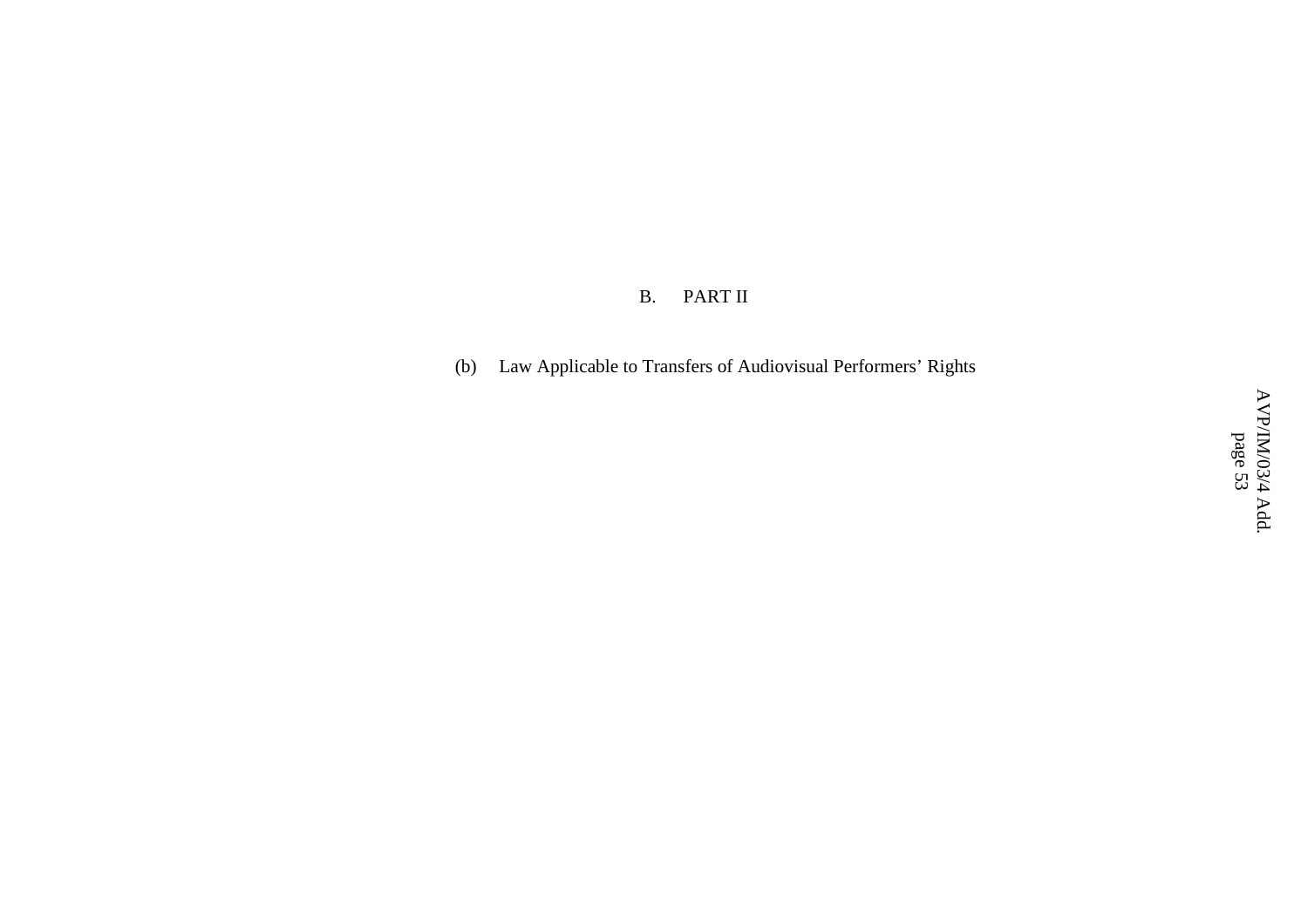#### **Question A: Transfers by Operation of Law**

**1.**. Does your country's (statute) law or case law give local effect to a transfer by operation of a foreign country's law?

|         | <b>Expropriation</b>                                               | <b>Bankruptcy</b>                          | Divorce;<br>Community<br><b>Property</b>   | <b>Intestacy</b>                                                       | Other | <b>Notes and Comments</b>                                                                                                                                         |
|---------|--------------------------------------------------------------------|--------------------------------------------|--------------------------------------------|------------------------------------------------------------------------|-------|-------------------------------------------------------------------------------------------------------------------------------------------------------------------|
| Egypt   | Appears to be yes.                                                 | Unclear from the<br>answer. <sup>108</sup> | Unclear from the<br>answer. <sup>109</sup> | Appears to be yes. <sup>110</sup>                                      |       |                                                                                                                                                                   |
| France  | Probably not.                                                      | Yes                                        | Yes                                        | Yes                                                                    |       |                                                                                                                                                                   |
| Germany | No unless binding<br>international treaty<br>stipulates otherwise. | In principle yes.                          | In principle yes.                          | In principle the law<br>of the deceased<br>performer's<br>nationality. |       |                                                                                                                                                                   |
| India   | Law unclear.                                                       | Law unclear.                               | Law unclear.                               | Law unclear.                                                           |       | "The decision will turn<br>on the paramount<br>consideration Indian<br>courts when dealing<br>with private<br>international questions,<br>i.e., public interest". |
| Japan   | Yes                                                                | Yes                                        | Yes                                        | Yes                                                                    |       | General recognition if<br>certain conditions are<br>satisfied. $^{111}$                                                                                           |

<sup>108</sup><sup>o</sup> The answer is not conclusive.

<sup>109</sup><sup>9</sup> It appears, though, the law of the state to which the husband belongs at certain time points would apply. But the answer does not give a conclusive reply.

<sup>110</sup><sup>9</sup> The answer is not conclusive.

<sup>111</sup> "According to Japanese lawyers' view in general, an act of <sup>a</sup> foreign state is to be recognized in principle if, *inter alia,* such foreign country has jurisdiction over the person or property affected by such act and the result of such acts is not against the due process and the public order of Japan".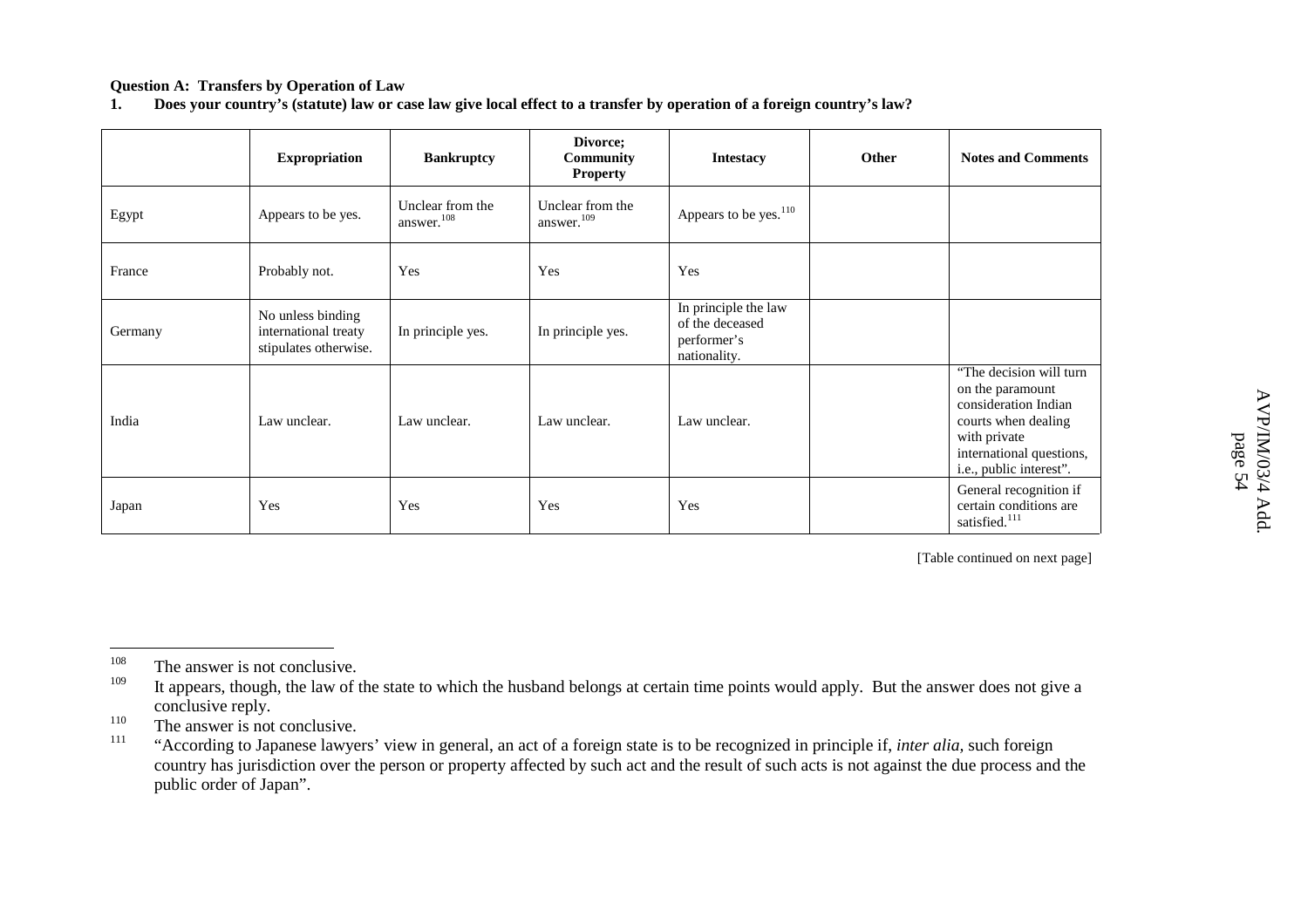|                      | <b>Expropriation</b> | <b>Bankruptcy</b>                       | Divorce;<br>Community<br><b>Property</b> | <b>Intestacy</b>                                                                                                                | Other | <b>Notes and Comments</b>                                                                                                           |
|----------------------|----------------------|-----------------------------------------|------------------------------------------|---------------------------------------------------------------------------------------------------------------------------------|-------|-------------------------------------------------------------------------------------------------------------------------------------|
| Mexico               | Yes                  | Yes                                     | Yes                                      | Yes                                                                                                                             |       | Provided that such<br>transfers do not<br>contravene the<br>provisions of Article 8<br>of the Federal Civil<br>Code. <sup>112</sup> |
| United Kingdom       | N <sub>o</sub>       | Possible <sup>113</sup> but<br>unclear. | Possible <sup>114</sup>                  | Yes if the performer<br>was domiciled in the<br>jurisdiction of the<br>law of intestacy at the<br>performer's date of<br>death. |       |                                                                                                                                     |
| <b>United States</b> | N <sub>0</sub>       | Probably yes.                           | Probably yes.                            | Probably yes.                                                                                                                   |       |                                                                                                                                     |

<sup>112</sup><sup>2</sup> This Article reads: "The acts performed contrary to the spirit of the prohibitive laws or those of public interest shall be null and void, excep<sup>t</sup> in cases where the law states the opposite".

<sup>113</sup> "[I]t would appear that the question is whether the status of <sup>a</sup> foreign trustee is recognized by English law that he acquires <sup>a</sup> title to the bankrupt's property in England". A performer's non-property rights will not pass on bankruptcy.

<sup>114</sup> Less clear as to whether <sup>a</sup> court would recognize an order transferring the rights if they were vested in both parties as community property. And <sup>a</sup> foreign decree transferring <sup>a</sup> performer's non-property rights on divorce would not be effective.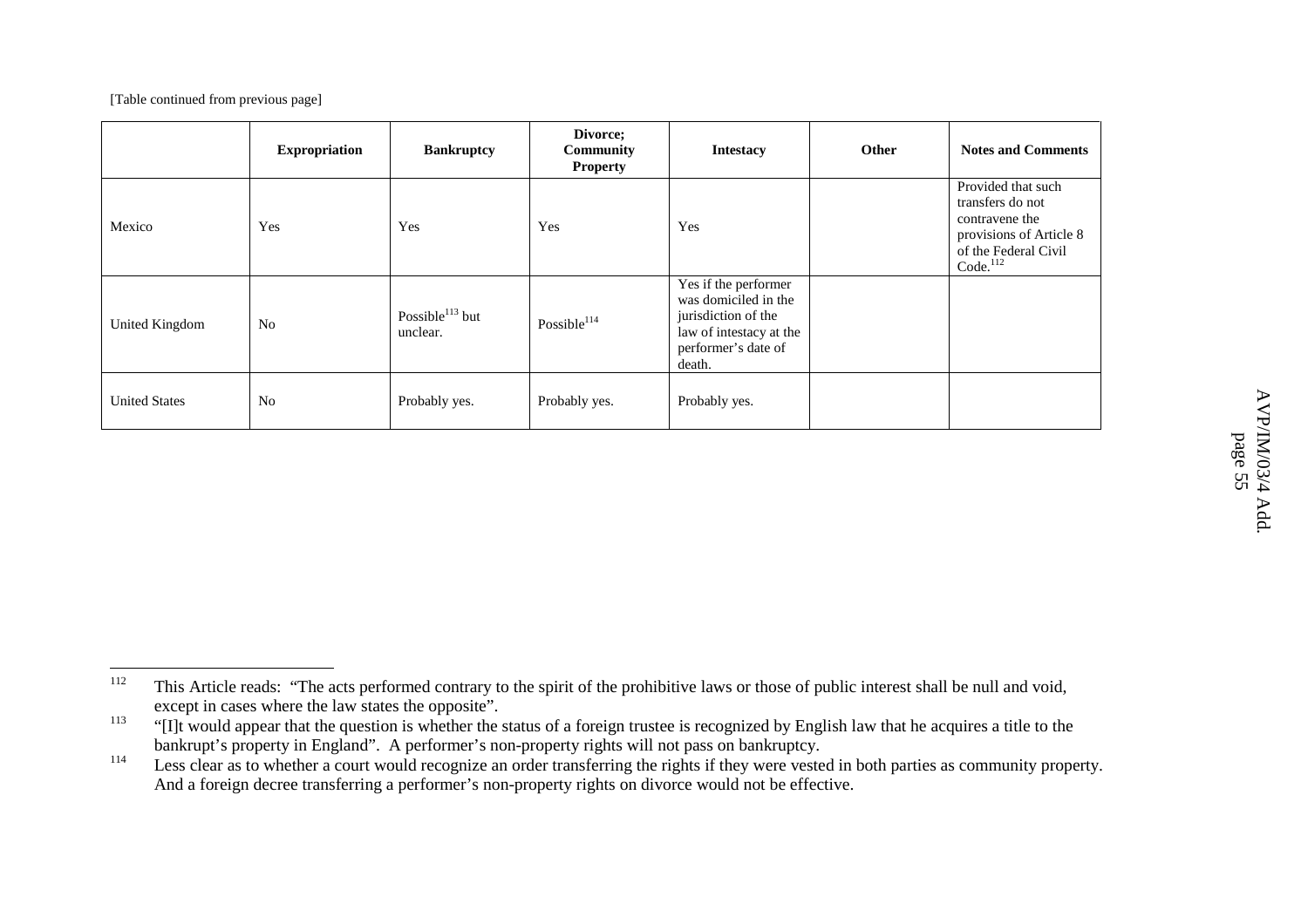Add.

**Question B: Transfers effected by contract**

- **1.**. When a contract grants the right to communicate or make an audiovisual work available via transmission from one country to another (or others), **is the substantive copyright or neighboring rights law underlying the grant determined:**
	- **a.with reference to the country from which the communication originates? Or**
	- **b.with reference to the country or countries in which the communication is received?**

|         | <b>Country from which the Communication Originates</b> | Country in which the Communication is Received | <b>Notes and Comments</b>                                                                                                                          |
|---------|--------------------------------------------------------|------------------------------------------------|----------------------------------------------------------------------------------------------------------------------------------------------------|
| Egypt   | $\overline{\phantom{a}}$                               |                                                | The law applicable is the law<br>of the state where the contract<br>is concluded.                                                                  |
| France  | Yes <sup>115</sup>                                     | Yes <sup>116</sup>                             | Some authorities assert that<br>only the law of origination<br>applies; others that only the<br>law of receipt applies; others<br>that both apply. |
| Germany | Yes                                                    | Yes                                            | Principle of the country<br>(countries) of protection. <sup>117</sup>                                                                              |
| India   | Unclear                                                | Unclear                                        | The decision would turn on<br>the question of public interest,<br>as indicated in the preceding<br>question.                                       |

<sup>115</sup><sup>3</sup> This is clear for transmissions by satellite in the EU.

<sup>116</sup><sup>o</sup> But not for transmissions by satellite in the EU.

<sup>117</sup> There is no choosing (or "either/or") between the laws of those countries. Instead, the laws of all countries possibly affected by the exploitation are relevant, each for the gran<sup>t</sup> of rights within the specific country's territory.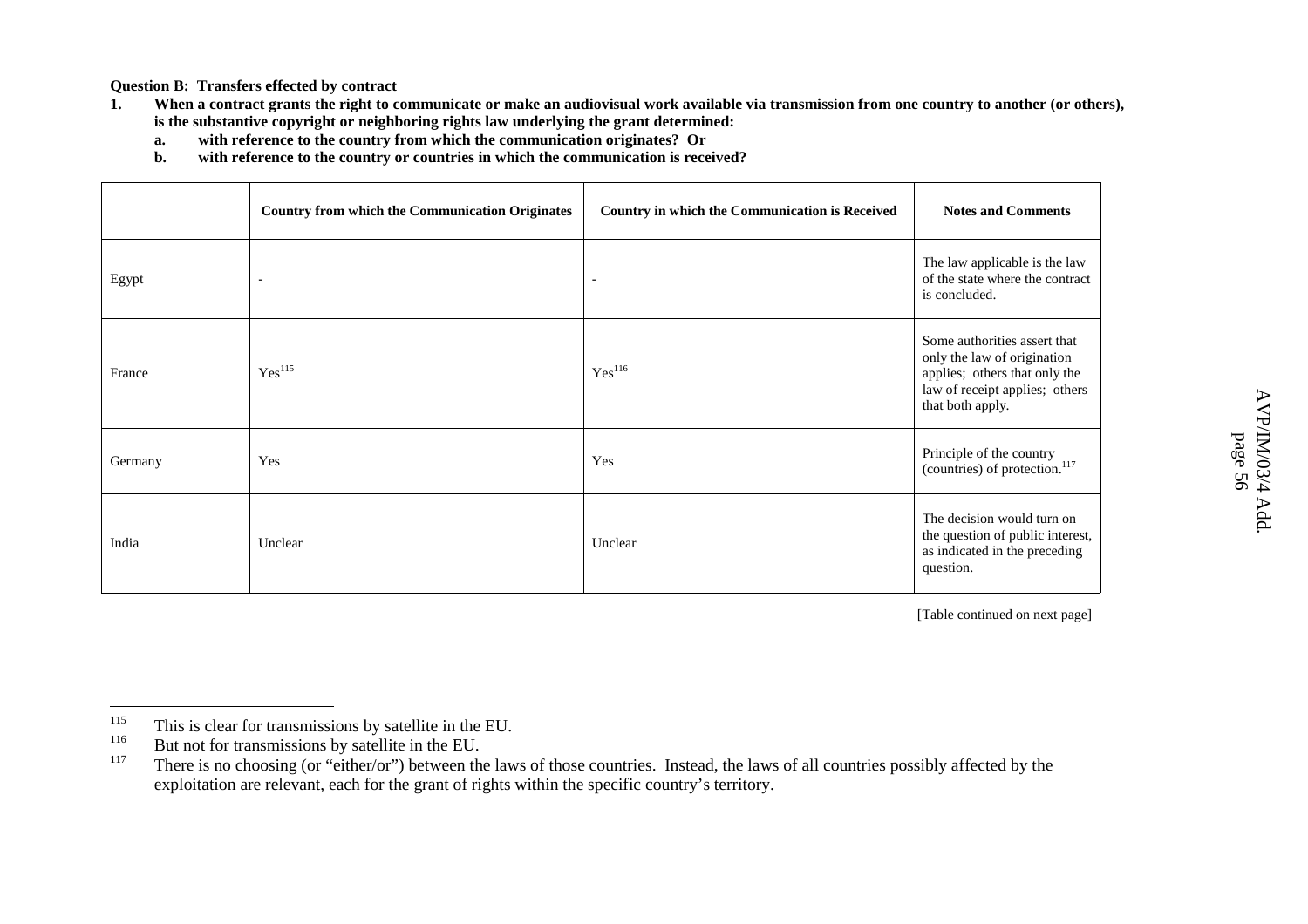|                      | Country from which the communication originates | Country in which the communication is received | <b>Notes and Comments</b>                                                                                                                      |
|----------------------|-------------------------------------------------|------------------------------------------------|------------------------------------------------------------------------------------------------------------------------------------------------|
| Japan                | N <sub>o</sub>                                  | Yes                                            |                                                                                                                                                |
| Mexico               | Unclear $118$                                   | Unclear $119$                                  | Terms of agreement apply.                                                                                                                      |
| United Kingdom       | Unclear                                         | Likely but only limited to UK performers.      |                                                                                                                                                |
| <b>United States</b> | Unclear                                         | Unclear                                        | Different US courts have<br>applied US law in the case of<br>origination and receipt when at<br>least one of these acts occurred<br>in the US. |

<sup>118</sup><sup>8</sup> Not addressed by law. 119

<sup>&</sup>lt;sup>9</sup> Not addressed by law.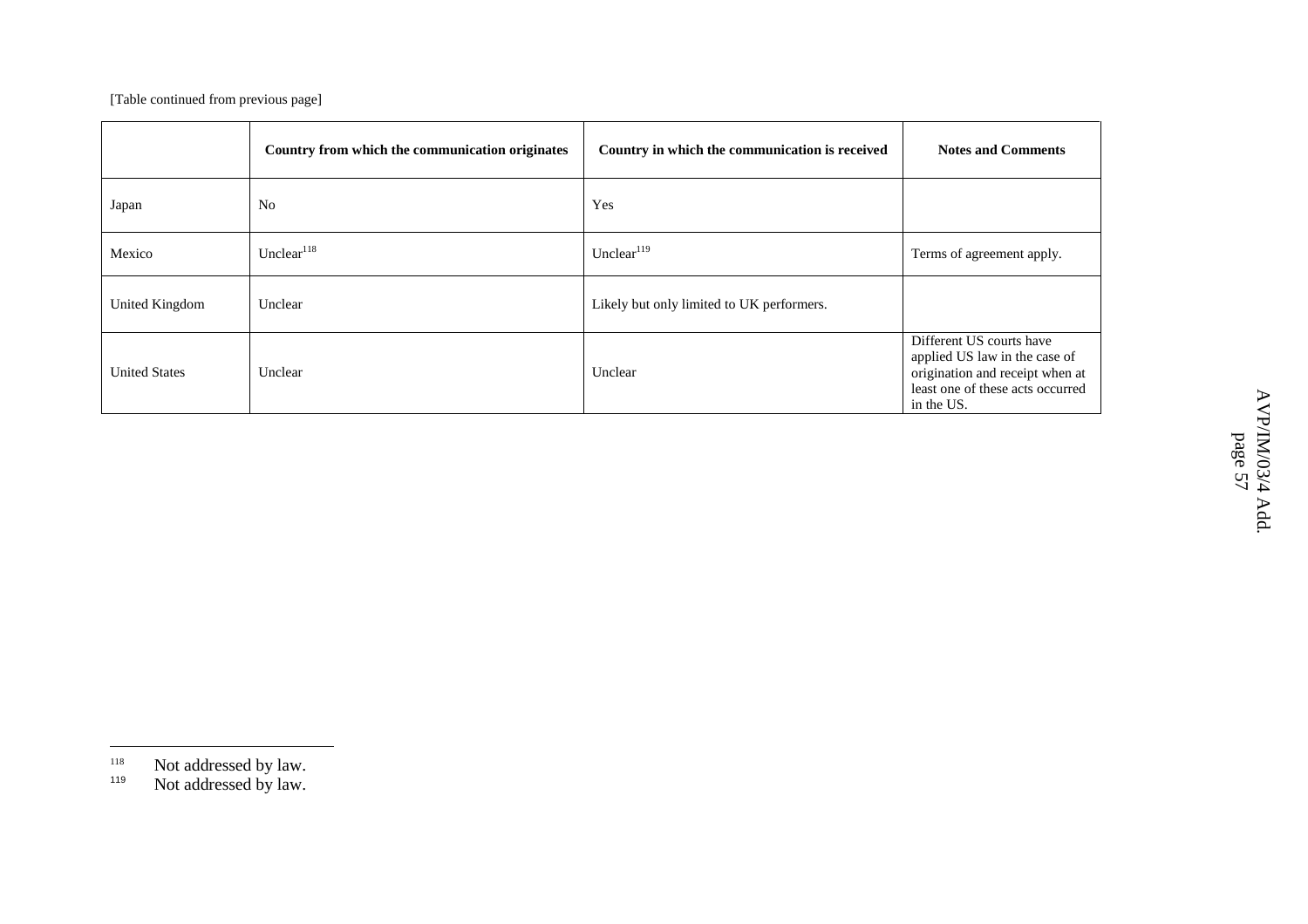**Question B: Transfers Effected by Contract**

- **2. What law governs issues going to the scope and extent of <sup>a</sup> transfer:**
	- **a.The (single) law of the contract?**
	- **b.The substantive copyright/neighboring rights laws of the countries for which the rights are granted?**

|         | <b>Law of the Contract</b>                                                                                                                                                                                                  | <b>Substantive Copyright/Neighboring Rights Laws of the</b><br><b>Countries for which the Rights are Granted</b>                                                                                     | <b>Notes and Comments</b>                               |
|---------|-----------------------------------------------------------------------------------------------------------------------------------------------------------------------------------------------------------------------------|------------------------------------------------------------------------------------------------------------------------------------------------------------------------------------------------------|---------------------------------------------------------|
| Egypt   |                                                                                                                                                                                                                             |                                                                                                                                                                                                      | Law of the state where<br>the contract is<br>concluded. |
| France  | Governs the conditions of validity and the effects of the<br>contract.                                                                                                                                                      | Governs the content and the duration of the rights<br>transferred; according to most authors, also governs the<br>transferability of a right.                                                        |                                                         |
| Germany | Yes regarding:<br>Territorial scope of transfer;<br>Duration of transfer;<br>Possible termination;<br>Whether a specific right is included in transfer:<br>General questions regarding the interpretation of a<br>contract. | Yes regarding:<br>Transferability of right;<br>Whether a bona fide purchase is possible;<br>Whether in case of multiple transfers the priority principle<br>applies or some other principle applies. |                                                         |
| India   | Likely, regarding whether the grant was effectively made.                                                                                                                                                                   | Likely, regarding whether the right can be granted at all.                                                                                                                                           |                                                         |
| Japan   | Yes to contractual matters (validity and effect of the<br>contract of transfer).                                                                                                                                            | Yes to the proprietary aspect of the copyright.                                                                                                                                                      |                                                         |
| Mexico  |                                                                                                                                                                                                                             |                                                                                                                                                                                                      | Agreement of wills;<br>$(?)$ Lex Fori.                  |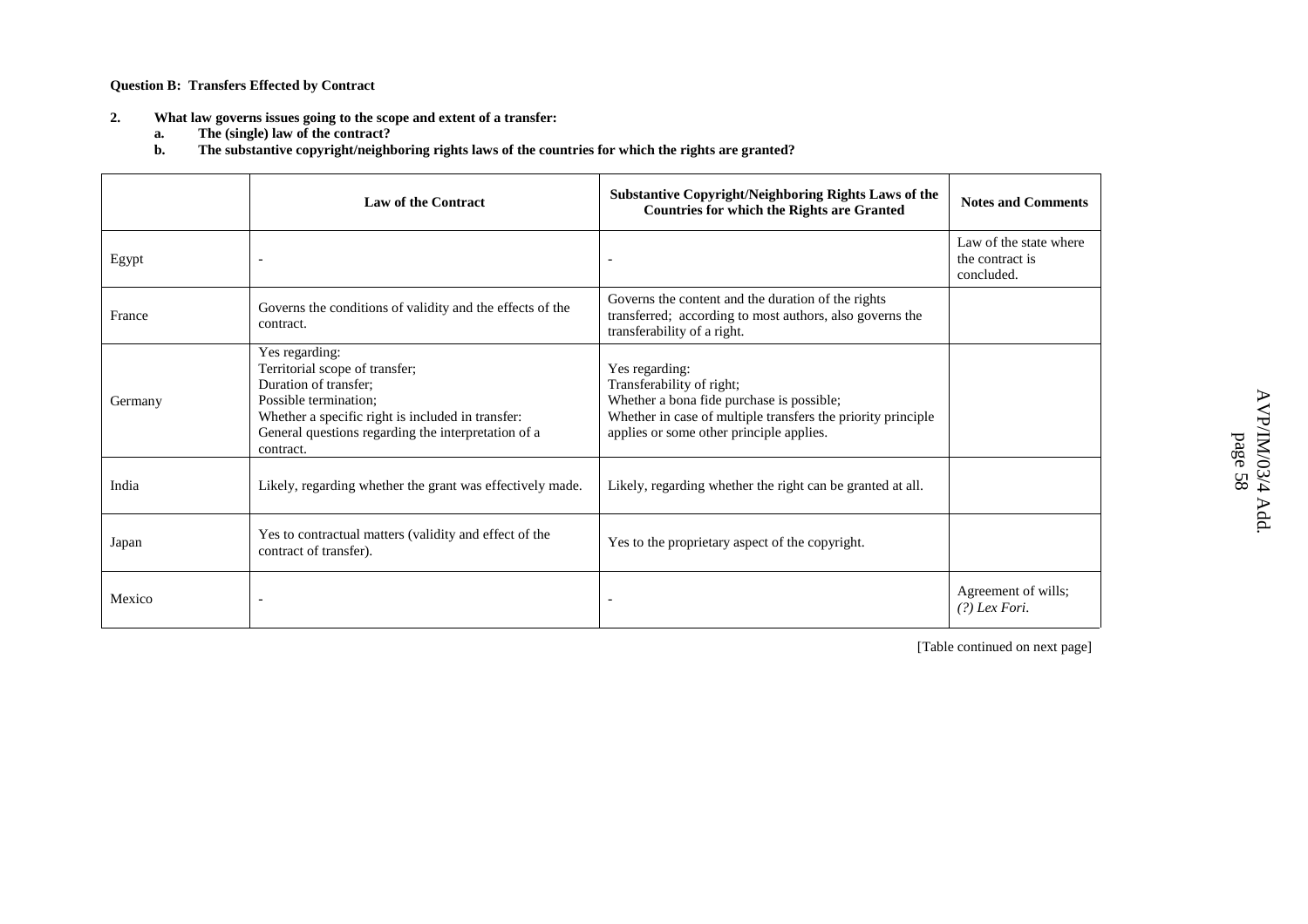|                      | <b>Law of the Contract</b>                                                              | <b>Substantive Copyright/Neighboring Rights Laws of</b><br>the Countries for which the Rights are Granted                                           | <b>Notes and Comments</b>                                                                                                                                                                                                |
|----------------------|-----------------------------------------------------------------------------------------|-----------------------------------------------------------------------------------------------------------------------------------------------------|--------------------------------------------------------------------------------------------------------------------------------------------------------------------------------------------------------------------------|
| United Kingdom       | Yes regarding the essential validity of the contract and its<br>effects. <sup>120</sup> | Yes regarding defining the rights created under its own<br>law, deciding if the right may be assigned in part as to<br>locality, duration or scope. |                                                                                                                                                                                                                          |
| <b>United States</b> | Yes to contractual matters. <sup>121</sup>                                              | Yes to substantive copyright law matters. <sup>122</sup>                                                                                            | The contours of these<br>questions are not yet<br>clearly defined under the<br>US laws. It is not always<br>clear what are contractual<br>matters and what are<br>substantive<br>copyright/neighboring<br>right matters. |

<sup>120</sup><sup>0</sup> The answer does not further explain what "effects" means.

<sup>121</sup>See e.g., the *Bartsch* line of cases, interpretation of the scope of the rights granted was deemed <sup>a</sup> question of state contract law.

<sup>122</sup><sup>2</sup> In *Corcovado v. Hollis Music*, 981 F.2d 679 (2<sup>nd</sup> Cir. 1993), the same federal appellate court of the US ruled that the question of what language is required effectively to gran<sup>t</sup> renewal rights is <sup>a</sup> matter of substantive copyright law of the US. In that case, the court upheld the application of the law of the US, even thought the gran<sup>t</sup> had been made in <sup>a</sup> contract between Brazilian parties who had chosen Brazilian law to govern their deal.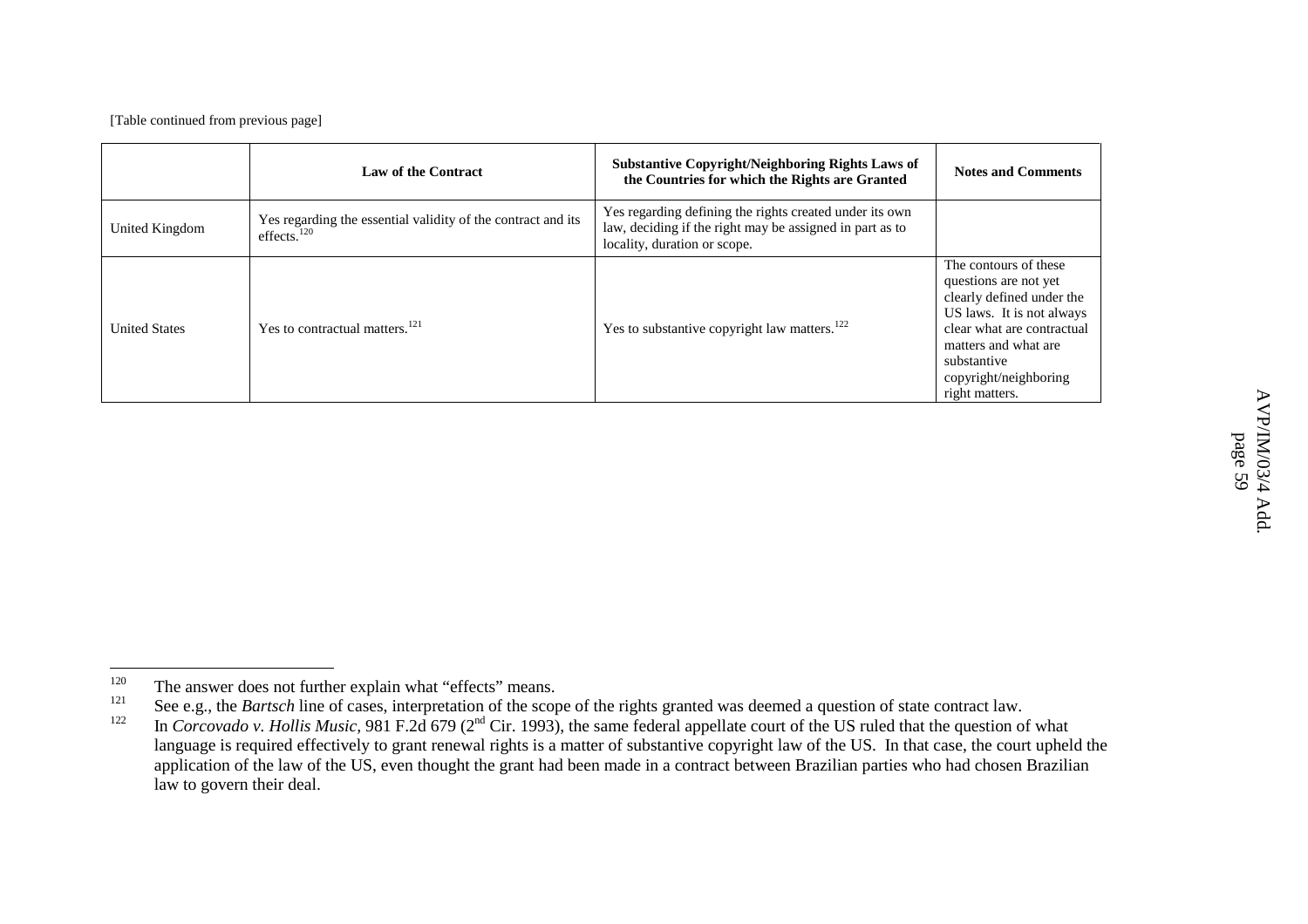#### **Question B: Transfers Effected by Contract**

**3. What law governs issues going to the validity of the form of <sup>a</sup> transfer:**

|         | <b>Law of the Contract</b>                                                            | <b>Substantive Copyright/Neighboring Rights laws</b><br>of the Countries for which the Rights are<br><b>Granted</b>                                                                                                                          | <b>Notes and Comments</b>                                                                                                                                                                                                           |
|---------|---------------------------------------------------------------------------------------|----------------------------------------------------------------------------------------------------------------------------------------------------------------------------------------------------------------------------------------------|-------------------------------------------------------------------------------------------------------------------------------------------------------------------------------------------------------------------------------------|
| Egypt   |                                                                                       |                                                                                                                                                                                                                                              | Law of the country in which the contracts<br>are concluded, or the law applicable to<br>their substantive provisions, or law to<br>which the domicile of the contracting<br>parties is subject, or to their common<br>national law. |
| France  | Yes <sup>123</sup>                                                                    | Lex fori determines whether the issue is one of<br>contractual form (law of contract applies), or<br>whether it goes to the substance of the right (law of<br>country of protection applies.)                                                |                                                                                                                                                                                                                                     |
| Germany |                                                                                       | As exceptions to the general rule:<br>The law of the country of protection applies to the<br>questions whether a contract needs, in order to be<br>valid or to be exercised against third parties, to be<br>registered in a public register. | General rule of international private law<br>applies, mainly involving places of<br>contracting.                                                                                                                                    |
| India   | Likely $124$                                                                          | Unclear from the answer.                                                                                                                                                                                                                     |                                                                                                                                                                                                                                     |
| Japan   | Either the law of the contract or the law of the<br>place where the contract is made. |                                                                                                                                                                                                                                              |                                                                                                                                                                                                                                     |

<sup>123</sup>But questions of form can be governed by the place of conclusion of the contract.

<sup>124</sup><sup>4</sup> It is likely the law of contract will determine whether the grant was effectively made.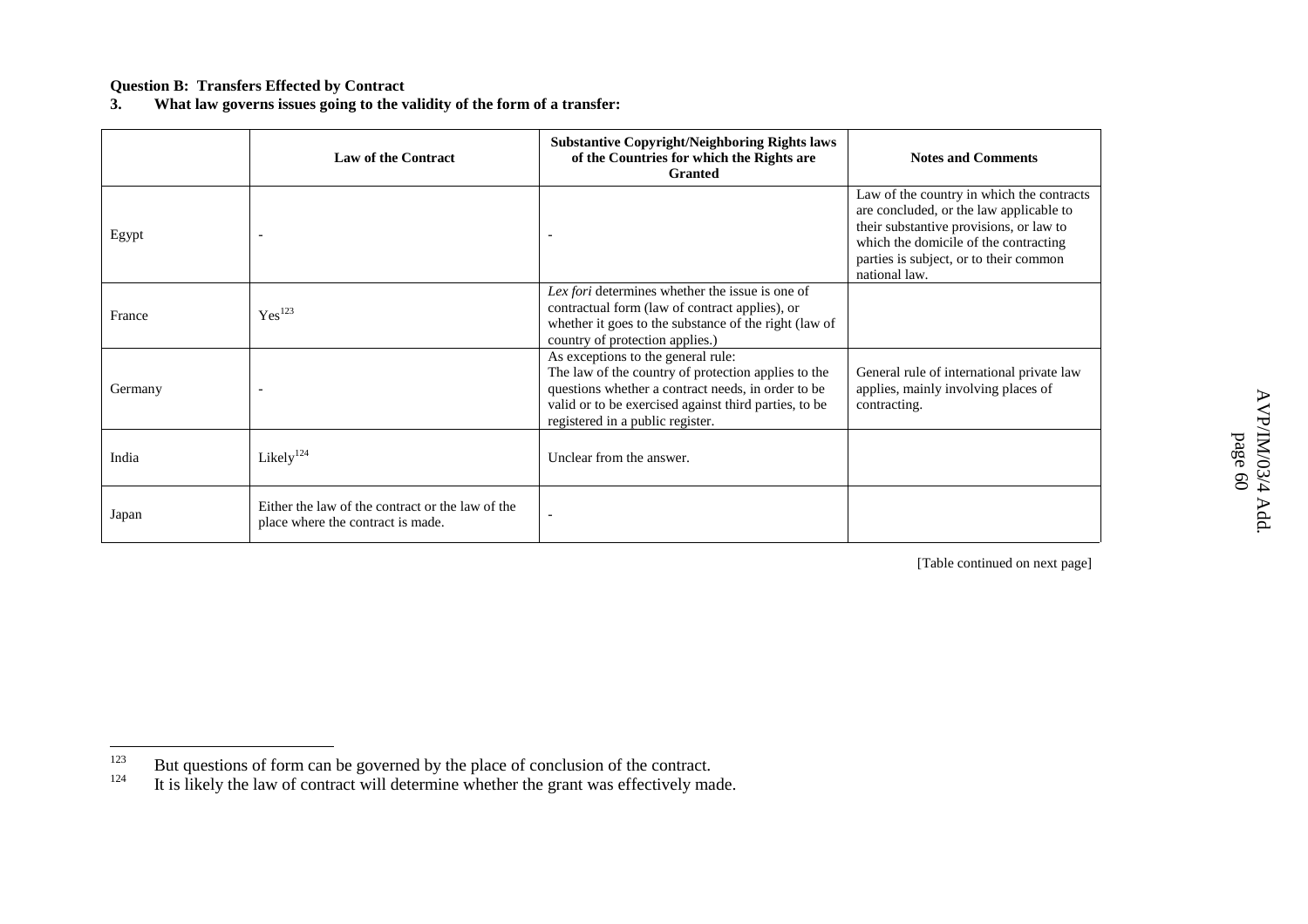|                      | <b>Law of the Contract</b>                                                                                                    | <b>Substantive Copyright/Neighboring Rights laws</b><br>of the Countries for which the Rights are<br><b>Granted</b> | <b>Notes and Comments</b>                                                                                                                                                                                                                                   |
|----------------------|-------------------------------------------------------------------------------------------------------------------------------|---------------------------------------------------------------------------------------------------------------------|-------------------------------------------------------------------------------------------------------------------------------------------------------------------------------------------------------------------------------------------------------------|
| Mexico               |                                                                                                                               |                                                                                                                     | Federal Copyright Law dictates that the<br>contract must be in writing for validity<br>purposes.                                                                                                                                                            |
| United Kingdom       |                                                                                                                               |                                                                                                                     | Valid if contract satisfies the formal<br>requirements of the Rome Convention, <sup>125</sup><br>or of the law of the country where it is<br>concluded <sup>126</sup> , or the law of one of the<br>countries if the parties are in different<br>countries. |
| <b>United States</b> | The law of the place where the contract is made,<br>unless form is considered substantive<br>copyright/neighboring right law. | See left column.                                                                                                    | See the <i>Corcovado</i> case in the chart for<br>the preceding question. Again it is not<br>always clear when form will be<br>considered a substantive<br>copyright/neighboring right matter.                                                              |

<sup>125</sup>Whether the parties are in the same country or different countries.

<sup>126</sup><sup>o</sup> When the contracting parties are in the same country.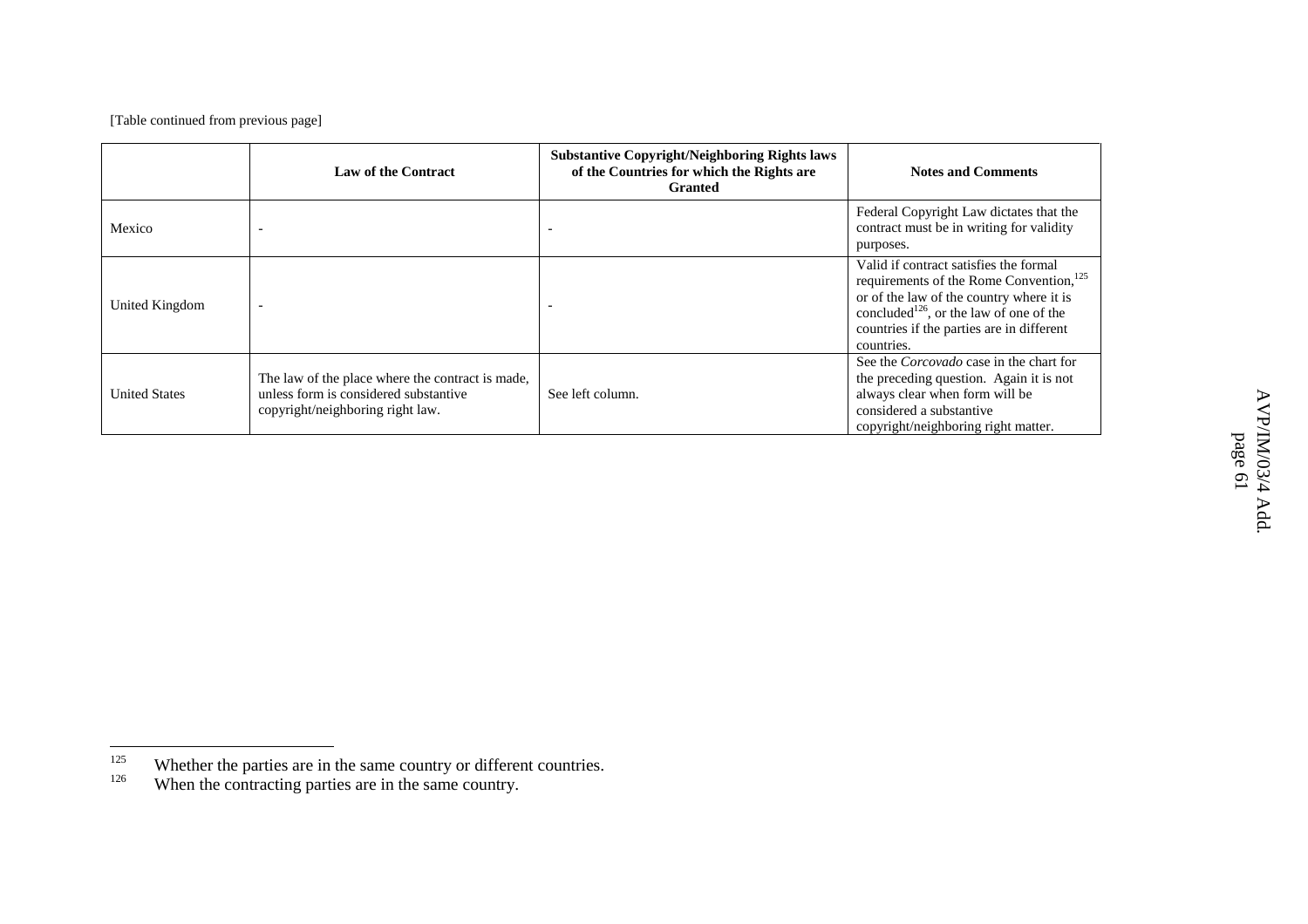**Question C: The Role of Mandatory Rules and** *Ordre Public*

- **1.**. Do mandatory rules (lois de police) automatically apply local law to local exploitations made under a foreign contract?
- **2.Describe the instances in which mandatory rules apply to transfer of rights by audiovisual performers.**
- **3.**. Do local courts, having initially identified the applicability of the law of the foreign contract, nonetheless apply local law on grounds of public **policy/***ordre public***?**
- **4.**. Describe the instances in which the *ordre public* exception applies to invalidate transfers of rights by audiovisual performers.

|        | <b>Do Mandatory Rules</b><br>Apply to Local<br><b>Exploitation under a</b><br><b>Foreign Contract?</b> | <b>Description of Application</b><br>of Mandatory Rules to<br><b>Transfer of Rights</b>                                                                                                                                                                        | Do Local Courts Apply<br><b>Public Policy despite</b><br><b>Initial Identification of</b><br><b>Applicable Law?</b> | <b>Description of Ordre</b><br><b><i>Public</i></b> Invalidating<br><b>Transfer</b> | <b>Notes and Comments</b> |
|--------|--------------------------------------------------------------------------------------------------------|----------------------------------------------------------------------------------------------------------------------------------------------------------------------------------------------------------------------------------------------------------------|---------------------------------------------------------------------------------------------------------------------|-------------------------------------------------------------------------------------|---------------------------|
| Egypt  | The answer appears to be<br>no. <sup>127</sup>                                                         | Rules on the scope of<br>transfer and formal<br>requirements of contract. <sup>128</sup>                                                                                                                                                                       | Yes                                                                                                                 | Examples offered. <sup>129</sup>                                                    |                           |
| France | Yes                                                                                                    | Rome Convention rules<br>leave room for application<br>of local labor laws (see<br>Report of $4/30/03$ ;<br><b>Relevant Provisions of Code</b><br>of Labor Law and Code of<br>Intellectual Property can be<br>considered mandatory (see<br>Report of 4/30/03). | Yes, in theory.                                                                                                     | No concrete examples from<br>decisions.                                             |                           |

[Table continued on next page]

 $\triangleright$ 

<sup>127</sup>The governing law is the law where the contract is concluded.

<sup>128</sup> The audiovisual performer shall be the owner of all economic rights other than what he has explicitly assigned and any authorization by him to exploit any of the economic rights relating to <sup>a</sup> work shall not mean authorization to exploit other economic rights relating to same work.

<sup>129</sup>Public order has no specified definition. Examples include the formal requirements for establishing a transfer, as well as the validity of the subject matter of transfer.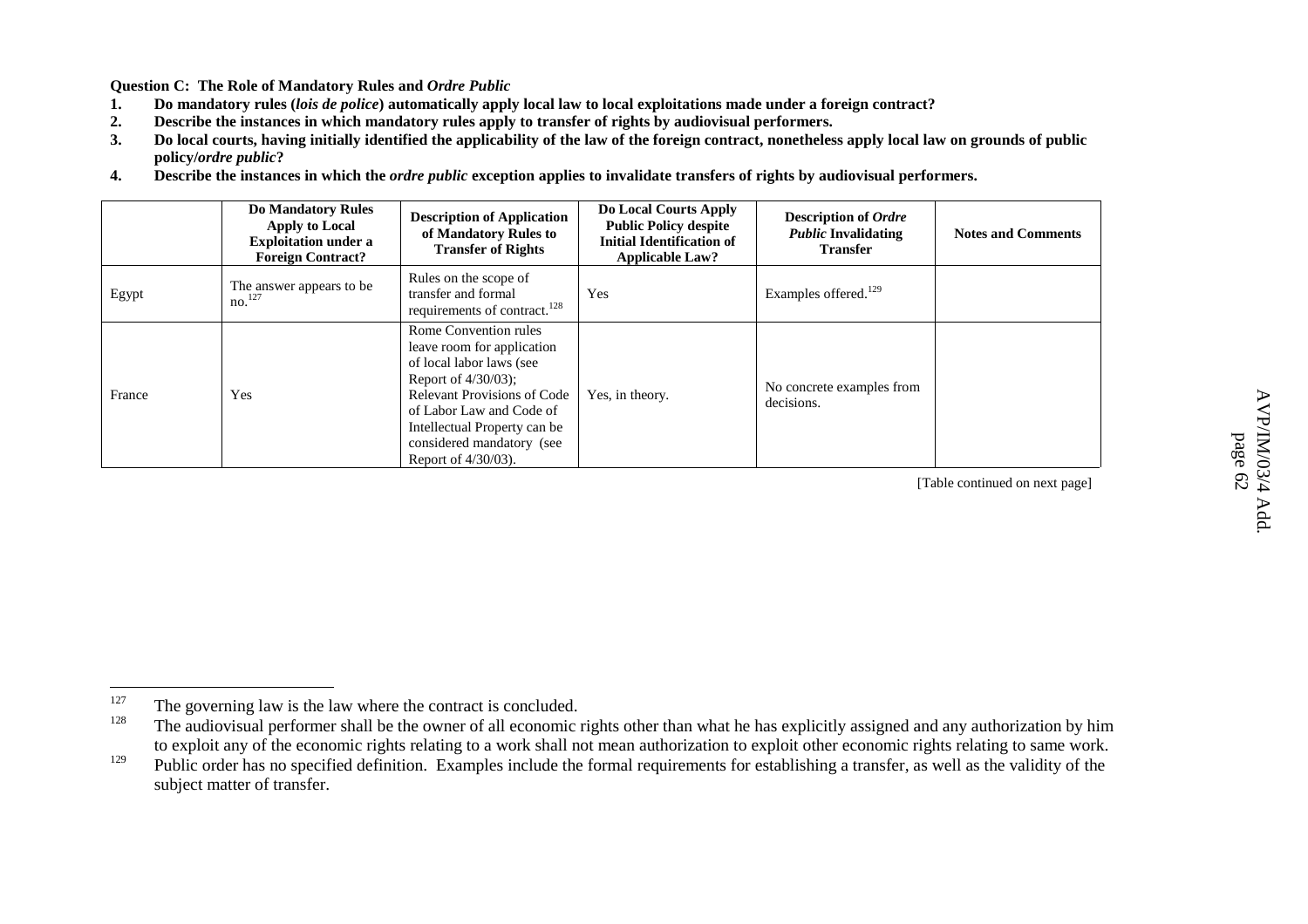|         | <b>Do Mandatory Rules</b><br>Apply to Local<br><b>Exploitation under a</b><br><b>Foreign Contract?</b> | <b>Description of Application</b><br>of Mandatory Rules to<br><b>Transfer of Rights</b>                                                                                                                                                                                                     | Do Local Courts Apply<br><b>Public Policy despite</b><br><b>Initial Identification of</b><br><b>Applicable Law?</b> | <b>Description of Ordre</b><br><b><i>Public</i></b> Invalidating<br><b>Transfer</b> | <b>Notes and Comments</b> |
|---------|--------------------------------------------------------------------------------------------------------|---------------------------------------------------------------------------------------------------------------------------------------------------------------------------------------------------------------------------------------------------------------------------------------------|---------------------------------------------------------------------------------------------------------------------|-------------------------------------------------------------------------------------|---------------------------|
| Germany | This question is split into<br>three scenarios and<br>addressed separately. <sup>130</sup>             | Public interest is the key to<br>classify a regulation to be<br>"mandatory". For copyright<br>the necessary public interest<br>can be assumed for such<br>regulations which protect<br>the author or performer as<br>the regularly weaker party<br>to contract. <sup><math>131</math></sup> | Yes in principle. <sup>132</sup>                                                                                    | No case yet. <sup>133</sup>                                                         |                           |
| India   | No <sup>134</sup>                                                                                      | Not applicable                                                                                                                                                                                                                                                                              | Likely                                                                                                              | No such instance yet.                                                               |                           |

[Table continued on next page]

Scenario 2: Application of mandatory rules of the law of <sup>a</sup> foreign country to <sup>a</sup> "German" contract, if the foreign country is the country of exploitation. The answer under this scenario is "could be".

Scenario 3 is NOT addressed.

<sup>130</sup>Scenario 1: Application of mandatory rules of German law to a "foreign" contract, if Germany is the country of exploitation. The answer under this scenario is "yes". Nevertheless, the application of German mandatory rules requires <sup>a</sup> specific "domestic element" of the case, which justifies German law prevailing over foreign contract law.

<sup>131</sup><sup>1</sup> The experts enumerated many provisions of law that are considered to be mandatory rules by the dominant German doctrine, including for example the provisions concerning the claim of the author/performer for equitable remuneration and additional participation of the author/performer, the provision concerning the unwaivable termination right, the rule on the purpose of gran<sup>t</sup> of exploitation rights according to which "if the types of use were not specifically designated when an exploitation right was granted, the types of use to which the right extends shall be determined in accordance with the purpose envisaged by both parties to the contract", as well as the statutory remuneration right for cable retransmission, etc.

<sup>132</sup>An example was given where a German court may correct a substantially unjust result, which has been caused by application of a foreign law, which itself has been invoked by application of the German rules of international private law.

<sup>133</sup> Instances in which the *ordre public* exception might apply to invalidate transfer of rights by audiovisual performers are severe infringements of the performers' moral rights or confiscations of their rights, i.e., expropriation without any compensation.

<sup>134</sup><sup>4</sup> It is a case-by-case situation and public interest is the prime consideration.